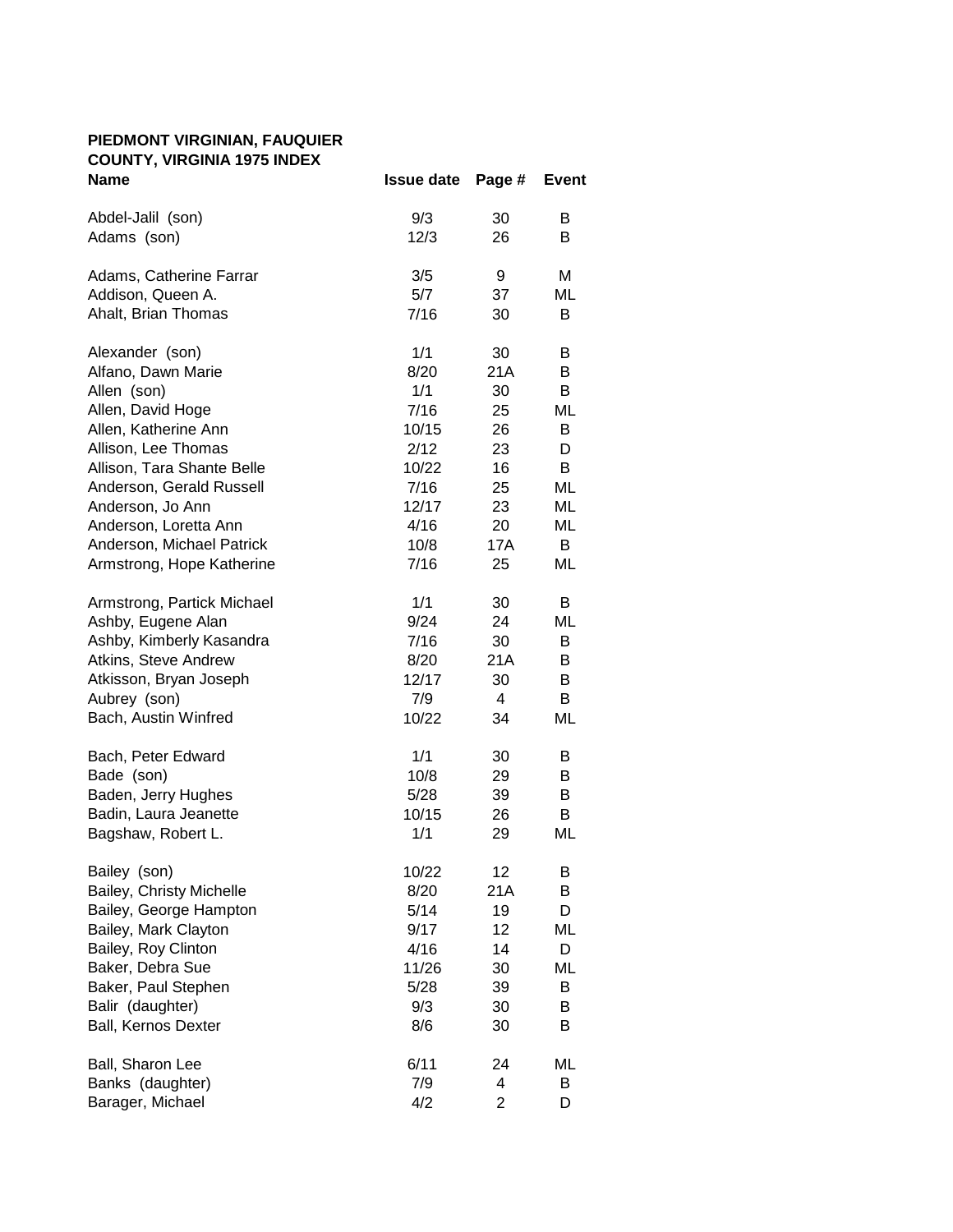| Barb, Francella Elizabeth    | 7/2   | 23  | D   |
|------------------------------|-------|-----|-----|
| Barnhouse, Tony Michael Jr.  | 1/1   | 30  | B   |
| Baron, Jeffrey Gerald        | 9/10  | 27  | Div |
| Baron, Nancy Doubleday       | 9/10  | 27  | Div |
| Barrett (daughter)           | 12/3  | 15  | B   |
| Barron, Ashton K.            | 6/11  | 19  | D   |
| Barry, Jamie Elizabeth       | 12/17 | 23  | ML  |
| Bassett (son)                | 1/22  | 31  | B   |
| Batson (son)                 | 9/17  | 30  | B   |
| Bean (daughter)              | 9/3   | 30  | B   |
| Bedzyk, Laraine Joy          | 9/17  | 12  | ML  |
| Behroozi, Cyrus Herat        | 10/15 | 8   | B   |
| Behrs, Jennifer Anne         | 8/6   | 30  | B   |
| Bell (son)                   | 1/22  | 31  | B   |
| Bell, Robert David           | 6/25  | 30  | ML  |
| Bennet, Joseph William       | 11/12 | 30  | D   |
| Bennett, Duane Alan          | 12/17 | 34  | В   |
| Bennett, Ronald Eugene       | 9/17  | 30  | В   |
| Bentley, Randall Shane       | 8/6   | 30  | B   |
| Bess, Angela Sue             | 1/15  | 29  | B   |
| Birch, Ellen Colleen         | 1/29  | 25  | В   |
| Bird (son)                   | 12/31 | 27  | B   |
| Bird, George Rhodes          | 4/23  | 22  | ML  |
| Blankenship (daughter)       | 8/6   | 30  | B   |
| Blessley (daughter)          | 1/1   | 30  | B   |
| Blevins (son)                | 7/9   | 4   | В   |
| Blevins (son)                | 8/6   | 30  | В   |
| Bliss (son)                  | 9/17  | 30  | B   |
|                              |       |     |     |
| Bloomer (daughter)           | 12/31 | 27  | B   |
| Blosser, Corina Diane        | 8/20  | 21A | B   |
| Bolden, Duvall G. Jr.        | 7/16  | 25  | ML  |
| Bollinger, David Michael     | 9/17  | 30  | B   |
| Boston (daughter)            | 1/1   | 30  | B   |
| Bowbeer (daughter)           | 11/26 | 22  | В   |
| Bower, Jamie Lynn            | 5/28  | 39  | В   |
| Bowers (son)                 | 10/22 | 20  | B   |
| Bradley (son)                | 12/10 | 27  | B   |
| Bradley, Herman Lee          | 4/16  | 20  | ML  |
| Bradley, Rae Ann             | 9/24  | 24  | ML  |
| Breeden, Christine Elizabeth | 11/19 | 30  | B   |
| Brewer, Martin Eugene III    | 1/8   | 29  | ML  |
| Bridges (son)                | 4/30  | 37  | В   |
| <b>Bridges, Mary Francis</b> | 3/5   | 17  | D   |
| Brooks (son)                 | 7/2   | 4   | B   |
| Brooks (son)                 | 5/7   | 37  | B   |
| Brown (daughter)             | 12/24 | 23  | B   |
| Brown (son)                  | 7/2   | 4   | B   |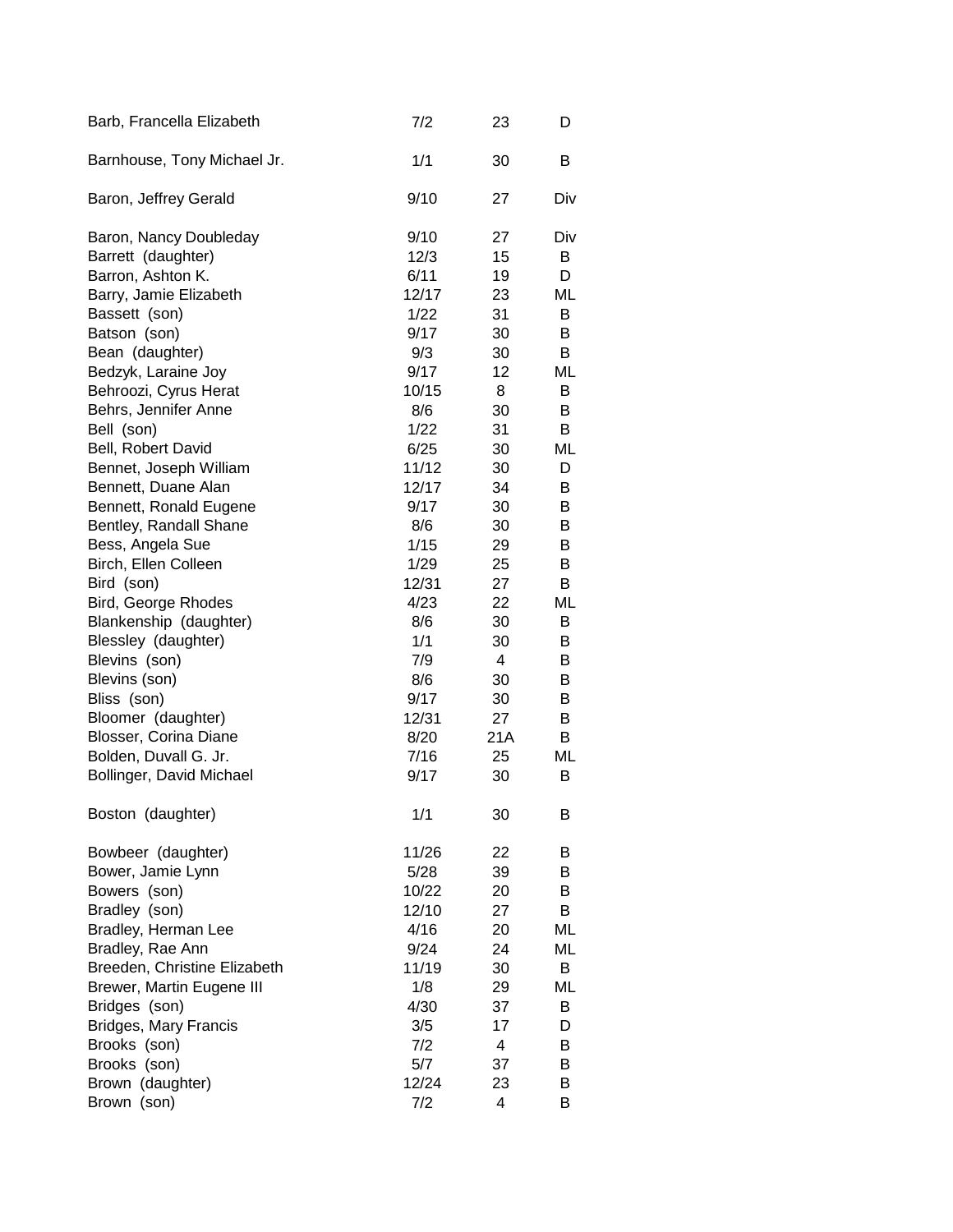| Brown (son)                     | 12/10 | 8   | В  |
|---------------------------------|-------|-----|----|
| Brown (son)                     | 9/3   | 30  | В  |
| Brown (son)                     | 9/17  | 30  | В  |
| Brown, James                    | 10/15 | 30  | D  |
| Brown, Lloyd Brooklyn           | 12/10 | 17D | D  |
| Brown, Matthew Philip           | 1/1   | 30  | B  |
| Brumfield, Joyce Dalton         | 1/8   | 29  | ML |
| <b>Brumfield, Vincent Scott</b> | 8/6   | 8   | ML |
| Brundage, Dean Edward           | 11/19 | 30  | B  |
| Bryant, Cecil Michael           | 4/23  | 22  | ML |
| Buchanan, Angela Lynn           | 8/6   | 30  | B  |
| Buhl (daughter)                 | 7/9   | 4   | B  |
| Burgess, Douglas M.             | 10/22 | 20  | D  |
| Burke (son)                     | 1/1   | 30  | B  |
| Burkholder (son)                | 10/15 | 23  | B  |
| Burroughs, Elizabeth Suzanne    | 11/19 | 30  | В  |
| Burton, Peggy Jean              | 6/11  | 24  | ML |
| Bushrod, Tami Shiraz            | 10/15 | 8   | B  |
| Byers (son)                     | 8/6   | 30  | B  |
| Byrd, Lucy Bradshaw             | 5/28  | 22  | Μ  |
| Byrnes (son)                    | 1/1   | 30  | B  |
| Bywaters, Floyd Leroy           | 1/8   | 29  | ML |
| Caison (son)                    | 1/1   | 30  | B  |
| Callahan, Michael Timothy       | 5/14  | 31  | ML |
| Cameron, Barbara Jean           | 10/8  | 23  | ML |
| Cameron, Harriet Maria Clearman | 9/24  | 9   | D  |
| Camp (son)                      | 7/2   | 21  | B  |
| Campbell (daughter)             | 1/1   | 30  | В  |
| Campbell, John Marshall         | 12/31 | 27  | В  |
| Campbell, Scott                 | 4/23  | 3   | D  |
| Cantrell, Richard D.            | 4/9   | 33  | М  |
| Cantrell, Timothy Roy           | 4/16  | 20  | ML |
| Caporaletti (son)               | 9/3   | 30  | В  |
| Carmody (daughter)              | 10/22 | 20  | B  |
| Carnegie, Margaret Fitchit      | 12/10 | 24  | D  |
| Caron (son)                     | 11/26 | 22  | B  |
| Carter, Carl George             | 8/6   | 8   | ML |
| Carter, Dollie Ann              | 10/22 | 34  | ML |
| Carter, George Holladay         | 5/28  | 22  | М  |
| Carter, Gerald Allen            | 2/5   | 18  | Μ  |
| Carter, Jean Elizabeth          | 1/8   | 29  | ML |
| Carter, Julia Anne              | 10/15 | 8   | B  |
| Carter, Kathleen                | 11/26 | 30  | ML |
| Carter, Stephen Monroe Jr.      | 7/16  | 25  | ML |
| Carter, Teresa Jane             | 10/8  | 23  | ML |
| Carter, Tracy Lynn              | 1/1   | 30  | B  |
| Cason, Debbie Lynn              | 12/17 | 23  | ML |
| Cazen, Sheila Lynn              | 3/12  | 31  | ML |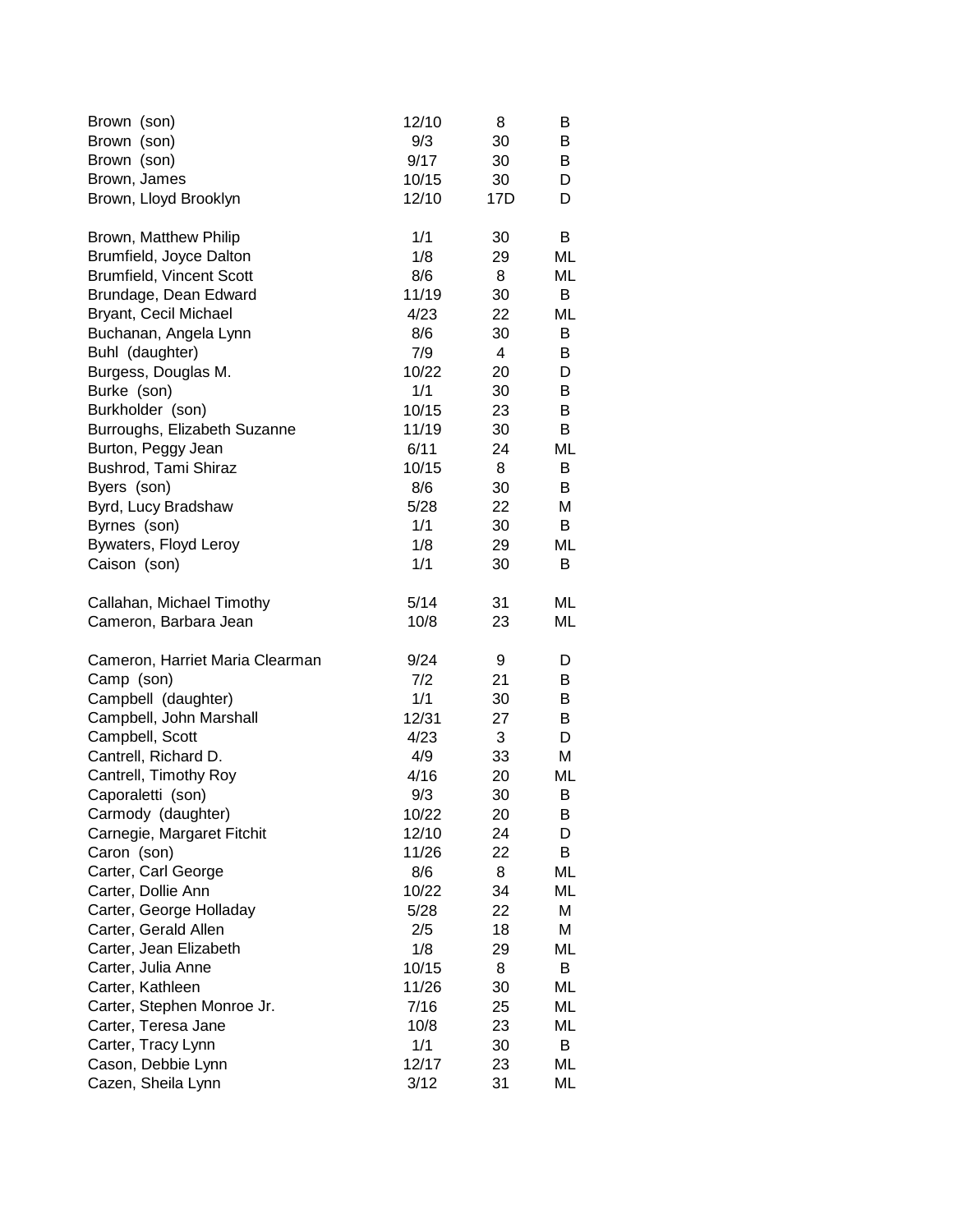| Chaconas (son)                | 1/1   | 30  | В   |
|-------------------------------|-------|-----|-----|
| Chapman, Robert Orville       | 12/17 | 23  | ML  |
| Chappell, Ronnie Lee          | 9/17  | 12  | ML  |
| Chipps, Steve James           | 10/22 | 34  | ML  |
| Christian, Lorraine Virginia  | 7/16  | 25  | ML  |
| Christian, Mary Gail          | 7/16  | 25  | ML  |
| Chunik, William Anthony       | 12/31 | 27  | ML  |
| Clark, Madge Augusta          | 12/24 | 11  | ML  |
| Clegg, Beverley Ann           | 3/5   | 34  | ML  |
| Clemens, Susan Lynn           | 10/22 | 16  | B   |
| Clements (son)                | 1/22  | 31  | B   |
| Clonger (daughter)            | 4/30  | 37  | B   |
| Cobb, J. Manly (Rev.)         | 2/19  | 29  | D   |
| Cobean, Emily Becca           | 8/20  | 21A | В   |
| Cockerill, Thomas Upshur      | 1/22  | 3   | D   |
| Coffey (daughter)             | 1/1   | 30  | B   |
| Coffey, Terrie Lynn           | 8/6   | 30  | В   |
| Cole (daughter)               | 1/22  | 31  | B   |
| Coleman, J.D. Stetson         | 8/20  | 5   | D   |
| Collier (son)                 | 11/19 | 28  | B   |
| Colvin (son)                  | 11/26 | 18  | B   |
| Combs, Melinda Faye           | 12/17 | 29  | B   |
| Comer, Dennis Ray             | 1/8   | 29  | ML  |
| Compton (son)                 | 8/6   | 30  | B   |
| Conkey (son)                  | 7/16  | 30  | B   |
| Cook (daughter)               | 8/6   | 30  | B   |
| Cook (son)                    | 10/15 | 23  | В   |
| Cook, Elva Virginia           | 1/29  | 12  | Eng |
| Cooper, Glenda Joann          | 11/19 | 30  | B   |
| Copeland (daughter)           | 1/22  | 31  | B   |
| Corbett, Sewell Munson (Col.) | 5/21  | 15  | D   |
| Corbin, Allie A.              | 10/1  | 31  | D   |
| Corbin, Lena Mae              | 3/19  | 20  | ML  |
| Cornelius (daughter)          | 10/15 | 23  | B   |
| Cornell, Nellie Lee           | 4/2   | 8   | D   |
| Cornwell (daughter)           | 10/22 | 20  | B   |
| Cornwell (son)                | 1/22  | 31  | В   |
| Corum (son)                   | 9/3   | 30  | В   |
| Cox (son)                     | 10/22 | 20  | В   |
| Cox (son)                     | 12/31 | 27  | B   |
| Coyner, Arthur Gray           | 7/30  | 15  | М   |
| Coyner, Douglas Alben         | 6/11  | 24  | ML  |
| Crabtree (son)                | 1/22  | 31  | В   |
| Craun, Darren Nelson          | 9/17  | 30  | В   |
| Crawford, Debbie Ann          | 10/15 | 17D | ML  |
| Creasy, James Allen IV        | 9/17  | 12  | ML  |
| Crites, Frank Junior          | 11/26 | 30  | ML  |
| Cross, Stewart Eugene Jr.     | 10/15 | 26  | В   |
| Crouse, Angela Rene           | 1/1   | 30  | В   |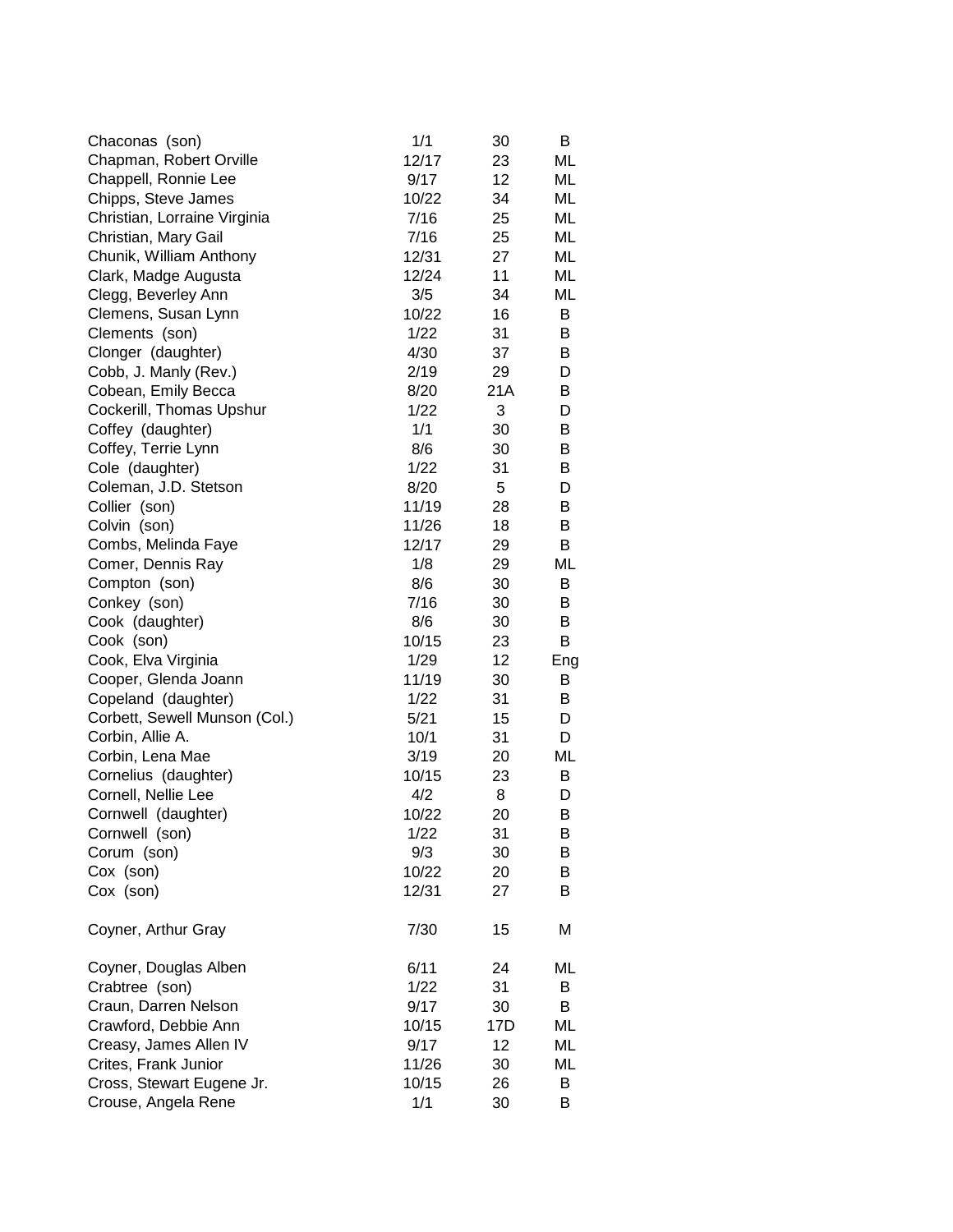| Cubbage (daughter)            | 4/30  | 37  | B  |
|-------------------------------|-------|-----|----|
| Cuesenberry, Shirley Cornelia | 5/7   | 37  | ML |
| Cummings, Jason Irvin         | 11/26 | 10  | B  |
| Curtis (daughter)             | 8/6   | 30  | B  |
| Curtis, Rufus Wayne           | 12/17 | 23  | ML |
| Dandois, Amy Jeanne           | 12/17 | 29  | В  |
| Darnell (son)                 | 12/10 | 27  | В  |
| Davenport, Felicia Lee        | 12/31 | 27  | B  |
| Davidson, Howard              | 12/3  | 24  | Μ  |
| Davis, Benjamin Edwin         | 5/14  | 19  | B  |
| Davis, Edward Lynn            | 6/11  | 24  | ML |
| Davis, James Gerald Jr.       | 11/26 | 10  | B  |
| Dawson, Woodrow Wilson        | 12/10 | 17D | D  |
| Day (daughter)                | 12/24 | 23  | В  |
| Day, John Leslie              | 9/24  | 24  | ML |
| Decker (son)                  | 1/1   | 30  | B  |
| D'Elia, Paul Anthony          | 8/20  | 21A | B  |
| DeWald (daughter)             | 4/30  | 37  | В  |
| Dillon (son)                  | 9/3   | 30  | B  |
| Dixon (daughter)              | 12/3  | 26  | B  |
| Dixon (son)                   | 1/22  | 31  | В  |
| Dodson, Dennis Stewart        | 11/26 | 30  | ML |
| Dodson, Roger M.              | 5/7   | 15  | D  |
| Donovan, James Kevin          | 11/12 | 30  | D  |
| Dornan (son)                  | 9/3   | 30  | B  |
| Douglas, Devon Jerome         | 10/15 | 26  | B  |
| Dove (son)                    | 1/1   | 30  | В  |
| Dowdy, Perry Alan             | 9/24  | 24  | ML |
| Downs (daughter)              | 12/10 | 8   | В  |
| Downs, Doris Rollins          | 1/8   | 29  | ML |
| Drummond, Charity Hope        | 9/17  | 30  | B  |
| Dubin (son)                   | 7/16  | 30  | B  |
| Duckworth (son)               | 1/1   | 30  | B  |
| Duel, Melinda Marlene         | 10/8  | 23  | ML |
|                               |       |     |    |
| Duggett (daughter)            | 7/2   | 4   | В  |
| Duncan (daughter)             | 12/31 | 27  | В  |
| Duncan, Minnie Curtis         | 4/23  | 35  | D  |
| Dunivan (son)                 | 5/7   | 37  | В  |
| Dutton, Hildegarde Herwig     | 9/24  | 15  | D  |
| Dye, Melissa Anne             | 1/15  | 29  | В  |
| Eaddy, Regis Richard III      | 8/20  | 21A | В  |
| Eaton (son)                   | 5/14  | 22  | B  |
| Edmonds, Dale Allen           | 4/23  | 22  | ML |
| Edmonds, Phillip Warren       | 10/22 | 24  | D  |
| Eicher, Lloyd Henry           | 12/24 | 11  | ML |
| Eichler, Jeremy Jacob         | 5/21  | 14  | B  |
| Eller (daughter)              | 7/2   | 4   | В  |
| Ellis (son)                   | 8/6   | 30  | B  |
| Ellis, Elizabeth              | 11/12 | 30  | D  |
| Embrey, Clark Thompson        | 2/12  | 24  | D  |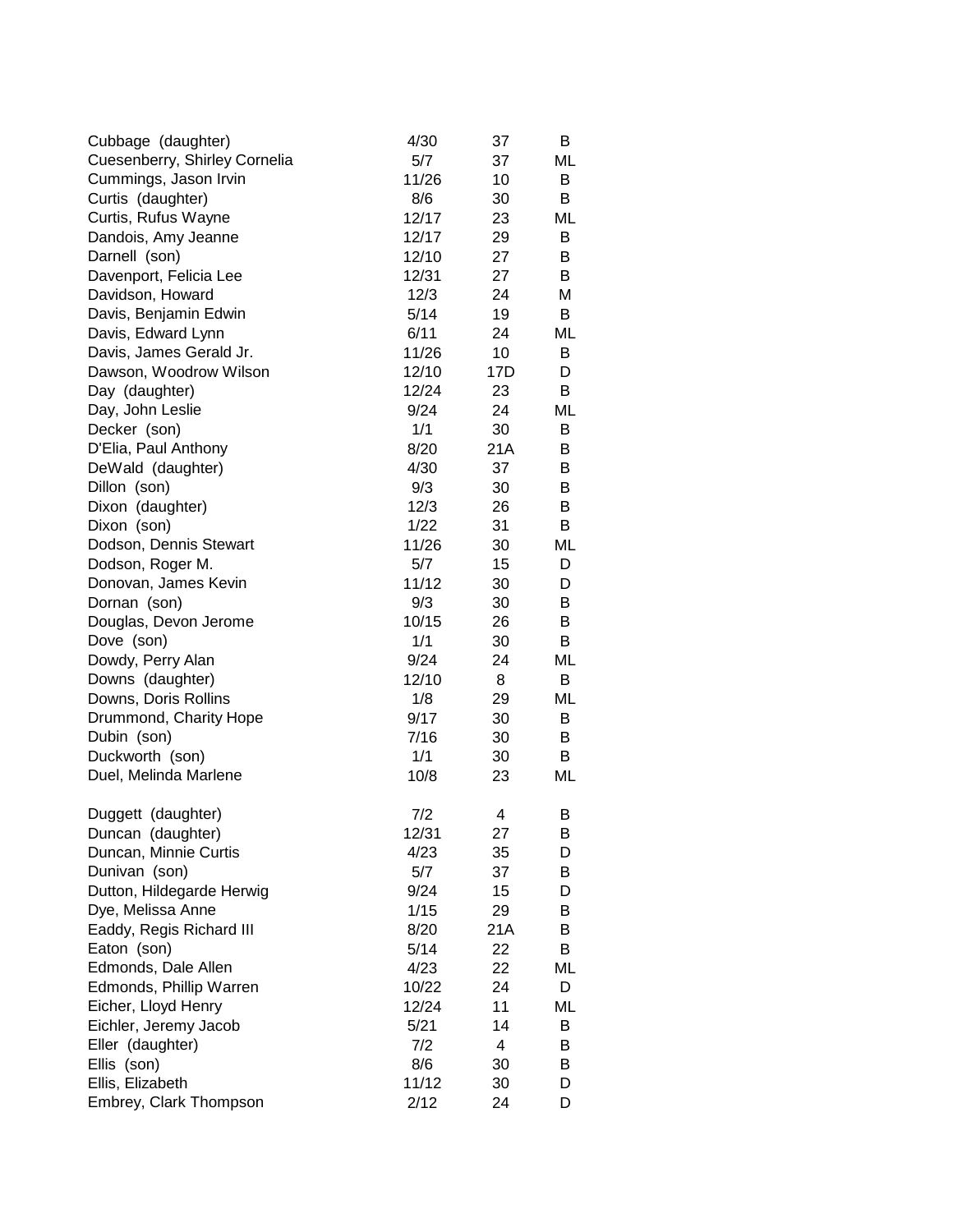| Embrey, Deborah Kay         | 11/19 | 30  | B  |
|-----------------------------|-------|-----|----|
| Epling, Nathan William      | 8/20  | 21A | B  |
| Erb, Martin Geroge          | 7/16  | 25  | ML |
| Evans, John Scurlock        | 3/5   | 32  | Μ  |
| Everett, Barbara Eileen     | 4/23  | 22  | ML |
| Everhart, George C.         | 12/17 | 32  | D  |
| Eversole (son)              | 7/2   | 21  | B  |
| Faith (son)                 | 10/22 | 20  | B  |
| Falls (son)                 | 8/6   | 30  | B  |
| Falls, Garry Alvin          | 3/12  | 31  | ML |
| Farley (son)                | 11/26 | 18  | B  |
| Faulconer (daughter)        | 9/3   | 30  | В  |
| Feaster, Merlin             | 2/19  | 13  | D  |
| Feisburg, Rae Leslie        | 10/22 | 34  | ML |
| Feltner, Richard Otey       | 3/5   | 34  | ML |
| Ferari (daughter)           | 10/15 | 23  | B  |
| Ferguson, Vance Curtis      | 12/17 | 23  | ML |
| Ferrell, Jessica Delila     | 5/14  | 19  | В  |
| Fewell (daughter)           | 8/6   | 30  | В  |
| Field (son)                 | 4/30  | 37  | B  |
| Finch, Annette Marie        | 10/15 | 26  | B  |
| Fincham (daughter)          | 8/6   | 30  | B  |
| Fincham, Rebecca Catherine  | 7/16  | 25  | ML |
| Fischer, Ronald Arthur      | 9/24  | 24  | ML |
| Fisher (son)                | 9/17  | 30  | B  |
| Fitzgerald (son)            | 1/22  | 31  | B  |
| Flagg (daughter)            | 12/31 | 27  | B  |
| Flannery, Riley Kim         | 10/15 | 26  | B  |
| Fletcher, Barry Lane        | 7/16  | 25  | ML |
| Fletcher, Jerry L.          | 4/30  | 37  | ML |
| Fletcher, Richard Lee       | 10/15 | 8   | B  |
| Flippo, Mary Margaret       | 10/22 | 16  | B  |
| Flynn, James Allan          | 9/17  | 30  | В  |
| Fogle, Phillip Randolph Jr. | 11/19 | 30  | В  |
| Foley (son)                 | 12/17 | 26  | B  |
| Foley (son)                 | 12/31 | 27  | B  |
| Foley, John Albert III      | 5/14  | 19  | В  |
| Foreback, Lora Ellen        | 4/30  | 37  | B  |
| Forsythe (daughter)         | 7/16  | 30  | B  |
| Fowler, Deborah Anne        | 3/5   | 34  | ML |
| Frampton (son)              | 11/19 | 16  | В  |
| Frank, Charles Andrew       | 3/12  | 31  | ML |
| Frazier (son)               | 1/1   | 30  | B  |
| Frazier (son)               | 10/22 | 20  | В  |
| Frazier, Floyd William      | 1/29  | 16  | D  |
| Frazier, Jimmy E.           | 4/30  | 37  | ML |
| Fredo, Gerald Allen         | 3/19  | 20  | ML |
| Freeman (son)               | 4/9   | 28  | B  |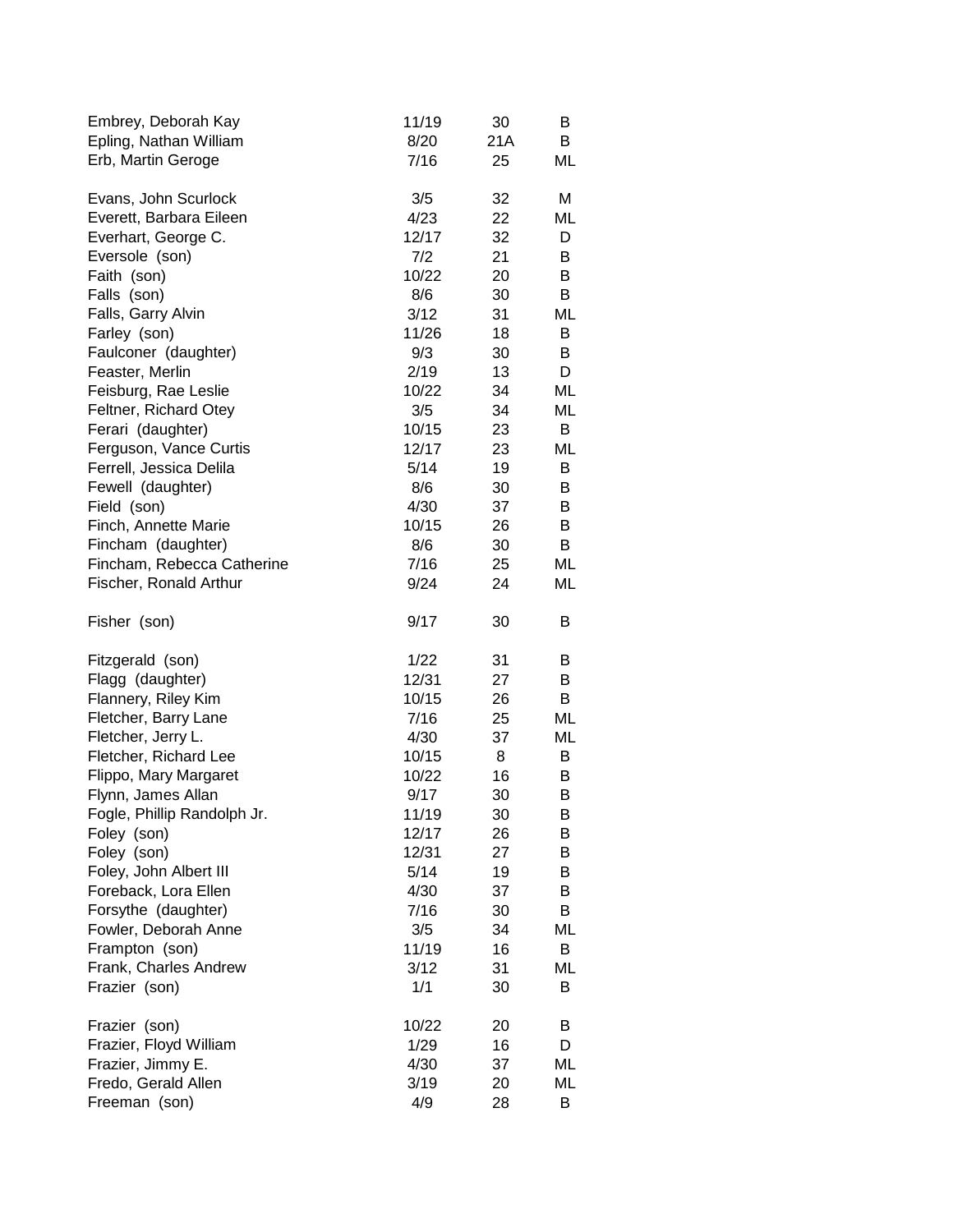| Freeman, Brenda Mae        | 1/1   | 29             | ML |
|----------------------------|-------|----------------|----|
| French, Edgar Eugene       | 8/6   | 8              | ML |
| Furr (daughter)            | 1/1   | 4              | B  |
| Furr, Homer Alexander      | 10/15 | 5              | D  |
| Gallihugh (son)            | 8/6   | 30             | B  |
| Galperin, Margaret Ellen   | 10/8  | 17A            | B  |
| Garcia (daughter)          | 1/1   | 30             | B  |
| Garrison, Jerry Francis    | 3/5   | 34             | ML |
| Garrison, Raymond Lindwood | 1/1   | 5              | D  |
| Gaul, Milton James         | 1/15  | 29             | В  |
| Gaulding (son)             | 9/3   | 30             | B  |
| George, Amy Carol          | 5/28  | 39             | В  |
| George, Cherri Lynne       | 1/15  | 29             | B  |
| George, Fred Lee IV        | 8/6   | 30             | B  |
| Gerhard, Kelsey Forbes     | 10/8  | 17A            | B  |
| Geris (daughter)           | 7/16  | 30             | B  |
| Gillespie, Reves Lane      | 12/17 | 23             | ML |
| Glascock, Patty Ann        | 7/16  | 25             | ML |
| Glascock, Wanda Lee        | 9/24  | 24             | ML |
| Glascock, William Kelly    | 3/12  | 31             | ML |
| Glesmann, James Arthur     | 1/1   | 29             | ML |
| Glildhrist, William Landon | 5/7   | 37             | ML |
| Glover, Talpin Demetrius   | 10/8  | 17A            | B  |
| Goforth, Charles Adam      | 1/1   | 30             | B  |
| Good, Joseph Michael       | 12/17 | 34             | B  |
|                            |       |                |    |
| Goodman (daughter)         | 4/30  | 37             | B  |
| Goodwin (daughter)         | 11/26 | 8              | B  |
| Gordon, Jack               | 11/12 | 30             | D  |
| Goss, Mary Pauline         | 6/11  | 24             | ML |
| Gott, Joseph Leleand       | 12/17 | 30             | B  |
| Gotwalt (daughter)         | 1/22  | 31             | В  |
| Graham, Wendy Carolyn      | 11/26 | 10             | В  |
| Grandstaff (daughter)      | 12/24 | 23             | В  |
| Grant (son)                | 5/28  | 39             | В  |
| Graves, Edwin D. (Mrs.)    | 6/25  | 17             | D  |
|                            |       |                |    |
| Gray (daughter)            | 1/1   | 30             | B  |
| Gray (son)                 | 8/6   | 30             | В  |
| Gray, Ernest Lee Jr.       | 3/12  | 31             | ML |
| Gray, Norman Harry         | 12/17 | 26             | D  |
| Gray, R. Lee Sr.           | 5/7   | 22             | D  |
| Gray, Ronald Lewis         | 4/16  | 20             | ML |
|                            |       |                |    |
| Grayson (daughter)         | 9/3   | 30             | В  |
| Greeley, Mark Ryan         | 8/20  | 21A            | B  |
| Green, Chester Lee         | 12/17 | 23             | ML |
| Green, Sylvester           | 6/4   | 27             | D  |
| Greene, Robert Jason       | 9/17  | $\overline{4}$ | B  |
| Greenwalt (daughter)       | 9/3   | 30             | B  |
| Greenwalt, Shane Lee       | 10/22 | 16             | B  |
| Grimsley (daughter)        | 4/30  | 37             | B  |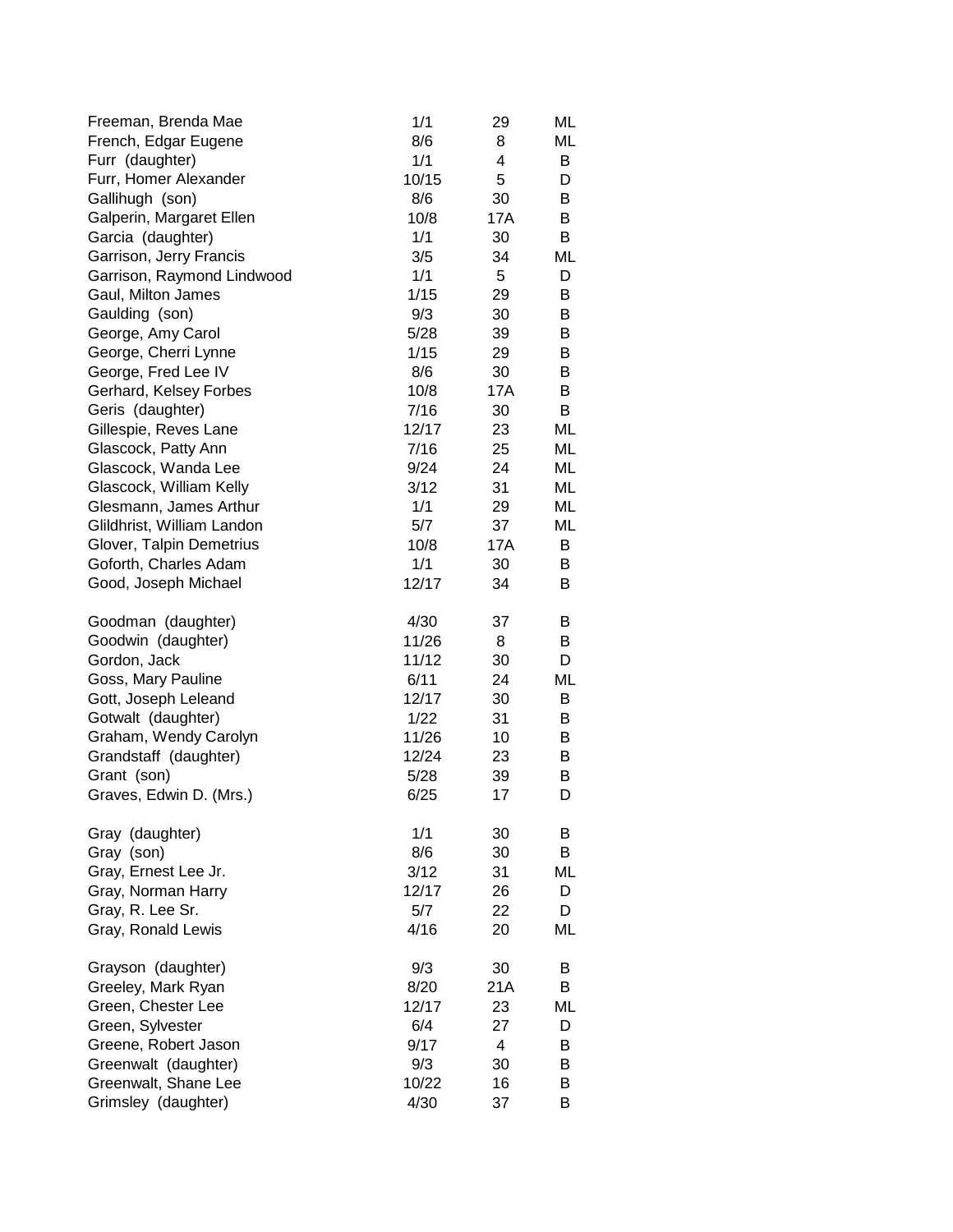| Grooms, David Wayne Jr.    | 9/3         | 30      | B  |
|----------------------------|-------------|---------|----|
| Grunza (daughter)          | 12/10       | 18      | B  |
| Guss, Barbara Jane         | 9/24        | 24      | ML |
| Haass, George              | 1/8         | 29      | ML |
| Hable, Edward Thomas       | 8/20        | 21A     | В  |
| Hackett, Catherine Ann     | 7/16        | 25      | ML |
| Hagerman (son)             | 12/3        | 26      | В  |
| Haley, Leslie Ann          | 8/20        | 21A     | B  |
| Hall (son)                 | 7/9         | 4       | В  |
| Hall, James                | 10/22       | 25      | D  |
| Hamby (son)                | 11/26       | 18      | B  |
| Hamilton (daughter)        | 7/16        | 30      | B  |
| Hamilton, Kathryn M.       | 4/23        | 22      | ML |
| Hanger, Hunter Harris      | 9/17        | 30      | B  |
| Hanna, Elizabeth Gail      | 11/19       | 30      | B  |
| Hardy (daughter)           | 9/17        | 30      | B  |
| Hardy, Dennis David Jr.    | 11/26       | 30      | B  |
| Harless, Mary Loretta      | 10/8        | 23      | ML |
| Harris (daughter)          | 5/28        | 39      | В  |
| Harris, Charles McIlvaine  | 12/17       | 23      | ML |
| Harris, William Iden       | 12/24       | 11      | B  |
| Hartman (son)              | 10/15       | 15      | В  |
| Hartman, Dorothy Ann       | 11/26       | 30      | ML |
| Hawk, Jennifer Rae         | 12/17       | 30      | B  |
| Hawkins (son)              | 11/19       | 16      | B  |
| Hayes (daughter)           | 12/10       | 27      | B  |
| Hebb, Jessica Anne         | 10/15       | 26      | B  |
| Heilman, Joanna Kay        | 5/28        | 39      | B  |
| Heishman, Deborah Kay      | 12/24       | 11      | ML |
| Helton (daughter)          | 9/3         | 30      | B  |
| Hemingway, Katie Rebecca   | 10/15       | 26      | B  |
| Henderson, John Thomas     | 10/8        | 23      | ML |
|                            |             |         |    |
| Hendricks (son)            | 1/1         | 30      | B  |
| Hendricks (son)            | 9/17        | 30      | B  |
| Henley (son)               | 9/3         | 30      | B  |
| Hensley, Jack Clarence Jr. | 6/11        | 24      | ML |
| Herring (son)              | 4/16        | 19      | В  |
| Herron, Charles Richard    | 10/8<br>1/1 | 23      | ML |
| Hill (son)                 | 4/23        | 30<br>4 | B  |
| Hill, Howard Jason         | 4/30        |         | B  |
| Hill, William Henry        |             | 15      | D  |
| Hinson, Jessie A.          | 6/25        | 18      | D  |
| Hirmer (daughter)          | 11/19       | 16      | B  |
| Hirst (son)                | 12/24       | 23      | B  |
| Hite, William Junior       | 9/24        | 24      | ML |
| Hitt (son)                 | 4/9         | 28      | B  |
| Hitt, Floyd                | 4/23        | 3       | D  |
| Hoar (son)                 | 11/19       | 28      | В  |
| Hoeltzel, Jennifer Hope    | 12/24       | 11      | В  |
| Hoffman (daughter)         | 12/10       | 8       | B  |
| Hoffman, George Robert Jr. | 1/1         | 30      | B  |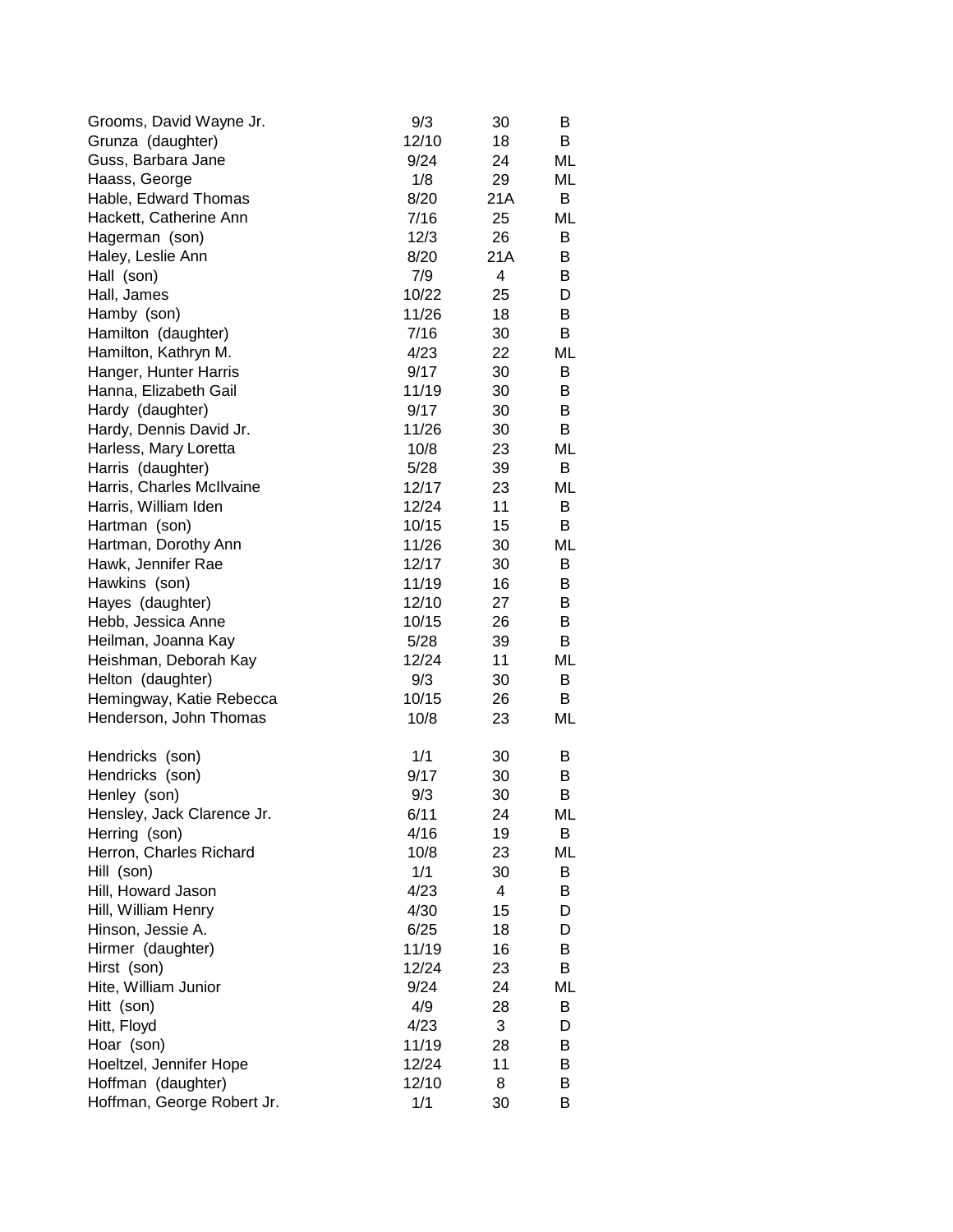| Hoffman, Heather Nicole       | 11/26 | 10             | B   |
|-------------------------------|-------|----------------|-----|
| Hoffman, James Sean           | 11/26 | 10             | B   |
| Hollidge, Lori Schmedegaard   | 4/23  | 4              | B   |
| Holmes (son)                  | 12/10 | 8              | B   |
| Holmes, Edythe Anderson       | 4/2   | 22             | D   |
| Holmes, Richard Hillery       | 12/17 | 23             | ML  |
| Horn, Denver Lee              | 8/6   | 30             | B   |
| Horn, Karen Ruth              | 6/25  | 30             | ML  |
| Hornbaker, Leah Anna          | 10/15 | 26             | B   |
| Horton, Michael Shannon       | 5/28  | 39             | B   |
| Horvath, Theodore Spencer     | 5/28  | 39             | B   |
| Hough, Betty Lou              | 3/5   | 34             | ML  |
| Houston (daughter)            | 10/15 | 15             | B   |
| Houston, Kenneth Robert       | 3/19  | 25             | D   |
| Howe, Barbara Wiggin          | 3/19  | 20             | ML  |
| Hoylman (son)                 | 1/1   | $\overline{4}$ | B   |
| Hughes (son)                  | 1/1   | 30             | B   |
| Hughes, Brent Ward            | 12/24 | 11             | B   |
| Hulfish, Sandra Sisson (Mrs.) | 11/19 | 11             | М   |
| Hummer, Shawn Thomas          | 1/1   | 30             | B   |
| Hurley (son)                  | 4/30  | 37             | B   |
| Hutchinson, Annette           | 4/30  | 30             | D   |
| Ingman, Cindy Marie           | 9/17  | 12             | ML  |
| Inskeep, Harold Johnson       | 1/8   | 29             | ML  |
| Isaacs, Michelle Lea          | 9/17  | 30             | B   |
| Jackson, Annie                | 12/31 | 4              | D   |
| Jackson, Douglas William      | 10/8  | 23             | ML  |
| Jackson, Gabriel Robert       | 5/7   | 15             | D   |
| Jackson, Joseph Jr.           | 4/9   | $\overline{2}$ | D   |
| Jarrell, William Henry        | 11/26 | 30             | ML  |
| Jenkins, Deronda Jean         | 9/17  | 12             | ML  |
| Jenkins, Doris Jean           | 4/30  | 37             | ML  |
| Jenkins, Glenn                | 1/29  | 12             | Eng |
| Jenkins, Helen                | 12/24 | 13             | D   |
| Jenkins, Karen Sue            | 10/22 | 34             | ML  |
| Jenkins, Michael Wayne        | 10/8  | 23             | ML  |
| Jenkins, Phyllis Ann          | 4/30  | 37             | ML  |
| Jensen, Carol A.              | 4/30  | 37             | ML  |
| Jewell, Mary A.               | 4/23  | 22             | ML  |
| Johnson (daughter)            | 10/22 | 12             | B   |
| Johnson (daughter)            | 11/19 | 25             | B   |
| Johnson (daughter)            | 1/1   | 30             | B   |
| Johnson, Aubrey Allen Jr.     | 1/1   | 30             | B   |
| Johnson, Betsy Jean           | 9/24  | 24             | ML  |
| Johnson, Karolyn Irene        | 10/8  | 17A            | B   |
| Johnson, Kerry Lynn           | 9/17  | 12             | ML  |
| Johnson, Larry Wilson Jr.     | 11/19 | 30             | 30B |
| Johnston, Milton Kessler      | 2/5   | 30             | Div |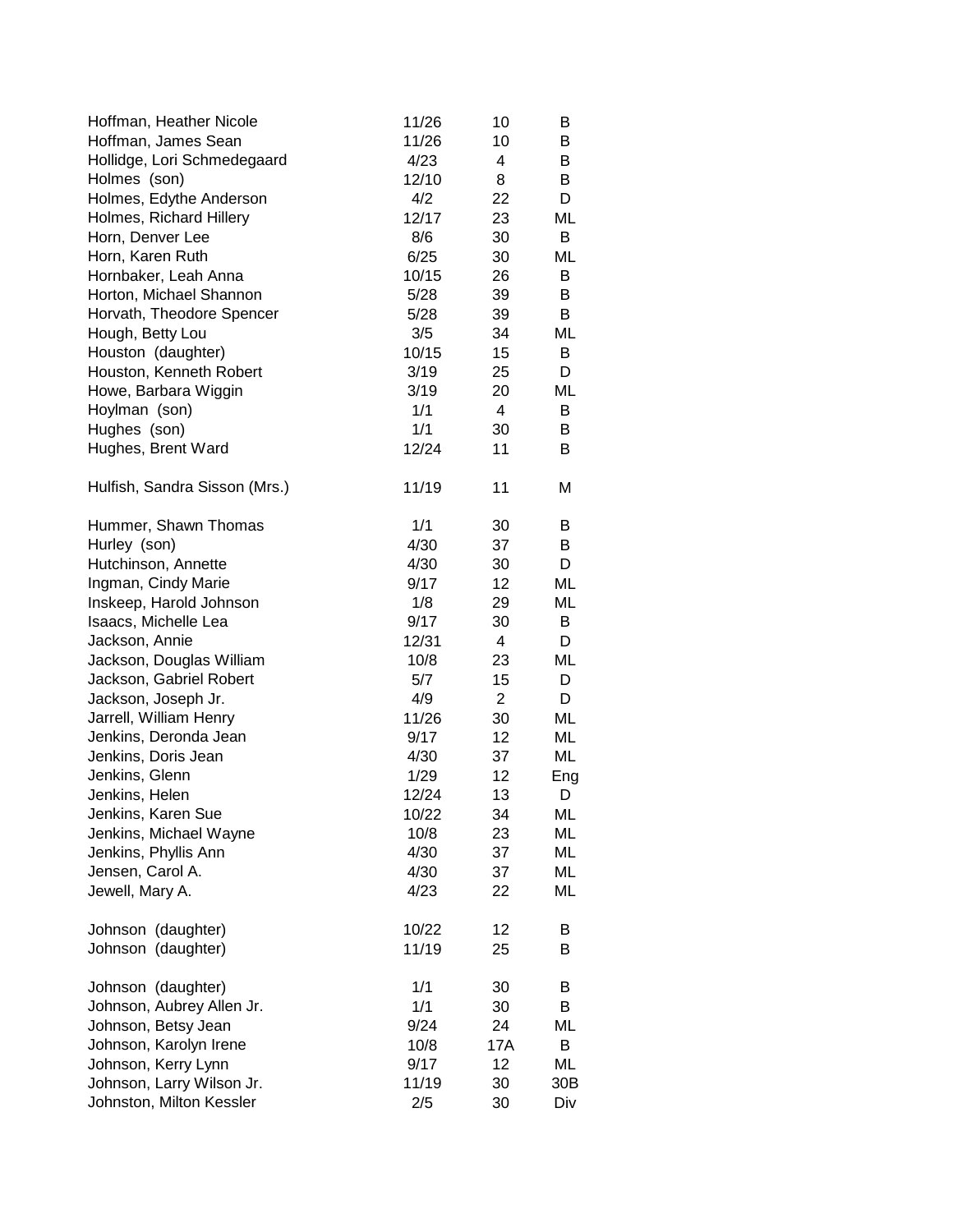| Johnston, Virginia Elmendorf     | 2/5   | 30     | Div |
|----------------------------------|-------|--------|-----|
| Jones, Georgia Sue Massey        | 9/10  | 30     | Div |
| Jones, Harrison Randolph Jr.     | 9/10  | 30     | Div |
| Jordan, Earl Francis             | 6/25  | 30     | ML  |
| Kaltenbach, Janet May            | 6/11  | 24     | ML  |
| Kannard, Delores Helen           | 3/12  | 31     | ML  |
| Kannard, Doris Myrtle            | 6/11  | 8      | D   |
| Kehoe, James Moncure             | 6/11  | 24     | ML  |
| Kellar, Elaine M.                | 1/1   | 29     | ML  |
| Keller, Ronnie Wayne Jr.         | 5/21  | 14     | B   |
| Kelley, Christopher Wayne        | 9/17  | 30     | B   |
| Kelly (son)                      | 11/26 | 22     | B   |
| Kendall, Lillie                  | 10/8  | 14     | D   |
| Kennedy (daughter)               | 5/28  | 39     | B   |
| Kennedy (son)                    | 11/26 | 18     | В   |
| Kenny (son)                      | 10/22 | 12     | В   |
| Keplinger, Steven Ray            | 4/30  | 37     | В   |
| Kerner, Jessica Ann              | 11/19 | 30     | 30  |
| Kerns (daughter)                 | 12/31 | В      | B   |
| Kerns (son)                      | 1/1   | 30     | B   |
| Kidwell, Bradly Gill Jr.         | 10/8  | 17A    | B   |
| Kincaid, Tony Lee                | 11/26 | 30     | ML  |
| Kinder, Leeamon Gay III          | 12/17 | 29     | В   |
| King, Anthony James              | 8/6   | 30     | В   |
| King, Danny                      | 11/12 | 4      | D   |
| King, Mecca Cereva               | 12/24 | 11     | ML  |
| Kirby, John William              | 4/16  | 5      | D   |
| Kirby, Joseph Eldridge Jr.       | 3/5   | 34     | ML  |
| Knecht, Joan Eleanore [Cordiano] | 4/23  | 22, 36 | Μ   |
| Kolar (daughter)                 | 9/3   | 30     | B   |
| Komar (daughter)                 | 10/8  | 29     | B   |
| Koval, Joseph Michael            | 9/24  | 24     | ML  |
| Kramer (daughter)                | 11/26 | 8      | в   |
| Kreitzer (son)                   | 1/1   | 4      | В   |
| La Wall (son)                    | 10/8  | 29     | В   |
| Lackey (son)                     | 12/17 | 26     | В   |
| Lacy, Josephine Katie            | 6/11  | 24     | ML  |
| LaFavor (son)                    | 11/26 | 22     | В   |
| Lahman, Harry Leo III            | 10/15 | 26     | В   |
| Laignel, Tracian Marie           | 5/28  | 39     | В   |
| Lake (son)                       | 5/21  | 10     | B   |
| Lake, Aaron Cramer               | 12/17 | 29     | B   |
| Lake, Larry Wayne                | 1/8   | 29     | ML  |
| Lambert (child)                  | 9/17  | 30     | В   |
| Lambert (daughter)               | 12/10 | 8      | B   |
| Lambert (daughter)               | 9/3   | 30     | B   |
| Lambert, Larry Deaton            | 10/8  | 23     | ML  |
| Lanham, Donna Elizabeth          | 10/8  | 23     | ML  |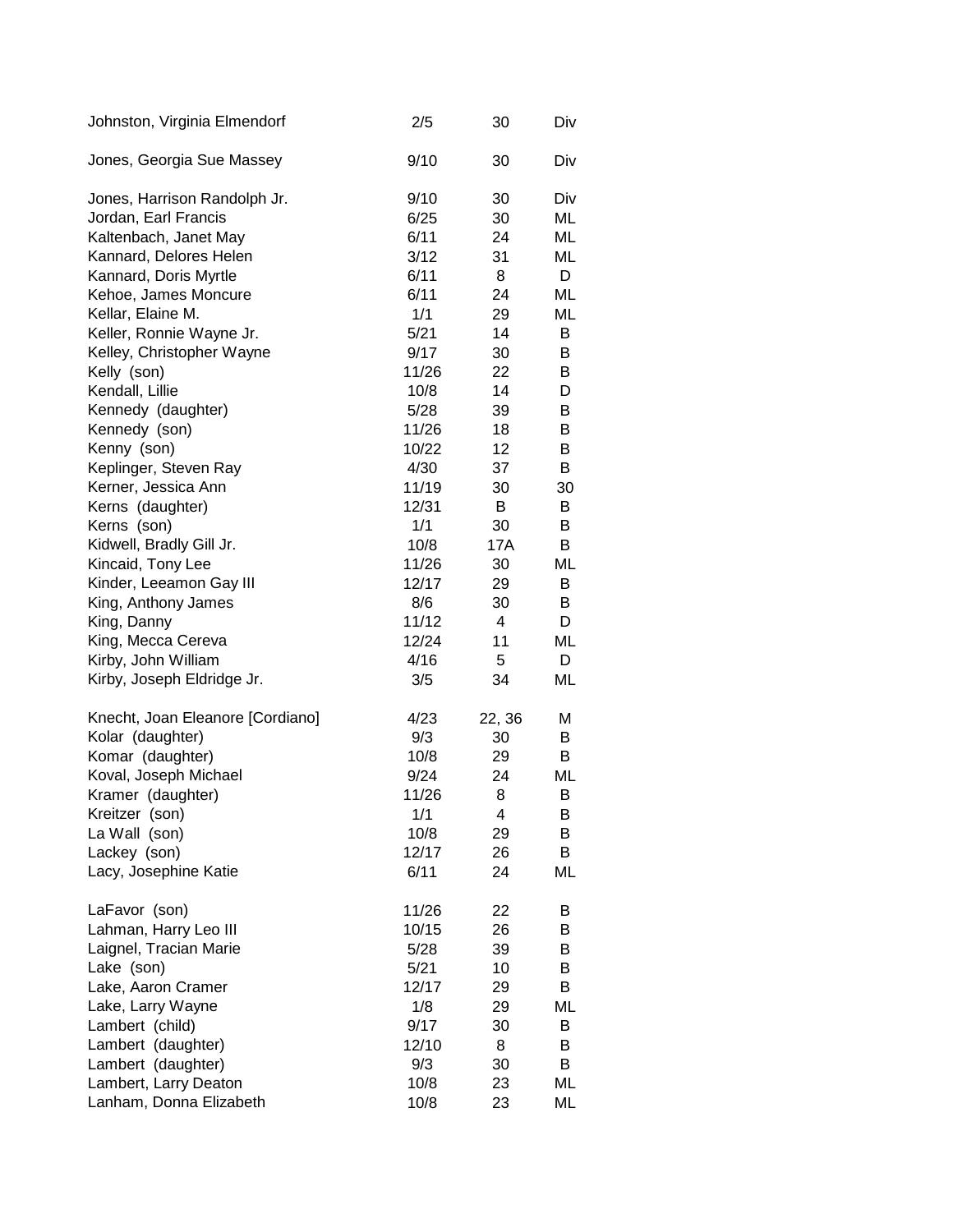| Lanham, Michael Todd<br>Lantonio, Louise Estelle<br>Larrabee, Sterling L. | 11/19<br>12/17<br>1/8<br>8/6 | 30<br>30<br>15<br>30 | B<br>B<br>D |
|---------------------------------------------------------------------------|------------------------------|----------------------|-------------|
| Larson (daughter)                                                         |                              |                      | В           |
| Latza, Randall Thomas                                                     | 11/26                        | 10                   | В           |
| Laurer (son)                                                              | 1/1                          | 30                   | B           |
| Leach (daughter)                                                          | 12/3                         | 26                   | B           |
| Leake (daughter)                                                          | 11/19                        | 25                   | В           |
| Lee (son)                                                                 | 1/1                          | 30                   | B           |
| Lee (son)                                                                 | 7/9                          | 4                    | B           |
| Lee, Chrystal Annette                                                     | 11/19                        | 30                   | B           |
| Lee, Freddie Sylvester                                                    | 9/24                         | 24                   | ML          |
| Lee, Marva Delores                                                        | 7/16                         | 25                   | ML          |
| Lentz (daughter)                                                          | 8/6                          | 30                   | B           |
| Leonard (twins)                                                           | 12/17                        | 25                   | B           |
| Leonard, Wayne Lewis                                                      | 3/5                          | 34                   | ML          |
| Lewis (daughter)                                                          | 9/17                         | 30                   | B           |
| Lewis (daughter)                                                          | 10/22                        | 20                   | B           |
| Lewis, Henry Clay III                                                     | 10/15                        | 17D                  | ML          |
| Lewis, James Lynwood                                                      | 7/16                         | 25                   | ML          |
| Lewis, Mary Elissa                                                        | 7/16                         | 25                   | ML          |
| Lewis, Slater C.                                                          | 1/15                         | 10                   | D           |
| Lewis, Wilmer Billy                                                       | 4/30                         | 37                   | ML          |
| Liberty, Jonathan Michael                                                 | 12/31                        | 27                   | B           |
| Lind, Lance Lincoln                                                       | 12/17                        | 34                   | B           |
| Lind, Todd Landon                                                         | 12/17                        | 34                   | B           |
| Little, Kenneth Edward                                                    | 12/31                        | 27                   | ML          |
| Livoti, Tom                                                               | 4/23                         | 24                   | Μ           |
| Locklear (son)                                                            | 10/22                        | 12                   | B           |
| Lumpkin (daughter)                                                        | 5/7                          | 37                   | В           |
| Lunsford (daughter)                                                       | 12/31                        | 27                   | B           |
| Lutz (daughter)                                                           | 9/17                         | 30                   | B           |
| Lyle, Rebecca Jane                                                        | 9/24                         | 24                   | ML          |
| Lynch, Leonard S.                                                         | 1/1                          | 23                   | D           |
| Maddox, Keith Allan                                                       | 5/28                         | 39                   | в           |
| Maddox, Mac Dean                                                          | 9/3                          | 30                   | В           |
| Maguire, Lowell Leonard                                                   | 5/28                         | 3                    | D           |
| Maidens, Charles Andrews Jr.                                              | 10/8                         | 23                   | ML          |
| Malik, Brian Matthew                                                      | 1/1                          | 30                   | B           |
| Mallick, Virginia                                                         | 3/26                         | 3                    | D           |
| Mangum, Susan P.                                                          | 4/23                         | 22                   | ML          |
| Maples, Christopher Alan                                                  | 5/21                         | 14                   | B           |
| Mareese, Cecile                                                           | 12/17                        | 23                   | ML          |
| Marion, Kevin Matthew                                                     | 9/17                         | 30                   | B           |
| Marks, John David                                                         | 9/24                         | 24                   | ML          |
| Marks, Stephanie Elizabeth                                                | 7/16                         | 25                   | ML          |
| Marsh, Paul R.                                                            | 1/15                         | 20                   | D           |
| Marshall (daughter)                                                       | 7/16                         | 30                   | B           |
| Marshall (son)                                                            | 10/15                        | 23                   | B           |
| Marshall (son)                                                            | 9/3                          | 30                   | B           |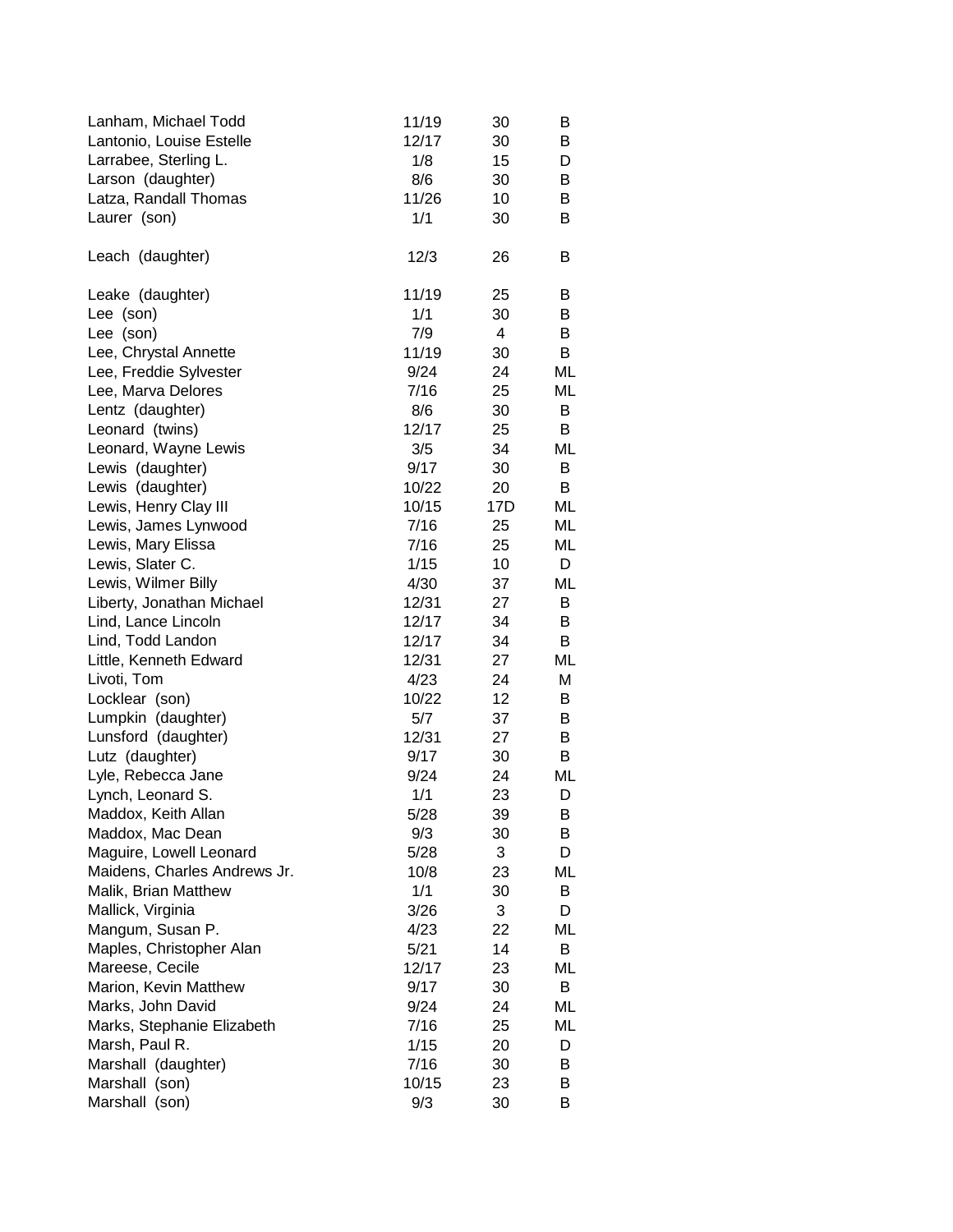| Marshall, Benson William       | 5/28  | 39             | B  |
|--------------------------------|-------|----------------|----|
| Marshall, Joan                 | 1/8   | 29             | ML |
| Marshall, Roy William          | 3/5   | 34             | ML |
| Martin (son)                   | 9/17  | 30             | В  |
| Martin, Shannon Sue            | 10/15 | 26             | B  |
| Martyn, Karla Marie            | 12/17 | 34             | B  |
| Maslock, Deborah Gaye          | 12/17 | 23             | ML |
| Mason, Casper Eugene Jr.       | 9/3   | 30             | В  |
| Mastbrook, Constance Virginia  | 7/16  | 25             | ML |
| Matthews, Laura Leigh          | 12/17 | 29             | B  |
| Mattocks (son)                 | 7/16  | 30             | B  |
| Mauck, Brenda Fay              | 12/31 | 27             | ML |
| May (son)                      | 12/10 | 27             | В  |
| May, Mark G.                   | 4/23  | 22             | ML |
| Mayo, Deborah Marcie           | 1/8   | 9              | М  |
| Mazor, Steven Gerald           | 9/24  | 8              | B  |
| McCann, Wanda Marie            | 9/17  | 12             | ML |
| McCannell, Carrie Sue          | 5/28  | 39             | B  |
| McCarthey, Glenn               | 2/19  | 13             | D  |
| McClary (son)                  | 12/3  | 26             | B  |
| McClellan, Matthew Adam        | 9/3   | 30             | B  |
| McClellan, Roger Dale II       | 11/19 | 30             | B  |
| McClure, Albert J.             | 4/23  | 22, 36         | Μ  |
| McCormack, Anne M.             | 4/30  | 37             | ML |
| McDermott, Carol Ann           | 1/1   | 29             | ML |
| McDonnell, Mary Sue            | 10/8  | 23             | ML |
| McGeehan, Natasha Edanna       | 11/19 | 30             | B  |
| McGill (daughter)              | 5/14  | $\overline{4}$ | B  |
| McGovern, Colleen Mary         | 8/20  | 21A            | B  |
| McInturff, Garry Allen         | 7/16  | 25             | ML |
| McKimmey, Rachel Lyn           | 9/17  | 30             | B  |
| McLain, Georgie Delmar         | 11/26 | 30             | ML |
| McLeod, Rebecca Lynne          | 8/6   | 8              | ML |
| McNiel, Daniel Aaron           | 9/17  | 30             | B  |
| McNully, Cheryl Lynne          | 10/22 | 34             | ML |
| McWilliams, Eric Kelly         | 11/19 | 30             | B  |
| Merkin (son)                   | 1/1   | 30             | B  |
| Merritt (daughter)             | 5/14  | 22             | В  |
| Merritt, Heather Elizabeth     | 12/17 | 30             | B  |
| Mickles (daughter)             | 5/14  | 4              | В  |
| Middleton, Barbara Gerow       | 5/28  | 4              | D  |
| Milburn, Michelle Diane        | 12/17 | 30             | В  |
| Miller (daughter)              | 9/3   | 30             | В  |
| Miller (son)                   | 10/15 | 15             | В  |
| Miller (son)                   | 12/24 | 23             | B  |
| Miller (son)                   | 10/22 | 20             | B  |
| Miller, Arleane Frances (Mrs.) | 4/9   | 33             | М  |
| Miller, David Victor           | 9/24  | 24             | ML |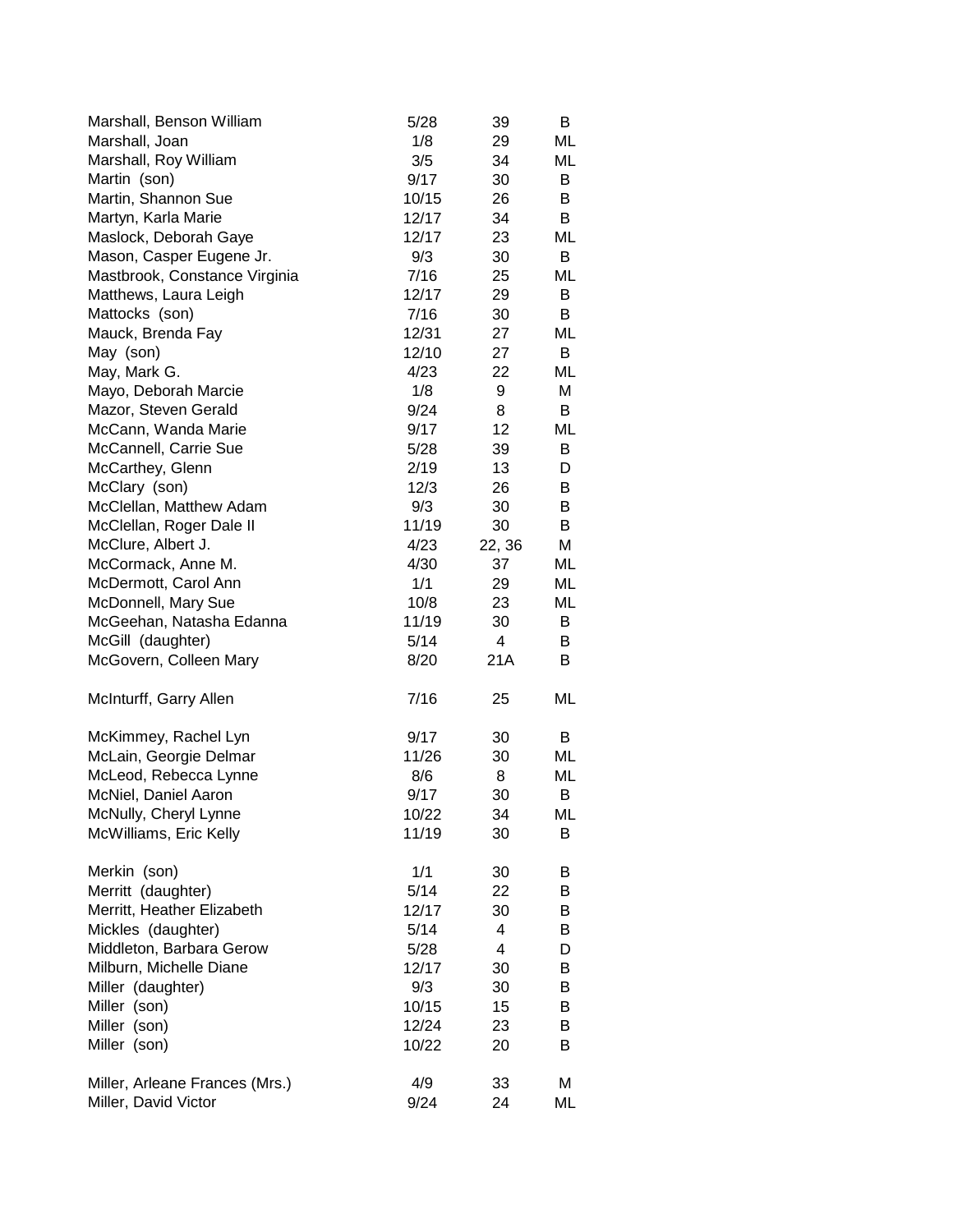| Miller, Donald Grove         | 10/22 | 34             | ML  |
|------------------------------|-------|----------------|-----|
| Miller, Hugh Peyton          | 9/24  | 33             | D   |
| Miller, Patricia S.          | 7/16  | 25             | ML  |
| Miller, Samuel David         | 7/16  | 25             | ML  |
| Mills (daughter)             | 7/16  | 30             | B   |
| Mills, James Paul Jr.        | 9/17  | 12             | ML  |
| Mills, Lorena P.             | 1/22  | 8              | D   |
| Minnick, Dixie Marie         | 5/28  | 39             | B   |
| Minor, Elwood Cannard        | 5/7   | 37             | ML  |
| Mitchell (daughter)          | 8/6   | 30             | B   |
| Mitchell, Christine Sebring  | 6/11  | 24             | ML  |
| Mitchell, David Anderson     | 5/21  | 14             | B   |
| Monroe, Daniel Lee           | 12/17 | 34             | B   |
| Moore (daughter)             | 12/17 | 26             | B   |
| Moore, April Marie           | 9/17  | 4              | B   |
| Morgan (son)                 | 4/16  | 19             | B   |
| Morris (daughter)            | 9/17  | 30             | B   |
| Morton (daughter)            | 12/24 | 23             | B   |
| Mosholder, Lisa Anne         | 10/15 | 8              | B   |
| Mudd, Walter Thomas          | 4/30  | 37             | ML  |
| Muekola, David Wayne II      | 10/15 | 26             | В   |
| Mulder, Carole Deanne        | 10/15 | 8              | B   |
| Mullins (son)                | 7/2   | 21             | B   |
| Mullins, Cecil Jr.           | 1/1   | 29             | ML  |
| Mullins, Deborah Sue         | 4/16  | 20             | ML  |
| Myers (son)                  | 1/22  | 31             | B   |
| Myers (son)                  | 4/30  | 37             | B   |
| Nalls, Helen                 | 11/19 | 29             | D   |
| Neatroar, Sharon Kay         | 11/19 | 30             | B   |
| Nelson, Allen Jonathan       | 12/31 | 27             | B   |
| Newberger, Dale Alissa       | 9/24  | 24             | ML  |
|                              |       |                |     |
| Newman, Cynthia Ann Clemmons | 7/9   | 31             | Div |
| Newman, Haywood Sterling     | 8/6   | 30             | В   |
| Newman, Pauline Patricia     | 6/25  | 30             | ML  |
| Newman, William David II     | 7/9   | 31             | Div |
| Newvine, Doris Marie         | 4/23  | 22             | ML  |
| Nicholson, Nancy Jean        | 5/28  | 17             | М   |
| Norris (son)                 | 12/10 | 27             | B   |
|                              |       |                |     |
| Ntouskas, Virginia Christina | 5/14  | 19             | В   |
| Null, Tanglie Elain          | 11/26 | 10             | B   |
| Nutter, Lea Suzanne          | 9/17  | 30             | B   |
| O'Bannion (daughter)         | 8/6   | 30             | В   |
| O'Bannon, Elwood O.          | 4/2   | $\overline{2}$ | D   |
| Ochoa (daughter)             | 1/1   | 30             | B   |
| O'Neill (daughter)           | 11/19 | 25             | B   |
|                              |       |                |     |
| Osborn, Deborah Ann          | 12/31 | 27             | ML  |
| Osgood (daughter)            | 1/22  | 31             | B   |
| Owens (daughter)             | 1/22  | 31             | B   |
| Owens, Betty Lou             | 9/24  | 24             |     |
|                              |       |                | ML  |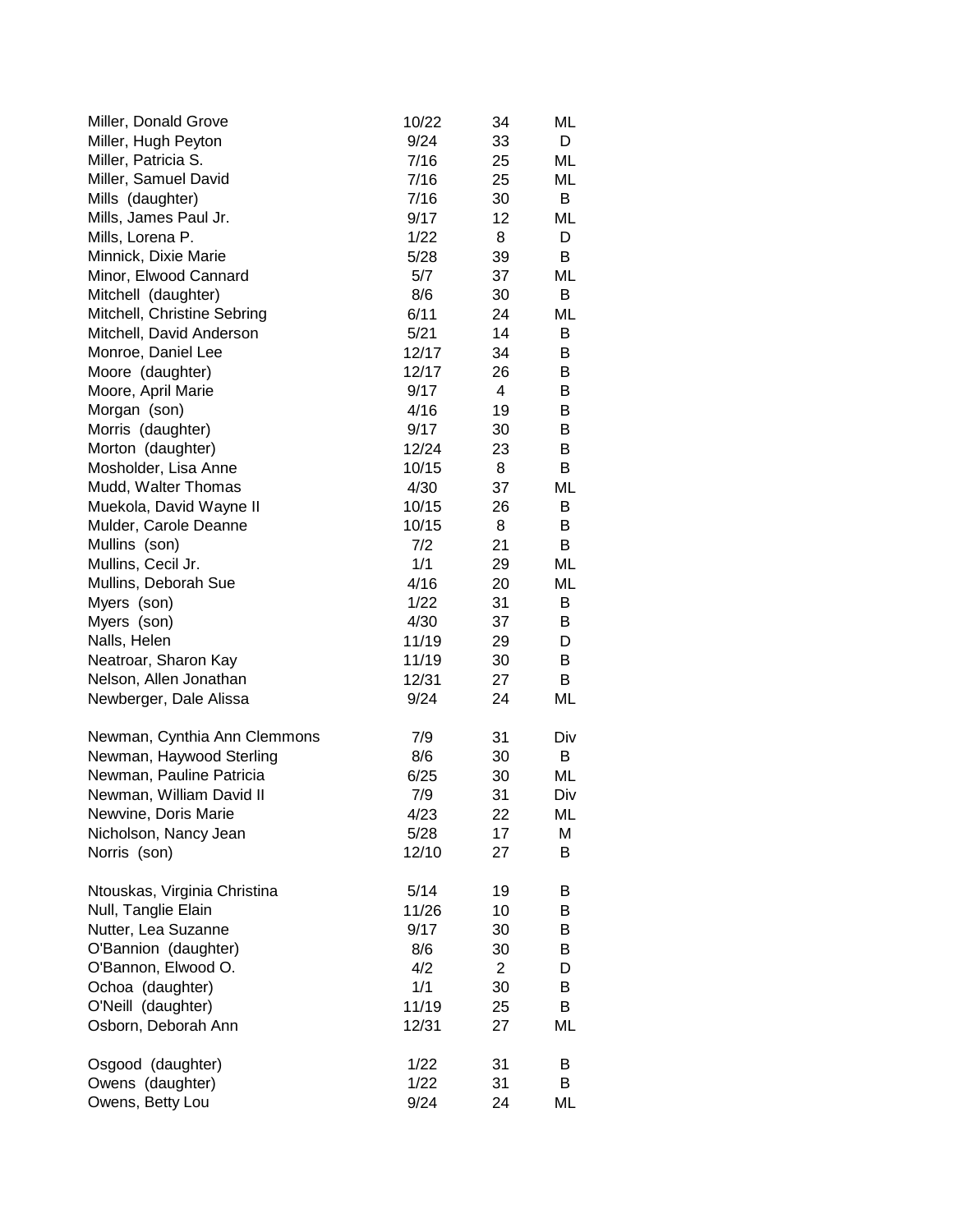| Owens, Charles Edward        | 8/20  | 21A            | B  |
|------------------------------|-------|----------------|----|
| Owens, Mildred Edna          | 3/12  | 31             | ML |
| Oxendine (twins)             | 12/24 | 23             | B  |
| Oxenreider (daughter)        | 11/19 | 16             | B  |
| Paglis (son)                 | 8/6   | 30             | B  |
| Parham, Robert E.            | 9/17  | 20A            | D  |
| Parker (daughter)            | 1/1   | 4              | B  |
| Parker, Clifford Marion Jr.  | 12/17 | 23             | ML |
| Parsell, Cassell Monzell II  | 11/26 | 10             | B  |
| Patenaude, Richard Roger     | 12/17 | 30             | B  |
| Patterson, Donald W.         | 9/10  | 9              | D  |
| Patterson, Jerome Thomas     | 5/28  | 39             | B  |
| Pauole, Jennifer Pualani     | 12/31 | 27             | B  |
| Payne (son)                  | 1/1   | 30             | B  |
| Payne (son)                  | 9/3   | 30             | B  |
| Payne, Robert Lee            | 12/17 | 23             | ML |
| Payne, Roger                 | 6/11  | 24             | D  |
| Payne, Sandra Elizabeth      | 9/24  | 24             | ML |
| Payne, Susan May             | 7/16  | 25             | ML |
| Pearson (son)                | 8/6   | 30             | В  |
| Pearson, Julie Dawn          | 12/17 | 29             | B  |
| Pearson, Michael Ambler      | 1/1   | 29             | ML |
| Pearson, Timothy Byron       | 3/19  | 20             | ML |
| Pearson, William Herman      | 3/19  | 20             | D  |
| Peele (son)                  | 5/14  | $\overline{4}$ | B  |
| Pennington (daughter)        | 12/10 | 18             | B  |
| Perdue, Christopher Shane    | 10/22 | 16             | B  |
| Perkins, Christy Michele     | 8/20  | 21A            | B  |
| Peterson (daughter)          | 1/1   | 30             | В  |
|                              |       |                |    |
| Petit, Richard Franklin      | 5/28  | 17             | M  |
| Petty, Gail Anne             | 3/5   | 32             | Μ  |
| Phillips (son)               | 12/10 | 8              | B  |
| Phillips, Jimmie Lee         | 10/22 | 34             | ML |
| Phillips, Timothy Ryan       | 10/8  | 17A            | B  |
| Philpot, William Jr.         | 9/24  | 24             | ML |
| Philpula, Carole Jeanne      | 9/24  | 24             | ML |
| Pierce, Elsie Flora          | 12/31 | 7              | D  |
| Pierce, Fred Franklin Jr.    | 11/26 | 30             | ML |
| Pierce, Wade Hampton         | 1/22  | 14             | D  |
| Pietti, John Edgar           | 10/8  | 23             | ML |
| Pilkerton, Della Golden      | 9/24  | 19             | D  |
| Piper, Christine Colley      | 10/22 | 34             | ML |
| Plaskitt, Mary Welby deButts | 10/8  | 29             | D  |
| Poe (son)                    | 7/9   | 4              | B  |
| Poffenbarger, Shannon Kelly  | 4/23  | 4              | B  |
| Poland, Curtis James         | 5/14  | 19             | B  |
| Polend, James Gregory        | 10/15 | 26             | B  |
| Pollard, Christopher Alan    | 8/6   | 30             | В  |
| Poole, Nathan Alexander      | 10/8  | 17A            | В  |
| Porch (daughter)             | 7/16  | 30             |    |
|                              |       |                | B  |
| Poston, Marylynne Alayne     | 8/20  | 21A            | В  |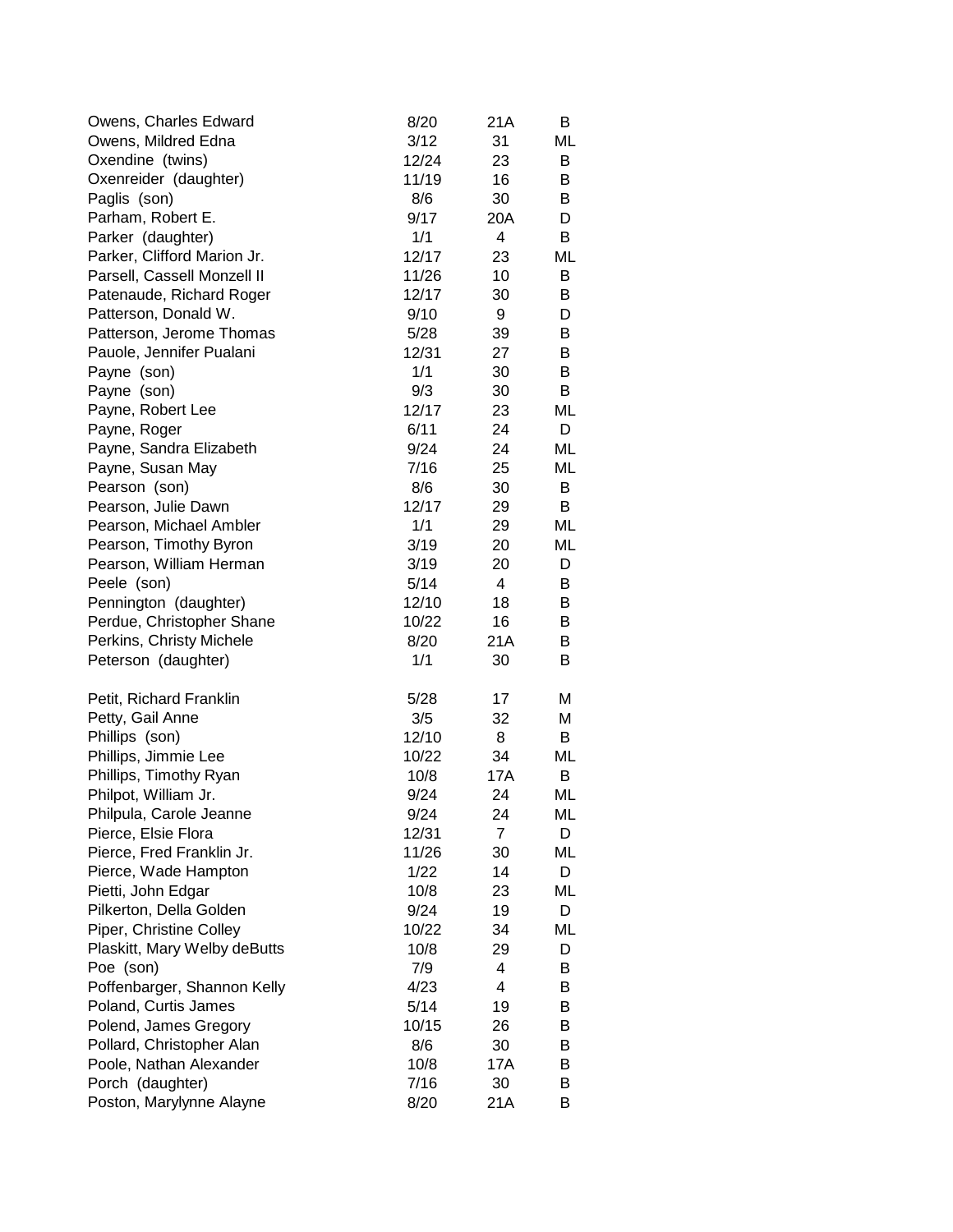| Powell, Annette               | 4/30  | 30 | D  |
|-------------------------------|-------|----|----|
| Powell, Diron Duane           | 1/1   | 30 | B  |
| Powell, William Dywayne       | 4/30  | 37 | В  |
| Pratt, Lori Anne              | 11/19 | 30 | В  |
| Presgraves (son)              | 7/9   | 4  | В  |
| Price, Steven Michael         | 10/8  | 23 | ML |
| Printz, Roger Allen Jr.       | 10/22 | 16 | В  |
| Pritchard, Christopher Donald | 9/17  | 30 | В  |
| Puleo, Nicloe Antoinette      | 9/3   | 30 | B  |
| Pullen, Jessica Page          | 12/17 | 29 | В  |
| Pulsifer (son)                | 1/1   | 30 | B  |
| Putman, Joshua                | 2/26  | 18 | D  |
| Pyle, Carrie Anne             | 5/28  | 39 | B  |
| Pyles, Ryan Matthew           | 11/12 | 27 | B  |
| Radcliff, Rebecca Lynn        | 4/23  | 4  | В  |
| Rago, Dominic Mervin          | 7/16  | 25 | ML |
| Ramey, Angela Lynette         | 1/1   | 30 | B  |
| Randall (son)                 | 5/21  | 10 | B  |
| Randolph, Terri Rholitra      | 5/28  | 39 | B  |
| Rankin, Deborah June          | 1/8   | 29 | ML |
| Rathmann (son)                | 9/3   | 30 | B  |
| Rattman, Charles Harold Jr.   | 10/22 | 34 | МL |
| Ray, Sharon Ann               | 9/17  | 12 | ML |
| Raymond (son)                 | 12/31 | 27 | B  |
| Reagan (son)                  | 11/26 | 8  | B  |
| Rector, Clyde Wallace         | 3/12  | 31 | ML |
| Rector, Joann Harriet         | 7/16  | 25 | ML |
| Rector, Joshua Sinclair       | 12/17 | 34 | B  |
| Reed (son)                    | 1/22  | 31 | B  |
| Reed, Stanley Clay Jr.        | 9/17  | 30 | В  |
| Reed, Thomas Matthew          | 8/6   | 30 | B  |
| Reedy (daughter)              | 5/14  | 4  | B  |
| Reese, James Walter           | 12/17 | 29 | В  |
| Reid, Mary Josephine          | 3/5   | 34 | ML |
| Reuter, Frederick A. (Dr.)    | 9/24  | 6  | D  |
| Reynolds (daughter)           | 9/3   | 30 | В  |
| Reynolds (son)                | 9/17  | 30 | В  |
| Reynolds, William Gilbert Jr. | 10/8  | 23 | ML |
| Rhodes (son)                  | 5/7   | 37 | B  |
| Richards, Alissa Mikelle      | 4/23  | 4  | B  |
| Ridgeway, John R.             | 6/4   | 38 | D  |
| Riley, Isla Mae               | 1/8   | 24 | D  |
| Roberts, Shannon Leigh        | 12/31 | 27 | B  |
| Robeson (daughter)            | 8/6   | 30 | В  |
| Robinson (son)                | 1/1   | 30 | В  |
| Robinson (son)                | 9/3   | 30 | B  |
| Robinson, Frances Eleanor     | 12/17 | 23 | ML |
| Robinson, Jacquelyn Ann       | 12/17 | 23 | ML |
| Robinson, James Micheal       | 10/15 | 26 | B  |
| Robinson, Kenneth Michael     | 12/17 | 29 | В  |
| Robinson, Louise Viola        | 6/25  | 30 | ML |
|                               |       |    |    |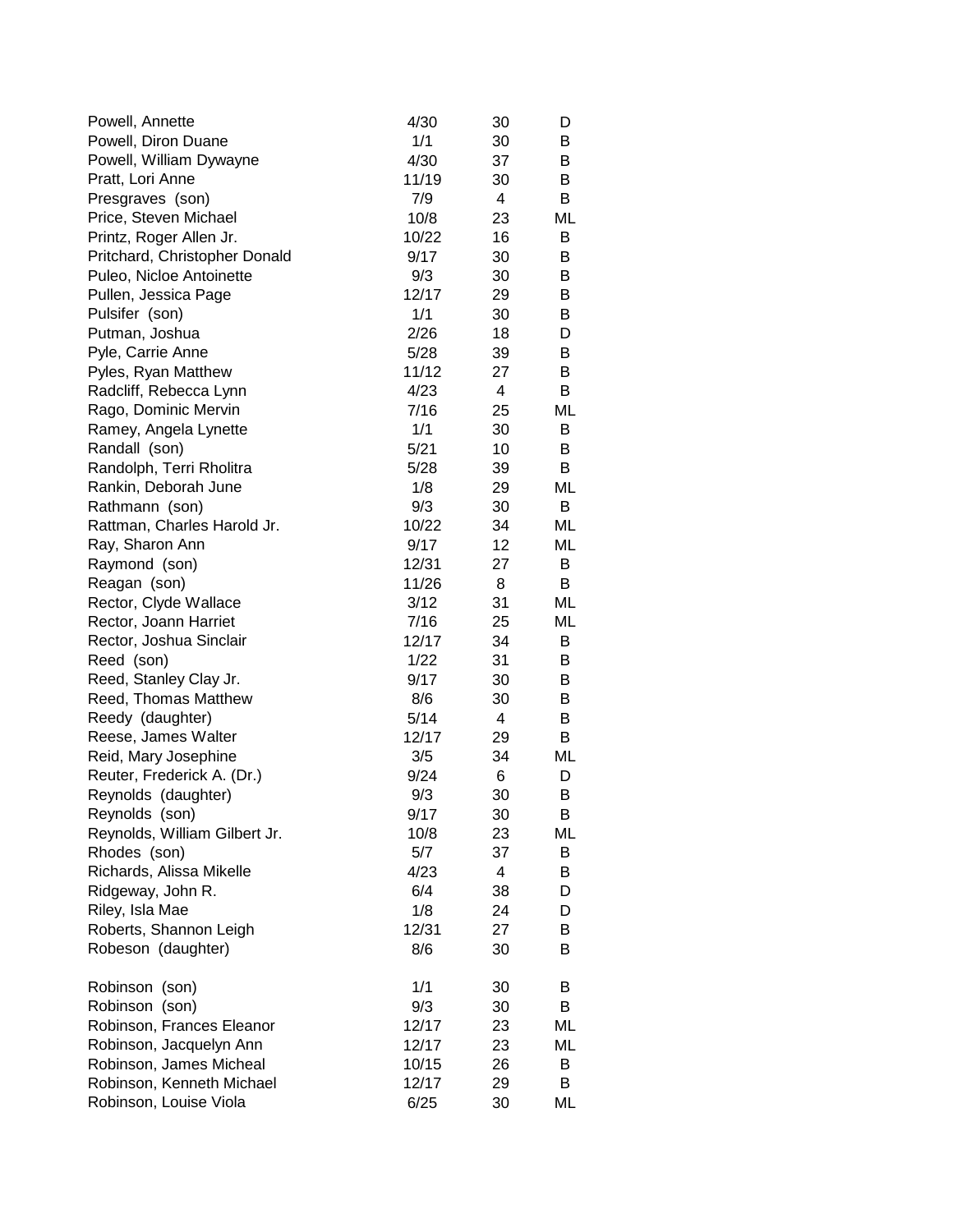| Robinson, Simon Cornelius    | 5/7   | 29             | D    |
|------------------------------|-------|----------------|------|
| Robinson, Virenda Curiva     | 5/28  | 39             | В    |
| Rogers (son)                 | 10/15 | 15             | B    |
| Rollison, Anthony Maurice    | 10/15 | 26             | B    |
| Rose (son)                   | 9/3   | 30             | B    |
| Rose, Robert N.              | 4/23  | 22             | ML   |
| Rosenberger, Michael Robert  | 9/17  | 30             | B    |
| Ross (son)                   | 10/8  | 29             | B    |
| Ross, Franky                 | 8/6   | $\overline{2}$ | D    |
| Rucker, Benjamin Ambrose Sr. | 3/12  | 32             | D    |
| Rulapaugh, George Allen      | 10/15 | 26             | B    |
| Runyon, Richard Jean         | 6/11  | 24             | ML   |
| Russell, Cynthia Lou         | 2/5   | 18             | Μ    |
| Rutherford (daughter)        | 12/17 | 26             | B    |
| Ryan, Mary Ellen             | 10/8  | 23             | ML   |
| Ryder, Robert Gene           | 12/17 | 23             | ML   |
| Rypka (son)                  | 7/30  | 26             | B    |
| Samuel, Bruce Eason          | 12/17 | 29             | B    |
| Scheurich (son)              | 9/3   | 30             | В    |
| Schilling, Shannon Ray       | 8/20  | 21A            | 21BA |
| Schneider (daughter)         | 7/9   | 4              | B    |
| Schulze, Eugal Baker         | 2/19  | 2              | D    |
| Schwarting, Beth Coleen      | 1/1   | 30             | B    |
| Scott, Maurice Delbert       | 6/25  | 30             | ML   |
| Scott, Maurice Richard       | 3/12  | 30             | D    |
| Seeber (son)                 | 5/7   | 37             | B    |
| Settle (son)                 | 1/1   | 30             | B    |
| Settler, Beverley Renee      | 11/26 | 30             | ML   |
| Shades (son)                 | 11/26 | 18             | B    |
| Shadyac, Philip Joseph       | 10/15 | 17D            | ML   |
| Shaffer (daughter)           | 1/22  | 31             | B    |
| Shaffer (son)                | 12/10 | 18             | B    |
| Shamblin, Gregory Lee        | 7/16  | 30             | B    |
| Shao (son)                   | 12/10 | 18             | В    |
| Sharp (son)                  | 5/14  | 22             | В    |
| Sheetz (daughter)            | 10/15 | 15             | В    |
| Shell, Martha Louise         | 4/16  | 20             | ML   |
| Shelly, Tommy Allen          | 11/12 | 27             | В    |
| Shelton (daughter)           | 12/3  | 15             | В    |
| Shepherd (daughter)          | 9/17  | 30             | B    |
| Shepherd, Trevin Michael     | 11/19 | 30             | B    |
| Sherl, Jason Oliver          | 7/16  | 18             | B    |
| Sherman (son)                | 9/17  | 30             | B    |
| Shifflett (daughter)         | 1/1   | 4              | B    |
| Shifflett (daughter)         | 12/10 | 8              | B    |
| Shifflett, Crystal Renee     | 7/16  | 30             | B    |
| Shipe, Karen Conant          | 9/24  | 24             | ML   |
| Shirley (son)                | 10/15 | 23             | B    |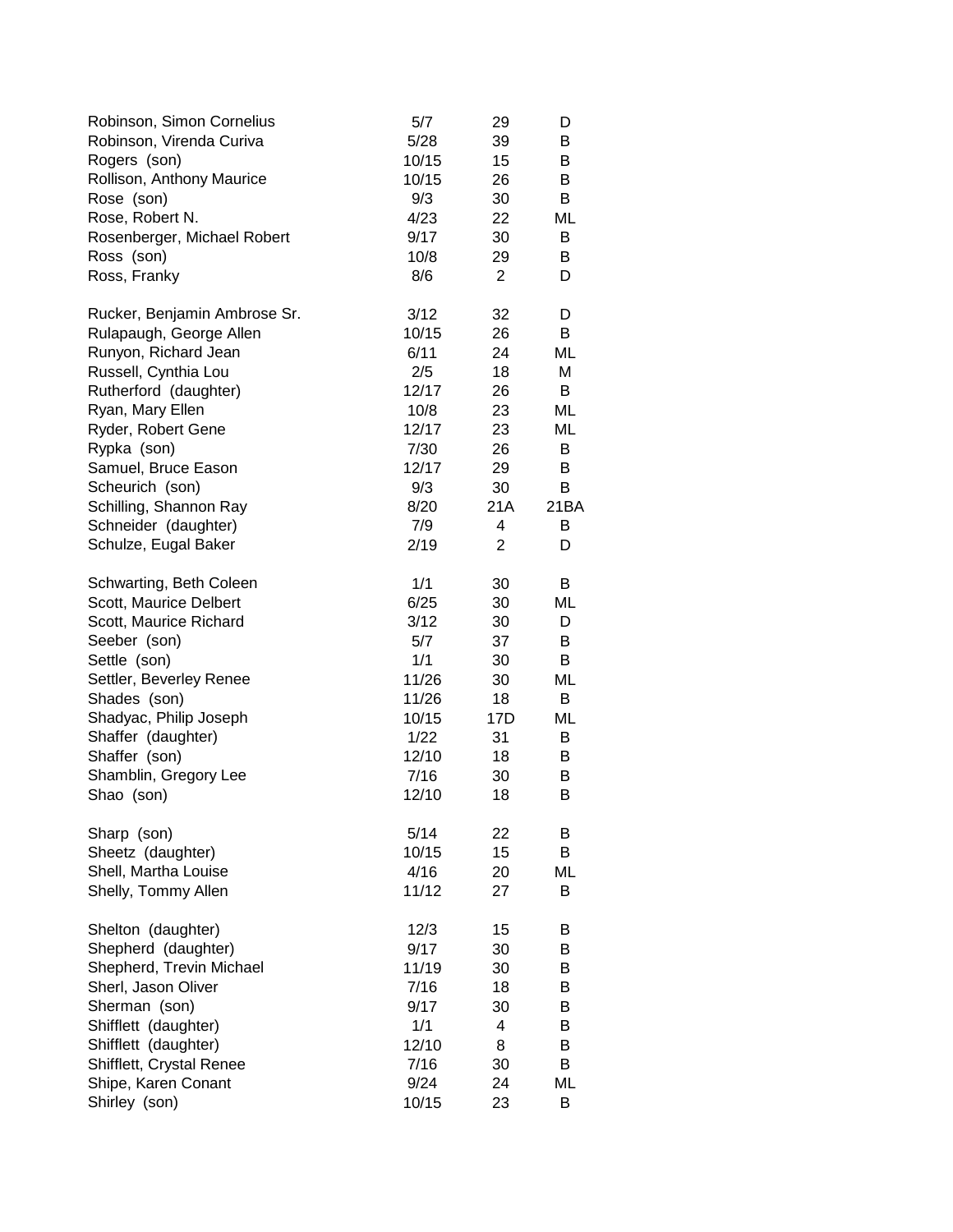| Shirley (son)                        | 11/19 | 16  | B  |
|--------------------------------------|-------|-----|----|
| Shisler, Jennifer Lynn               | 11/19 | 30  | B  |
| Shiu, Ying Huie                      | 2/19  | 13  | D  |
| Shomaker, Courtney Lutman            | 5/28  | 39  | B  |
| Shorter, Bradford Wyatt              | 1/1   | 30  | B  |
| Signorelli, Patricia Ann             | 12/17 | 30  | B  |
| Simpkins, Holly Marie                | 9/17  | 30  | B  |
| Singleton, Charles Wesley            | 10/22 | 34  | ML |
| Sirene (son)                         | 12/17 | 26  | B  |
| Sisk, Gloria Jean                    | 12/17 | 23  | ML |
| Sisson, Patricia Ann                 | 12/17 | 23  | ML |
| Skeens, Susan Ann                    | 10/8  | 23  | ML |
| Skinker, Oliver Carter               | 9/17  | 12  | ML |
| Smith (daughter)                     | 11/19 | 28  | B  |
| Smith (daughter)                     | 12/3  | 26  | B  |
| Smith (daughter)                     | 12/10 | 18  | B  |
| Smith (son)                          | 5/14  | 4   | B  |
| Smith (son)                          | 11/26 | 22  | B  |
| Smith, Geroge Travis                 | 8/6   | 30  | B  |
| Smith, Patricia Ann                  | 1/8   | 29  | ML |
| Smith, Rodney Lawrence               | 7/16  | 25  | ML |
| Smith, Thomas Arthur Jr.             | 12/24 | 11  | ML |
| Smith, Walter Jackson                | 6/11  | 24  | ML |
| Snapp (son)                          | 11/26 | 18  | B  |
| Snead (son)                          | 5/7   | 37  | B  |
| Snow, Julie Kendall                  | 7/2   | 4   | М  |
| Snyder, Aaron Joshua                 | 9/17  | 30  | B  |
| Southers, Mark Anthony               | 5/14  | 19  | B  |
| Spangler, Barbara Rhodes             | 5/14  | 31  | М  |
| Spinks, Clarissa Ann                 | 4/23  | 4   | B  |
| Spinks, Jeffrey Eugene               | 9/17  | 30  | B  |
| St. Andrie (daughter)                | 9/3   | 30  | B  |
| St. Clair, Christopher Lynn          | 10/22 | 16  | B  |
| Staats (daughter)                    | 9/3   | 30  | B  |
| Stack, Joshua Kellogg                | 4/23  | 4   | В  |
| Stannard, Dixie Elaine               | 9/17  | 12  | ML |
| Stettinius, Nancy                    | 12/17 | 30  | М  |
| Stevens, Molly Ann                   | 8/6   | 30  | В  |
| Stewart, Lorraine Novella            | 10/8  | 23  | ML |
| Stewart, Sandy                       | 6/4   | 27  | D  |
| Stickman, Jena Nicole                | 10/15 | 8   | В  |
| Stidham, Brenda Joyce                | 3/5   | 34  | ML |
| Stillard, Frances Lucille            | 10/22 | 34  | ML |
| Stine, Peggy Ann                     | 12/17 | 23  | ML |
| Stinger, Charles Augustus III        | 9/17  | 4   | В  |
| Stocks, Andrea Tiffany               | 10/15 | 26  | B  |
| Stout, Kenneth Thomas                | 8/20  | 21A | B  |
| Stribling, William Haywood           | 10/15 | 28  | D  |
| Strickland, Zachary Allan            | 4/23  | 4   | B  |
| Stringfellow, James Franklin         | 3/5   | 34  | ML |
| <b>Stringfellow, Shirley Frances</b> | 3/12  | 31  | ML |
|                                      |       |     |    |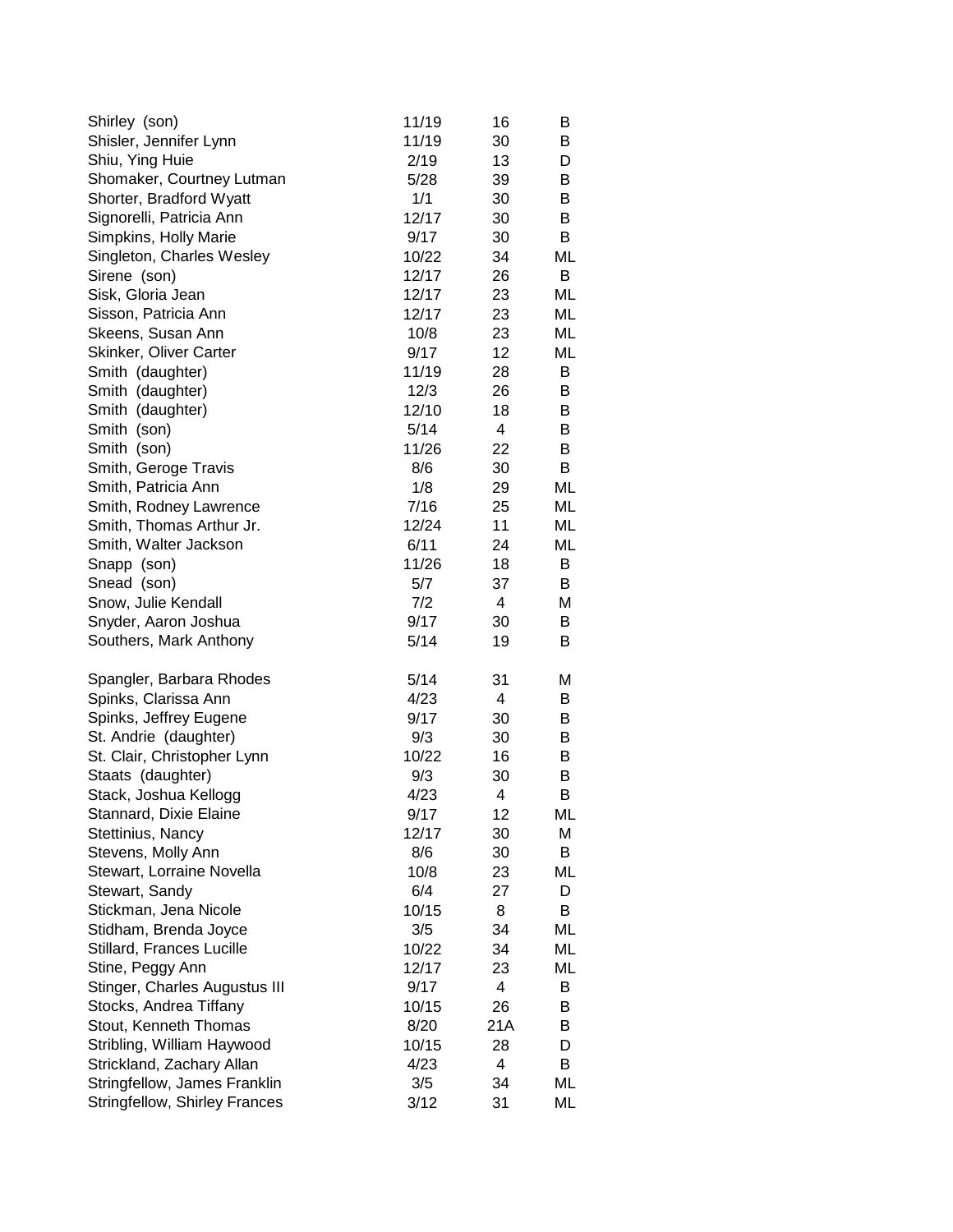| Stuart, Julia Elaine      | 1/22  | 15             | D  |
|---------------------------|-------|----------------|----|
| Stull (son)               | 7/2   | 21             | B  |
| Suddueth, Christie Mary   | 12/24 | 11             | B  |
| Sudduth, Donna Jeanne     | 7/16  | 25             | ML |
| Sullivan (son)            | 1/1   | 30             | В  |
| Summers, Barbara Ann      | 8/6   | 8              | ML |
| Supinger (daughter)       | 11/26 | 18             | B  |
| Sutphin, Clyde Hamilton   | 6/11  | 37             | D  |
| Sutphin, Kimberly Ann     | 4/30  | 37             | B  |
| Swain, Roger Lee          | 9/24  | 24             | ML |
| Swan, Gregory Groel       | 1/8   | 9              | М  |
| Swartz, Adina Lynn        | 7/16  | 25             | ML |
| Swartz, Rebecca Susan     | 1/1   | 30             | В  |
| Sweeney, John R. Jr.      | 10/22 | 34             | D  |
| Sweeney, William T.       | 1/15  | 27             | D  |
| Swift, Debora Lynn        | 3/19  | 20             | ML |
| Talbot, Ann Cameron       | 9/17  | 12             | ML |
| Talton, Terra Diane       | 9/17  | 4              | B  |
| Tanner, Johnnie           | 10/22 | 34             | ML |
| Tapp (daughter)           | 8/6   | 30             | B  |
| Tapscott, Yetta Maria     | 5/7   | 37             | ML |
| Tarman, Alma Davis        | 4/23  | 35             | D  |
| Tate (son)                | 9/3   | 30             | В  |
| Taulton, Timothy David    | 12/17 | 29             | В  |
| Taylor (daughter)         | 4/9   | 28             | В  |
| Taylor (daughter)         | 9/3   | 30             | B  |
| Taylor, Clarke Buchanan   | 1/1   | 29             | ML |
| Taylor, Judy Sharon       | 12/17 | 23             | ML |
| Teague, Michael David Jr. | 8/20  | 21A            | В  |
| Teklinski, Janis Leigh    | 1/1   | 30             | B  |
| Terza (daughter)          | 1/22  | 31             | B  |
| Teter, Sandra Lee         | 6/11  | 24             | ML |
| Thomas (daughter)         | 8/6   | 30             | B  |
| Thomas, Cytha Reid        | 10/22 | 15             | D  |
| Thomas, Justin Ryan       | 12/24 | 11             | B  |
| Thompson, Doris Elaine    | 3/12  | 31             | ML |
| Thompson, Michael Lee     | 3/5   | 9              | М  |
| Thornton (son)            | 1/1   | 30             | B  |
| Thorson (daughter)        | 1/22  | 31             | B  |
| Tibbs, Alice Mae          | 4/23  | 26             | D  |
| Timberlake (daughter)     | 9/3   | 30             | B  |
| Timbers, Jennifer Elaine  | 9/17  | $\overline{4}$ | В  |
| Timbrook (daughter)       | 10/8  | 29             | В  |
| Tippett (daughter)        | 1/1   | 30             | B  |
| Todd (daughter)           | 9/3   | 30             | B  |
|                           |       |                |    |
| Tompkins (daughter)       | 1/1   | 30             | B  |
| Totten (son)              | 1/1   | 30             | B  |
| Tracy, Keith Ira          | 12/17 | 30             | B  |
| Tran, Anthony             | 10/15 | 8              | B  |
| Trantham (daughter)       | 7/2   | 21             | B  |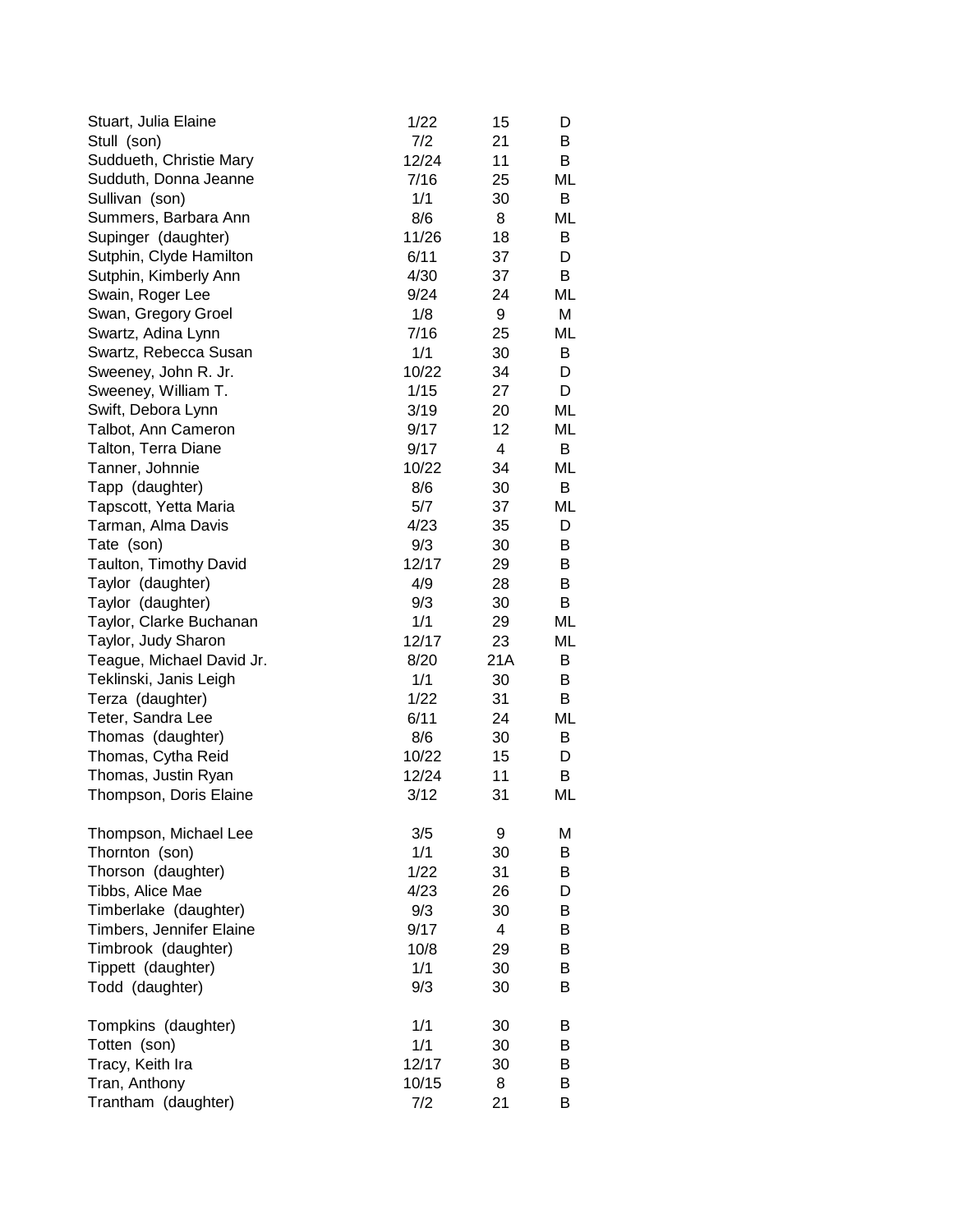| Trenary, Anne                                   | 4/23         | 24       | Μ       |
|-------------------------------------------------|--------------|----------|---------|
| Triplett, Henry B.                              | 4/30         | 32       | D       |
| Tucker (son)                                    | 1/1          | 30       | B       |
| Tupper, Lois                                    | 12/3         | 24       | Μ       |
| Turner (son)                                    | 8/6          | 30       | B       |
| Turner, Carleton W.                             | 4/30         | 37       | ML      |
| Turner, Sherry Nicole                           | 5/14         | 19       | В       |
| Tyler, Armistead Hamilton                       | 7/16         | 25       | ML      |
| Tyler, Maurice Woodrow                          | 10/8         | 23       | ML      |
| Uhler, Ronald Edgar                             | 9/17         | 12       | ML      |
| Ullmann (son)                                   | 9/3          | 30       | В       |
| Utterback (son)                                 | 1/1          | 30       | B       |
| Utterback, Charles M. (Peny)                    | 2/12         | 20       | D       |
| Vala (son)                                      | 9/3          | 30       | В       |
| Van Doren (daughter)                            | 5/14         | 4        | B       |
| Van Doren (daughter)                            | 10/22        | 20       | B       |
| VanDoren, Mary Judith                           | 1/1          | 29       | ML      |
| VanDyke (son)                                   | 1/1          | 30       | B       |
| Vawter, Virginia Ann                            | 6/11         | 24       | ML      |
| Vedder, Henry Clay III                          | 12/17        | 29       | В       |
| Veise, Katherine Anne Bovington                 | 5/28         | 39       | B       |
| Viar (daughter)                                 | 5/21         | 10       | B       |
| Vickers, Carrie Ann                             | 10/8         | 17A      | B       |
| Vincent (daughter)                              | 1/1          | 30       | B       |
| Vogel, Anne Marie                               | 10/22        | 34       | ML      |
| von Brandt, Georg Henri                         | 11/19        | 11       | M       |
| Waddell, Bryant Edward Jr.                      | 12/31        | 27       | ML      |
| Waddell, Clarence                               | 10/15        | 28       | D       |
| Walker (daughter)                               | 12/31        | 27       | B       |
| Walker (son)                                    | 1/1          | 30       | B       |
| Walker, Benjamin Scott                          | 11/19        | 30       | В       |
| Walker, Edwin Parnell                           | 7/16         | 25       | ML      |
| Walker, Garland Victor                          | 12/24        | 11       | ML      |
| Walling (son)                                   | 9/3          | 30       | B       |
| Walton, Kenneth Ray                             | 12/17        | 23       | ML      |
| Wander, Brian Christer                          | 9/17         | 4        | B       |
| Wardrett, Stephanie Danielle                    | 8/6          | 30       | В       |
| Waszk (son)                                     | 7/16         | 30       | В       |
| Weaver, Barbara Jean                            | 3/5          | 34       | ML      |
| Weaver, John Huffman                            | 6/11         | 24       | ML      |
| Weaver, Scott Edward                            | 9/17         | 30       | В       |
| Weeks, Brenda K.                                | 4/30         | 37       | ML      |
| Wentzel, Rebekah Joy                            | 8/20         | 21A      | В       |
| West, Dolly May                                 | 12/31        | 27       | ML      |
| Westhafer, Sherry Lynn                          | 9/17         | 30       | B       |
|                                                 |              |          |         |
| Wharton, Garfield Wallace<br>Wheeler (daughter) | 1/1<br>10/22 | 29<br>12 | ML<br>B |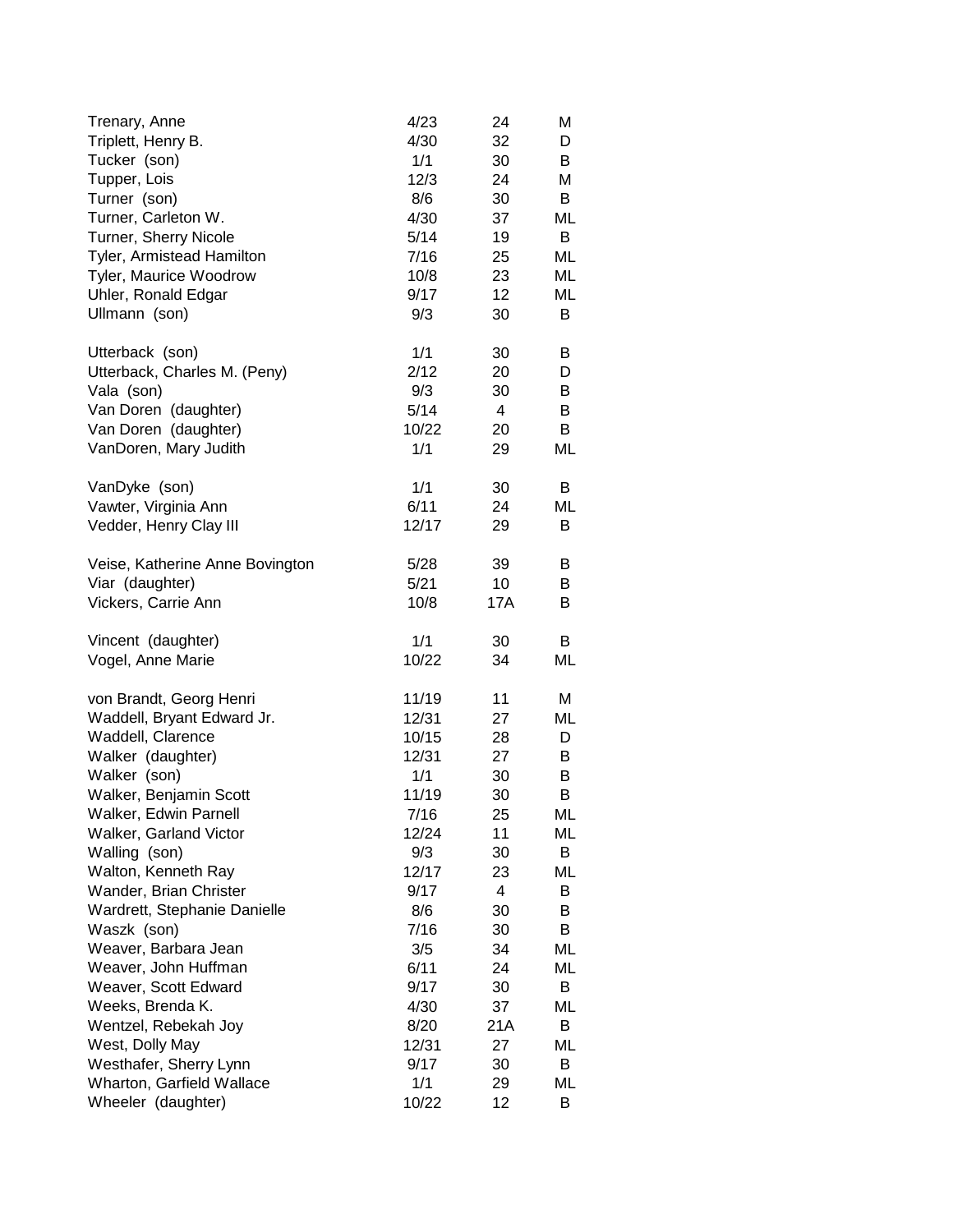| Wheeler, Mark Edward        | 3/19  | 20  | ML |
|-----------------------------|-------|-----|----|
| Whitcomb, Theodore Cole III | 7/16  | 25  | МL |
| White (son)                 | 12/3  | 15  | B  |
| White, Anne Fitzhugh        | 7/30  | 15  | М  |
| White, Carl David II        | 10/15 | 8   | B  |
| White, Lionel E.            | 5/7   | 37  | ML |
| Whiteside (daughter)        | 9/3   | 30  | B  |
| Whitman, Deborah Ann        | 9/24  | 24  | ML |
| Whorton (son)               | 11/19 | 28  | B  |
| Wike (son)                  | 7/2   | 21  | В  |
| Wilcoxen, Walter Robert     | 7/2   | 4   | М  |
| Wiley, Langhorne            | 1/1   | 29  | ML |
| Wilklow, Laura Michele      | 10/15 | 8   | 8B |
| Williams, George Edward     | 1/29  | 16  | D  |
| Williams, Ian               | 4/16  | 23  | М  |
| Williams, Janice Evon       | 10/15 | 17D | ML |
| Williams, Stephen Hughes    | 9/17  | 12  | ML |
| Williams, Troy Leon         | 7/16  | 30  | B  |
| Wilson (son)                | 1/1   | 30  | В  |
| Wilson, Charlotte Marie     | 10/8  | 23  | ML |
| Wilson, Roseanna Lea        | 9/17  | 30  | B  |
| Wine, William Andrew        | 5/14  | 37  | D  |
| Wing, S. Bryce              | 1/15  | 16  | D  |
| Wingfield, Martina Ruthann  | 10/22 | 16  | B  |
| Winmill, Viola Townsend     | 9/3   | 29  | D  |
| Winston (daughter)          | 12/10 | 8   | В  |
| Wolfe, Kenneth John         | 1/15  | 29  | B  |
| Wolfe, William Matthew      | 9/17  | 4   | B  |
| Wolters (son)               | 8/6   | 30  | B  |
| Wolvin (son)                | 1/1   | 30  | B  |
| Wood, David Wesley          | 8/20  | 8   | D  |
| Woods (twin sons)           | 4/9   | 28  | B  |
| Woodward (son)              | 5/21  | 10  | B  |
| Woodward (son)              | 12/31 | 27  | В  |
| Woodward, Nathan Edward     | 1/1   | 30  | B  |
| Woodward, Richard Lee       | 10/22 | 16  | B  |
| Woody (son)                 | 10/22 | 20  | B  |
| Wornom, Deborah             | 4/16  | 23  | M  |
| Worthington, Margot Yarnall | 1/1   | 29  | ML |
| Wright (daughter)           | 9/17  | 30  | B  |
| Wright (son)                | 7/2   | 21  | B  |
| Wright (son)                | 11/19 | 25  | B  |
| Wright, Garland Woodrow Jr. | 7/16  | 25  | ML |
| Wright, Wesley R.           | 1/29  | 3   | D  |
| Yates (daughter)            | 12/10 | 27  | B  |
| Yerian, Suzanne Yvonne      | 9/17  | 12  | МL |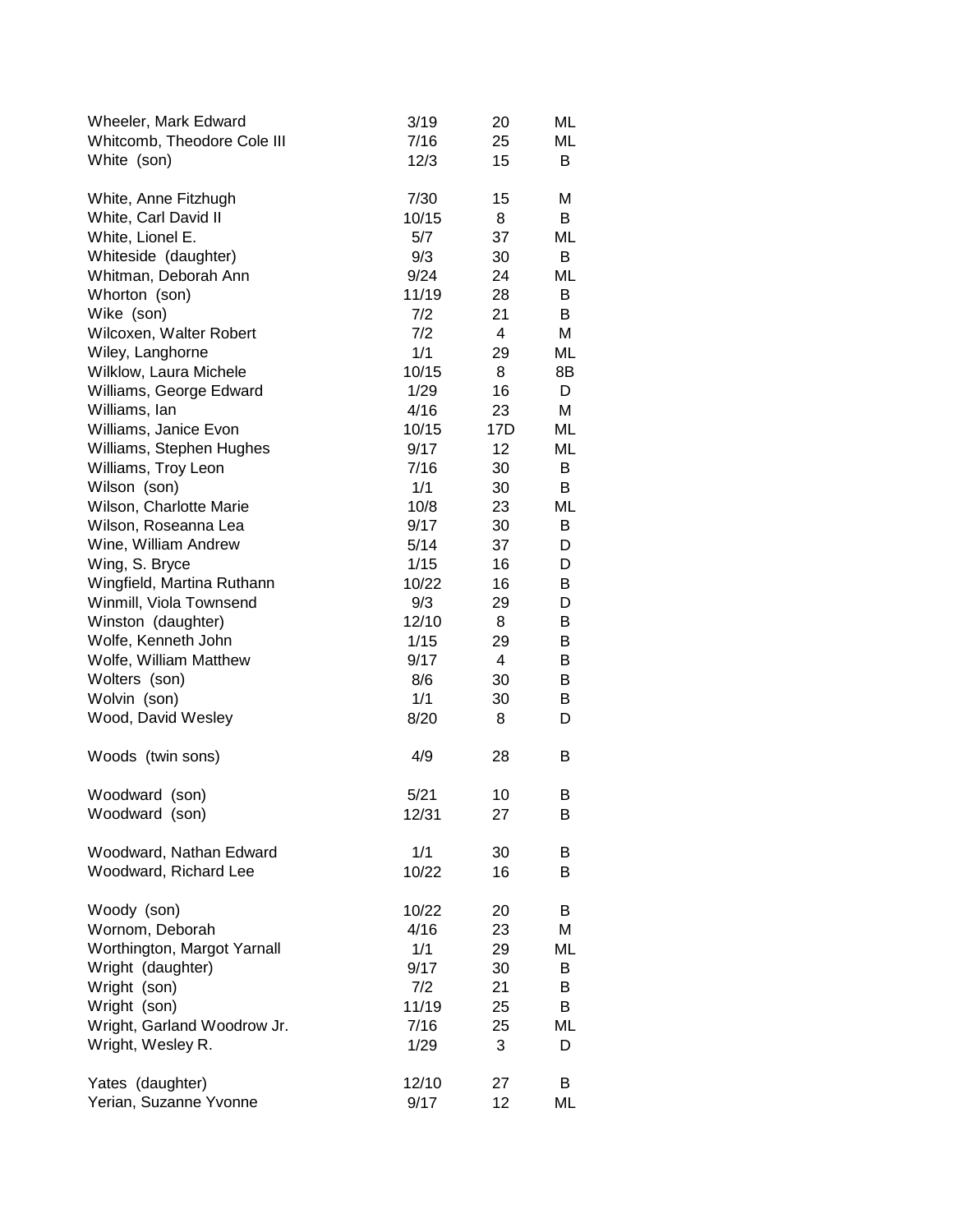| 1/1   | 30 | в  |
|-------|----|----|
| 11/19 | 30 | в  |
| 12/31 | 27 | в  |
| 12/10 | 23 | D  |
| 8/6   | 8  | ML |
| 6/11  | 24 | ML |
| 5/28  | 39 | В  |
|       |    |    |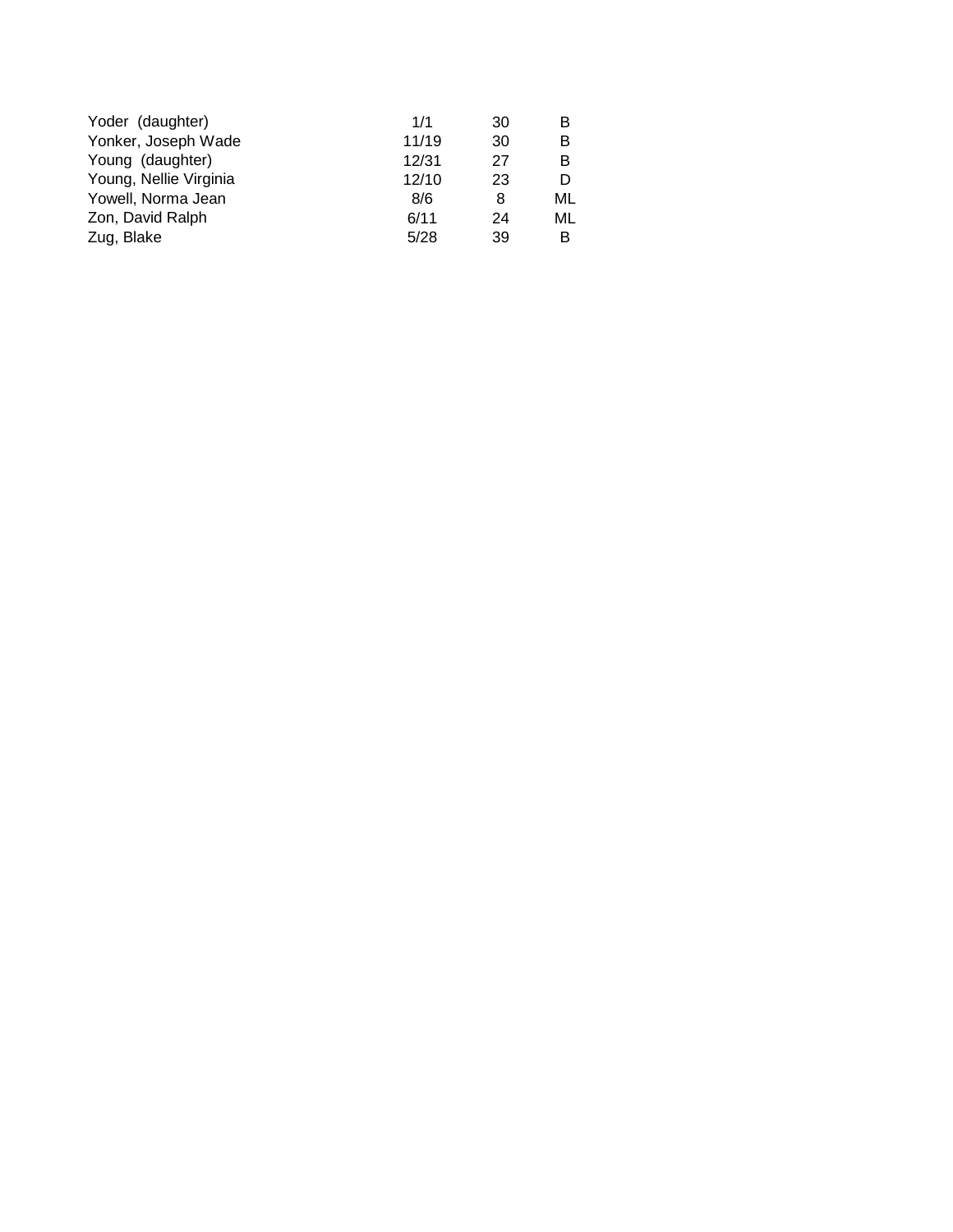## **Notes**

Parents: Mr. & Mrs. Ahmad Jamil Abdel-Jalil Parents: Mr. & Mrs. James Richard Adams Married Michael Thompson; see also 5/28, p. 17 of Midland; with Lionel White Parents: Mr. & Mrs. Thomas E. Ahalt

Parents: Mr. & Mrs. Aubrey Wayne Alexander Parents: Mr. & Mrs. Louis S. Alfano Parents: Mr. & Mrs. Alvin Carl Allen of Hume; with Stephaine Marks Parents: Mr. & Mrs. Richard H. Allen Age 94; of Marshall Parents: Mr. & Mrs. Richard D. Allison Sr. of Warrenton; with Rebecca Fincham of Broad Run; with Kenneth Walton of Warrenton; with Ronald Gray Parents: Mr. & Mrs. David P. Anderson of Midland; with Martin Erb Parents: Mr. & Mrs. Frederick Marshall Armstrong of Marshall; with Wanda Glascock Parents: Mr. & Mrs. Keith K. Ashby Parents: Mr. & Mrs. Donnie E. Atkins Parents: Mr. & Mrs. Duane L. Atkisson Parents: Mr. & Mrs. Leo C. Aubrey of Casanova; with Christine Piper

Parents: Mr. & Mrs. Lawrence Anthony Bach Parents: Mr. & Mrs. James A. Bade Parents: Mr. & Mrs. Richard H. Baden Parents: Mr. & Mrs. Charles F. Badin of Manassas; with Elaine Kellar

Parents: Mr. & Mrs. Stephen Sheridan Bailey Parents: Mr. & Mrs. Howard R. Bailey of Delaplane of Fort Dix, NJ; with Laraine Bedzyk Age 10 of Marshall; with Fred Pierce Jr. Parents: Mr. & Mrs. Melvin K. Baker Parents: Mr. & Mrs. Richard S. Blair Parents: Mr. & Mrs. Kernos D. Ball of Marshall; with Douglas Coyner; see also 8/6, p. 13 Parents: Mr. & Mrs. Barney R. Banks Car accident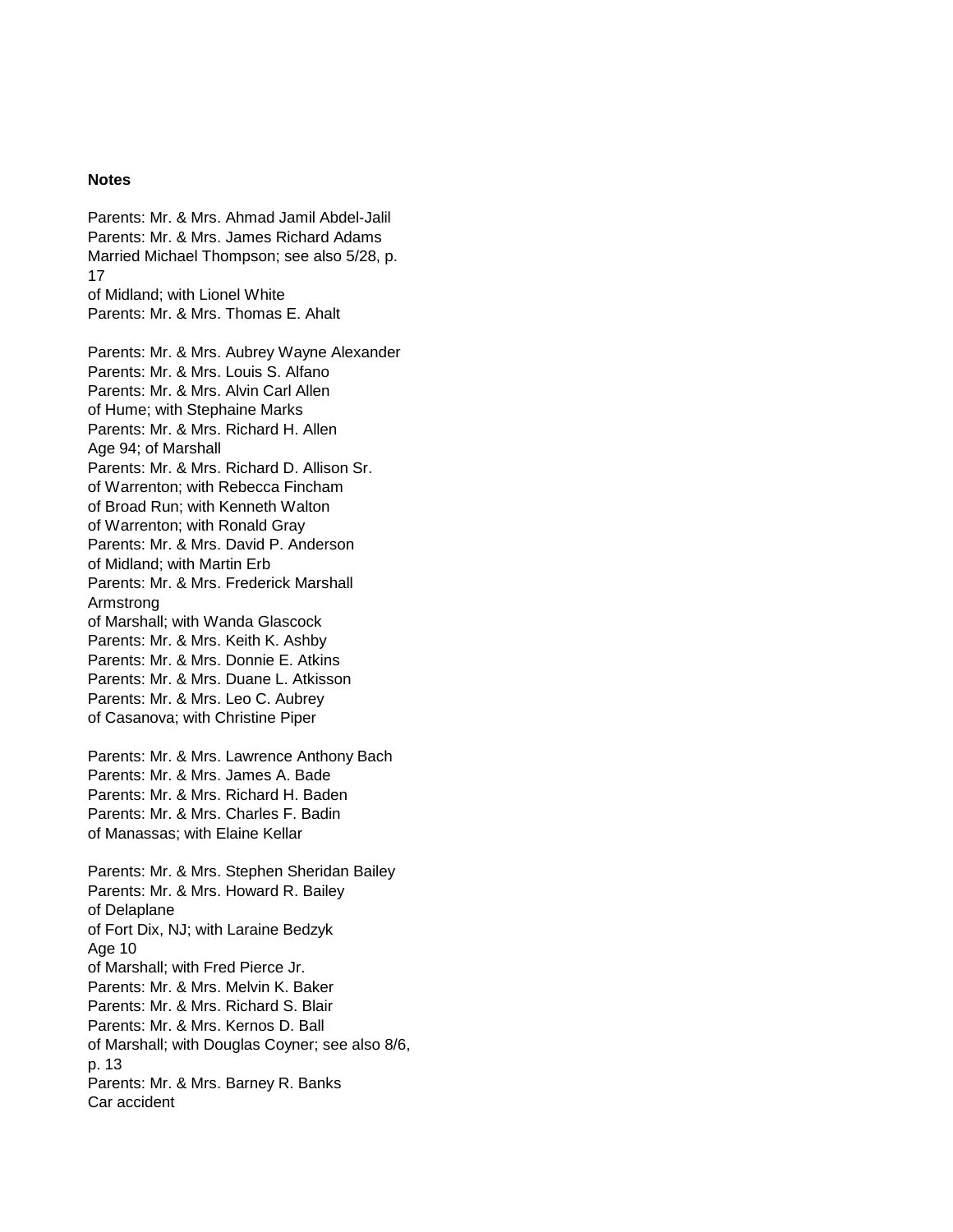## of Hume

Parents: Mr. & Mrs. Tony Michael Barnhouse Wife: Nancy Doubleday Baron; see also 9/19, p. 30 Husband: Jeffrey Gerald Baron; see also 9/17, p. 30 Parents: Mr. & Mrs. David Lawrence Barrett of Warrenton of Warrenton; with Clifford Parker Jr. Parents: Mr. & Mrs. James Sanford Bassett Parents: Mr. & Mrs. Michael Wayne Batson Parents: Mr. & Mrs. John F. Bean Jr. of Elmira, NY; with Mark Bailey Parents: Mr. & Mrs. Fereidoon Behroozi Parents: Mr. & Mrs. Paul O. Behrs Parents: Mr. & Mrs. Preston Lee Bell of Falmouth; with Karen Horn Car accident Parents: Mr. & Mrs. Willard A. Bennett Parents: Mr. & Mrs. Ronald E. Bennett Parents: Mr. & Mrs. George J. Bentley Parents: Mr. & Mrs. Aaron Timothy Bess Parents: Capt. & Mrs. Christopher Birch Parents: Mr. & Mrs. David L. Bird of Drexel Hill, PA; with Kathryn Hamilton Parents: Mr. & Mrs. Thomas J. Blankenship Parents: Mr. & Mrs. Henry Webb Blessley Parents: Mr. & Mrs. John E. Blevins Parents: Mr. & Mrs. R.C. Blevins Parents: Mr. & Mrs. Norman A. Bliss Parents: Mr. & Mrs. William Jesse Bloomer Parents: Mr. & Mrs. Jackie L. Blosser of Warrenton; with Mary Christian Parents: Mr. & Mrs. Lester E. Bollinger

Parents: Mr. & Mrs. William Eugene Boston

Parents: Mr. & Mrs. Stanley Franklin Bowbeer Parents: Mr. & Mrs. Gordon L. Bower Parents: Mr. & Mrs. David T. Bowers Parents: Mr. & Mrs. Herman Lee Bradley of Nokesville; with Deborah Mullins of Warrenton; with Roger Swain Parents: Mr. & Mrs. George R. Breeden of Warrenton; with Joan Marshall Parents: Mr. & Mrs. Thomas Lewis Bridges

Parents: Mr. & Mrs. Lester Clayton Brooks Parents: Mr. & Mrs. Stewart Lee Brooks Parents: Mr. & Mrs. Robert A. Brown Parents: Mr. & Mrs. Dennis Keith Brown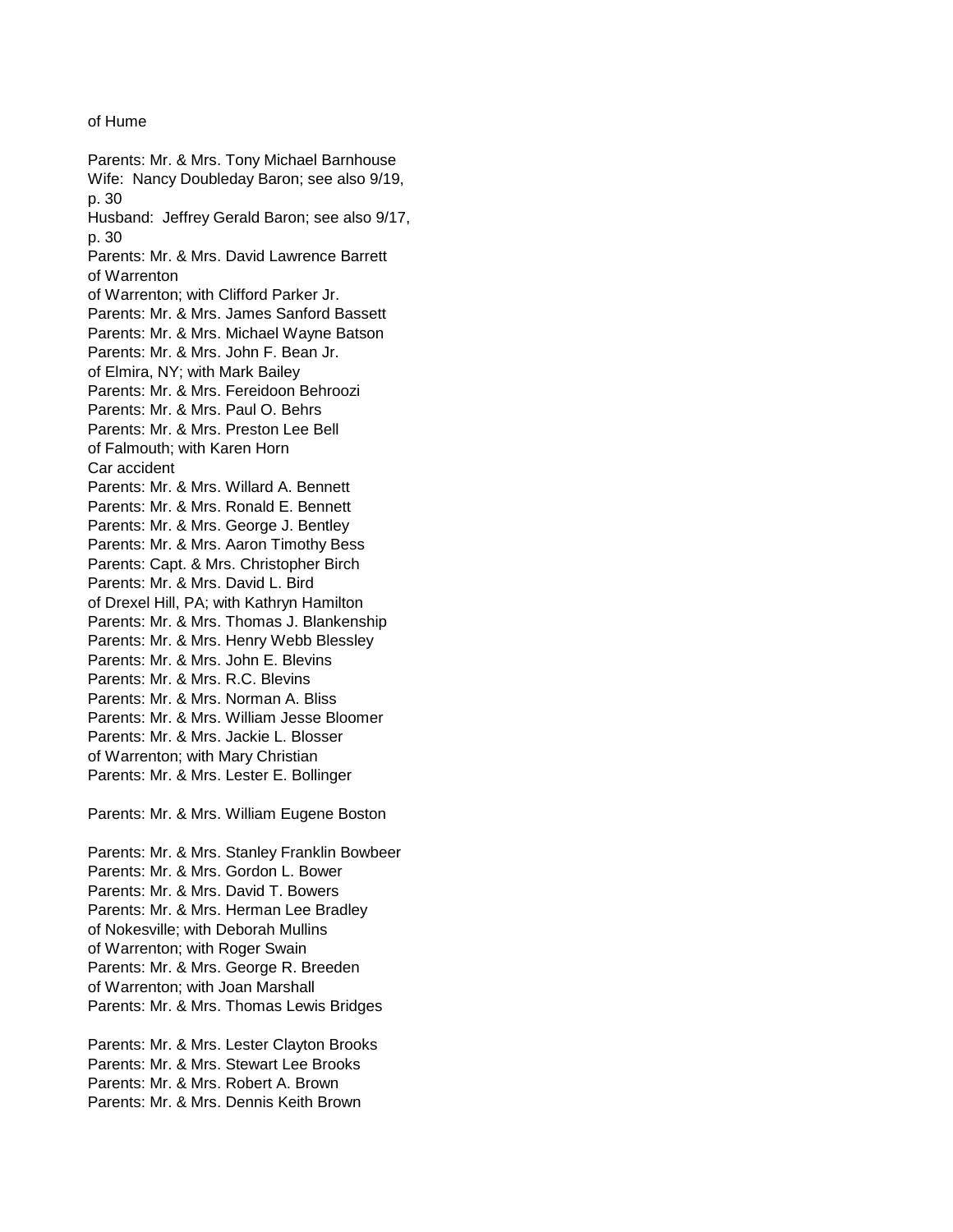Parents: Mr. & Mrs. David Edward Brown Parents: Mr. & Mrs. Clarence L. Brown Parents: Mr. & Mrs. Arthur I. Brown of Middleburg of Hume

Parents: Mr. & Mrs. Richard Pearson Brown Jr. of Marshall; with George Haass of Midland; with Rebecca McLeod Parents: Mr. & Mrs. Dean K. Brundage of Warrenton; with Barbara Everett Parents: Mr. & Mrs. John P. Buchanan Parents: Mr. & Mrs. Gerald L. Buhl Huntsman of the Potomac Hunt Parents: Mr. & Mrs. Henry Norvell Burke Parents: Mr. & Mrs. Robert A. Burkholder Parents: Mr. & Mrs. Jerry D. Burroughs of Broad Run; with Richard Runyon Parents: Mr. & Mrs. Joseph R. Bushrod Parents: Mr. & Mrs. Michael D. Byers Married George Carter Parents: Mr. & Mrs. Robert Earl Byrnes of Warrenton; with Patricia Smith Parents: Mr. & Mrs. Shelby Jean Caison of Remington; married Barbara Spangler; see also 5/7, p. 37 of The Plains; with John Henderson

Age 103

Parents: Mr. & Mrs. Alton L. Camp Parents: Mr. & Mrs. Lynn Curtis Campbell Parents: Mr. & Mrs. James M. Campbell Jr. Tractor accident of Warrenton; married Mrs. Arleane Miller of Gainesville; with Martha Shell Parents: Mr. & Mrs. Joseph M. Caporaletti Parents: Mr. & Mrs. Duane D. Carmody Buried in Warrenton Cemetery Parents: Mr. & Mrs. Arthur Byron Caron of Manassas; with Norma Yowell of Warrenton; with Jimmie Phillips Married Lucy Byrd Married Cynthia Russell of Marshall; with Larry Lake Parents: Mr. & Mrs. Wallace A. Carter of Bealeton; with Dennis Dodson of Warrenton; with Mary Lewis of Bealeton; with Charles Maidens Jr. Parents: Mr. & Mrs. William Franklin Carter of Warrenton; with Robert Chapman of Baltimore; with Charles Frank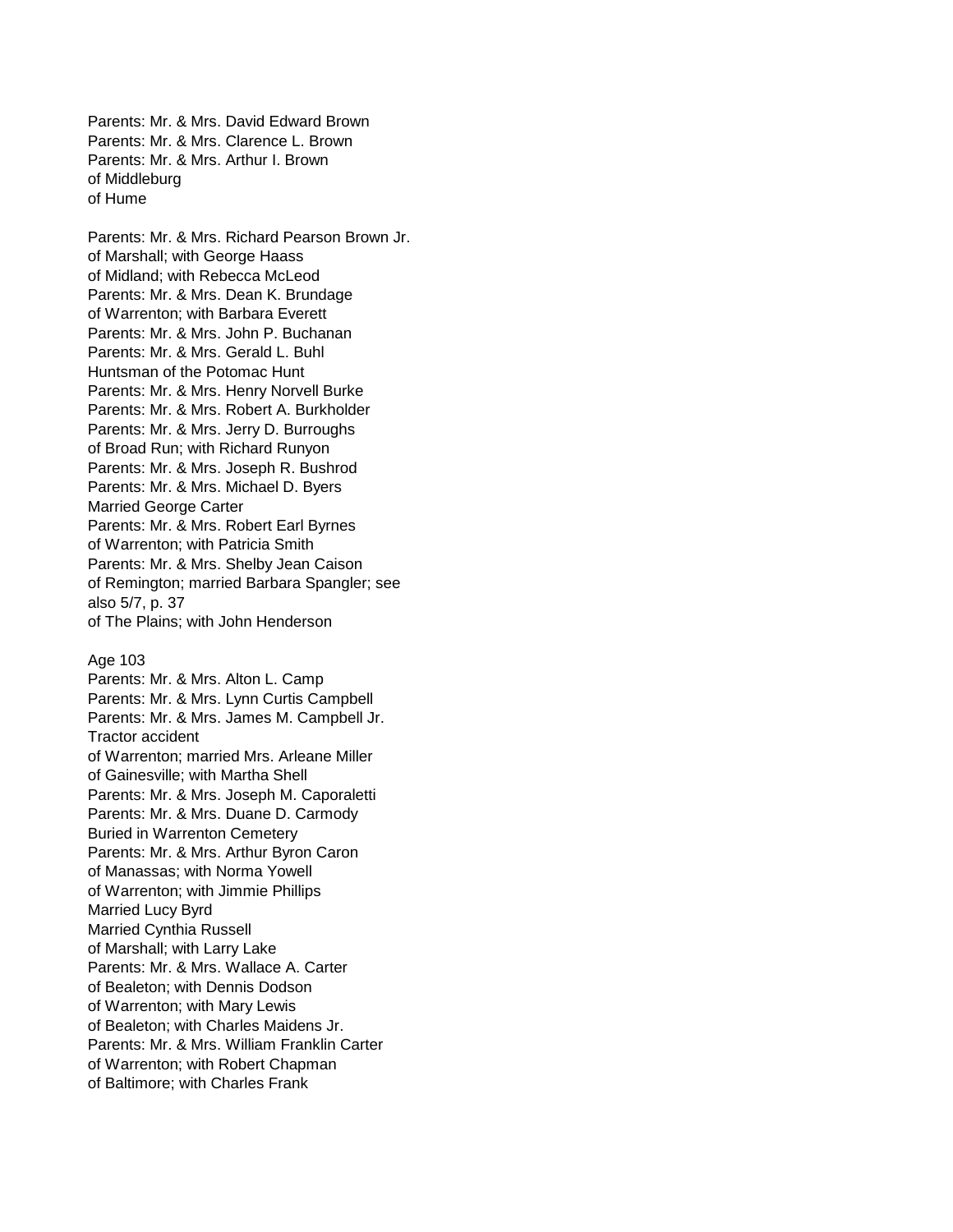Parents: Mr. & Mrs. James Nicholas Chaconas of Sumerduck; with Debbie Cason of Manasses; with Deronda Jenkins of Midland; with Anne Marie Vogel of Marshall; with Edwin Walker of Marshall; with Duvall Bolden Jr. of Gainesville; with Brenda Mauck of Warrenton; with Lloyd Eicher of Marshall; with Richard Feltner Parents: Mr. & Mrs. John T. Clemens Parents: Mr. & Mrs. Charlie E. Clements Parents: Mr. & Mrs. James Howard Clonger Buried in St. Paul;s Cemetery, Haymarket Parents: Mr. & Mrs. Warren R. Cobean Tractor accident Parents: Mr. & Mrs. Carl Franklin Coffey Parents: Mr. & Mrs. Donald R. Coffey Sr. Parents: Mr. & Mrs. Clarence Paul Cole Died in Saratoga, WY Parents: Mr. & Mrs. John H. Collier Parents: Mr. & Mrs. Harry W. Colvin Parents: Mr. & Mrs. Robert A. Combs of Warrenton; with Deborah Rankin Parents: Mr. & Mrs. Claude T. Compton Parents: Mr. & Mrs. Thomas E. Conkey Parents: Mr. & Mrs. Willie A. Cook Parents: Mr. & Mrs. Steven R. Cook of Moorefield, WV; to Glenn Jenkins Parents: Mr. & Mrs. Gleanie F. Cooper Parents: Mr. & Mrs. Gerald Lynn Copeland Buried in Arlington Cemetery of Marshall of Midland; with Gerald Fredo Parents: Mr. & Mrs. Michael A. Cornelius of Middleburg Parents: Mr. & Mrs. David W. Cornwell Parents: Mr. & Mrs. Gerald Martin Cornwell Parents: Mr. & Mrs. James E. Corum III Parents: Mr. & Mrs. Terry Lee Cox Parents: Mr. & Mrs. Wayne L. Cox Married Anne Fitzhugh White; see also 5/21, p. 19 of Delaplane; with Sharon Ball; see also 8/6, p. 13 Parents: Mr. & Mrs. Paul Otis Crabtree Jr. Parents: Mr. & Mrs. Jan N. Craun of Broad Run; with Philip Shadyac of Marshall; with Sharon Ray of Morefield, WV; with Dorothy Hartman Parents: Mr. & Mrs. Stewart E. Cross Parents: Mr. & Mrs. Gary Lee Crouse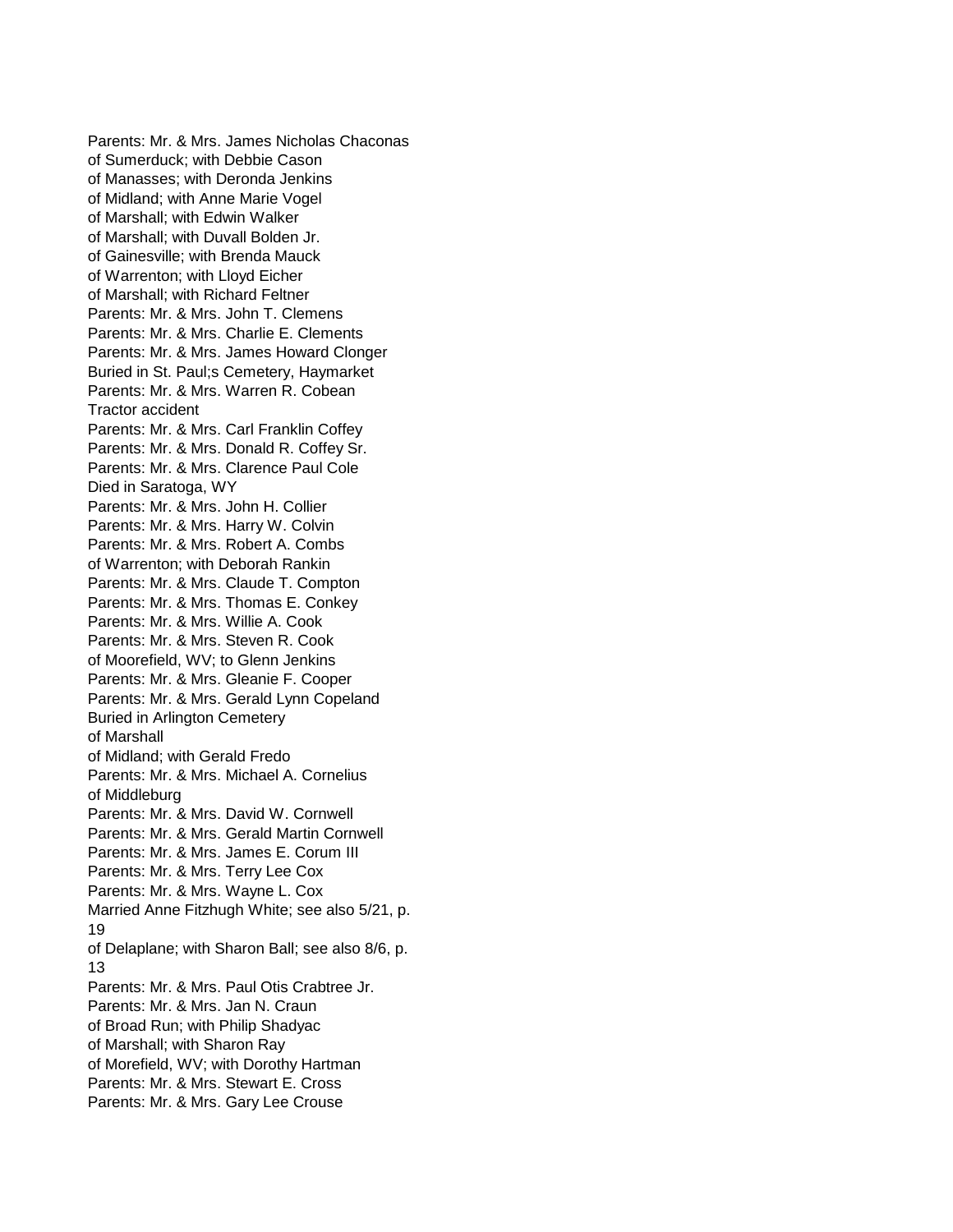Parents: Mr. & Mrs. John William Cubbage Jr. of Bealeton; with Elwood Minor Parents: Mr. & Mrs. Jack I. Cummings Parents: Mr. & Mrs. Raymond Lee Curtis of Remington; with Deborah Maslock Parents: Mr. & Mrs. Barton E. Dandois Parents: Mr. & Mrs. Curtis Patton Darnell Parents: Mr. & Mrs. Walter L. Davenport Jr. Married Lois Tupper Parents: Mr. & Mrs.Russell E. Davis Jr. of Warrenton; with Josephine Lacy Parents: Mr. & Mrs. James G. Davis of Upperville Parents: Mr. & Mrs. Stephen M. Day of Catlett; with Betsy Johnson Parents: Mr. & Mrs. Rufus Gerald Decker Parents: Mr. & Mrs. Stephen J. D'Elia Parents: Mr. & Mrs. William Earl DeWald Parents: Mr. & Mrs. Hugh E. Dillon Parents: Mr. & Mrs. Larry Edward Dixon Parents: Mr. & Mrs. Gerald Andrew Dixon of Bealeton; with Kathleen Carter of Middleburg Car accident Parents: Mr. & Mrs. Thomas J. Dornan Parents: Mr. & Mrs. Moses E. Douglas Parents: Mr. & Mrs. Harvey Allan Dove of Warrenton; with Carole Philpula Parents: Mr. & Mrs. Eugene E. Downs of Warrenton; with Harold Inskeep Parents: Mr. & Mrs. John W. Drummond Parents: Mr. & Mrs. Thomas M. Dubin Parents: Mr. & Mrs. Laley Gale Duckworth of Warrenton; with Michael Jenkins Parents: Mr. & Mrs. Joseph Francis Duggett Parents: Mr. & Mrs. S. Steven Duncan Jr. of Marshall; see also 5/7, p. 30 Parents: Mr. & Mrs. Norman Paige Dunivan Buried in Arlington National Cemetery Parents: Mr. & Mrs. Robert Harry Dye Jr. Parents: Mr. & Mrs. Regis E. Eddy Jr. Parents: Mr. & Mrs. Douglas Ray Eaton of Warrenton; with Doris Newvine of Aldie of Warrenton; with Madge Clark Parents: Mr. & Mrs. Thomas J. Eichler Parents: Mr. & Mrs. Joseph Burton Eller Jr. Parents: Mr. & Mrs. Dennis E. Ellis of Fairfax Sumerduck native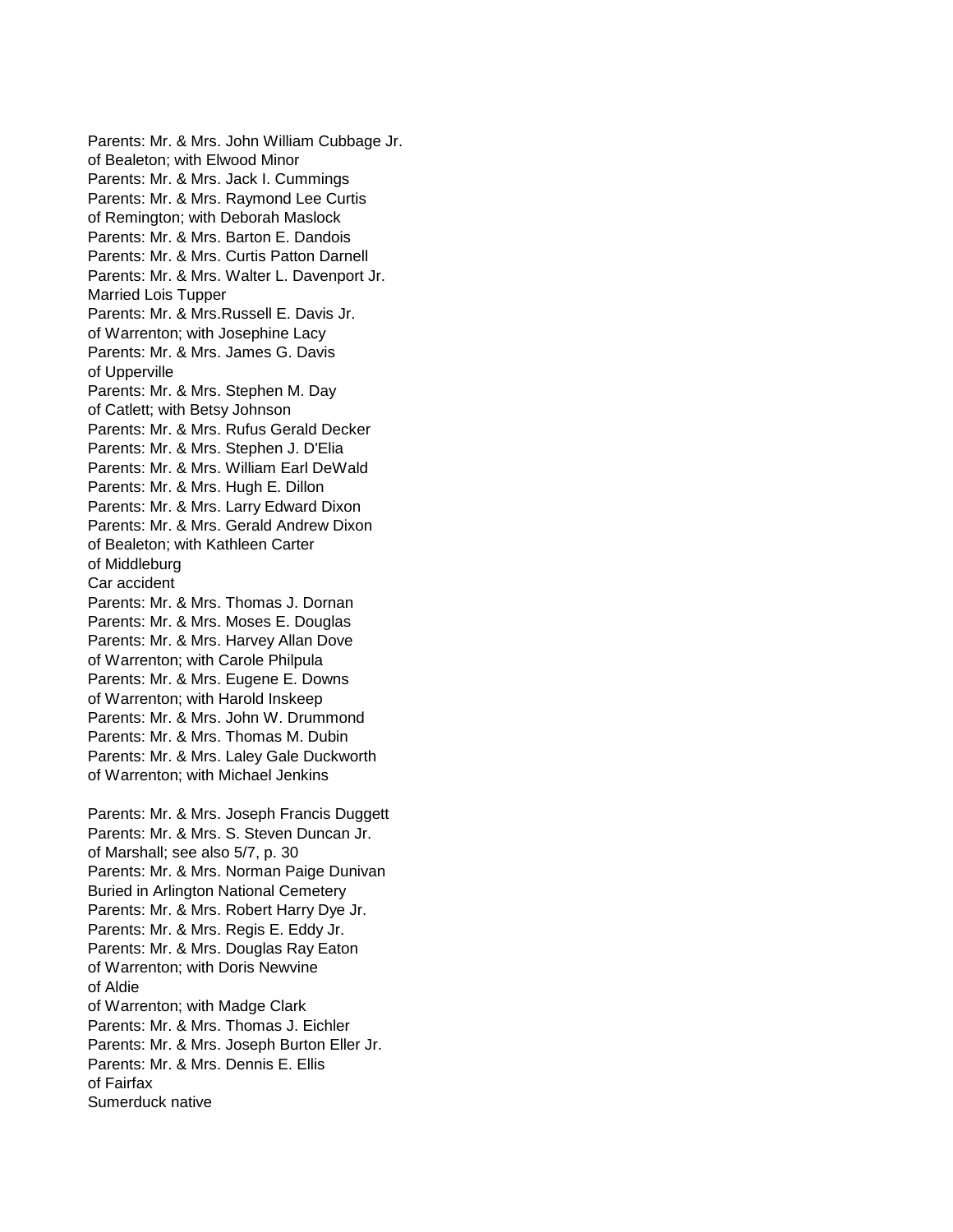Parents: Mr. & Mrs. David M. Embrey Parents: Mr. & Mrs. John W. Epling of Richmond; with Hope Armstrong of Letterston, Wales, Great Britain; married Gail Petty; see also 5/14, p. 18 of Warrenton; with Cecil Bryant Buried in Ebenezer Cemetery Parents: Mr. & Mrs. Prentiss R. Eversole Parents: Mr. & Mrs. Gregory G. Faith Parents: Mr. & Mrs. Garry Alvin Falls of The Plains; with Doris Thompson Parents: Mr. & Mrs. Guy O. Farley Parents: Mr. & Mrs. Terry B. Faulconer Car accident; of Maysville, WV of Marshall; with Charles Singleton of Bluemont; with Beverley Clegg Parents: Mr. & Mrs. Michael A. Ferari of Warrenton; with Jacquelyn Robinson Parents: Mr. & Mrs. Garland E. Ferrell Jr. Parents: Mr. & Mrs. William H. Fewell Parents: Mr. & Mrs. William Henry Field Parents: Mr. & Mrs. Bruce M. Finch Parents: Mr. & Mrs. Steven Leroy Fincham of Remington; with Gerald Anderson of Williamstown, WV; with Rebecca Lyle

Parents: Mr. & Mrs. Robert Roosevelt Fisher

Parents: Mr. & Mrs. Richard Wayne Fitzgerald Parents: Mr. & Mrs. Geroge F. Figg Parents: Mr. & Mrs. Patrick A. Flannery of Warrenton; with Susan Payne of Gainesville; with Carol Jensen Parents: Mr. & Mrs. Richard A. Fletcher Parents: Mr. & Mrs. Roy M. Flippo Parents: Mr. & Mrs. James P. Flynn Parents: Mr. & Mrs. Phillip R. Fogle Parents: Mr. & Mrs. Charles B. Foley Parents: Mr. & Mrs. Gary W. Foley Parents: Mr. & Mrs. John Albert Foley Jr. Parents: Mr. & Mrs. Robert C. Foreback Mother: Ms. Margaret J. Forsythe of Remington; with Jerry Garrison Parents: Mr. & Mrs. Harold R. Frampton of Baltimore; with Sheila Cazen Parents: Mr. & Mrs. James Edward Frazier

Parents: Mr. & Mrs. Randall Cleveland Frazier of Warrenton of Warrenton; with Brenda Weeks of Midland; with Lena Corbin Parents: Mr. & Mrs. Stuart Lee Freeman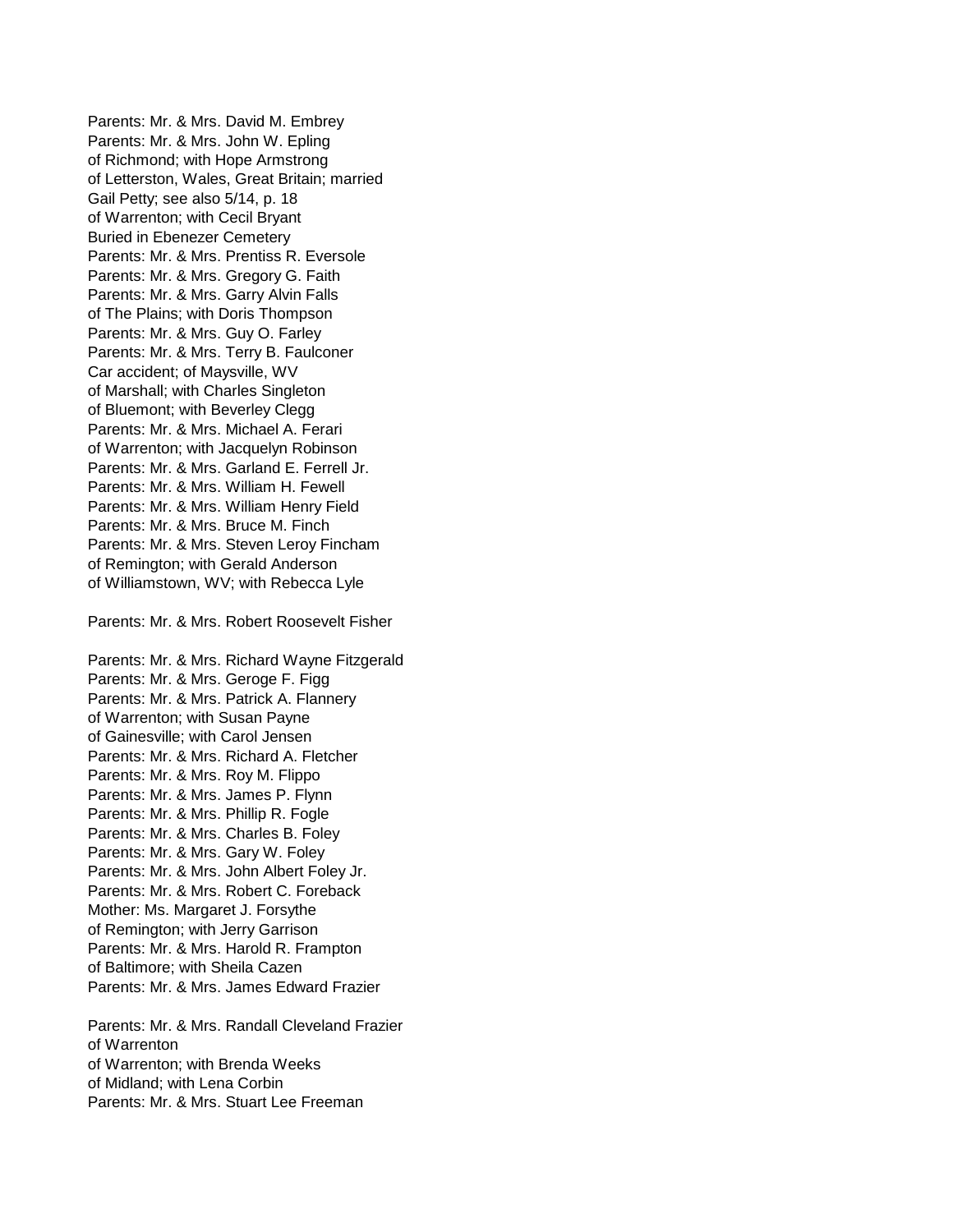of Warrenton; with Cecil Mullins Jr. of Rectortown; with Barbara Summers Parents: Mr. & Mrs. William John Furr of The Plains Parents: Mr. & Mrs. Gene P. Gallihugh Parents: Mr. & Mrs. Joel C. Galperin Parents: Mr. & Mrs. Michael Louis Garcia of Remington; with Deborah Fowler of The Plains Parents: Mr. & Mrs. Eugene Alfonso Gaul Parents: Mr. & Mrs. Cary S. Gaulding Parents: Mr. & Mrs. Frank W. George Parents: Mr. & Mrs. Dwight Howard George Parents: Mr. & Mrs. Fred Lee George III Parents: Mr. & Mrs. Bruce H. Gerhard Parents: Mr. & Mrs. Joseph C. Geris of Remington; with Patricia Sisson of Bealeton; with Garland Wright Jr. of Warrenton; with Eugene Ashby of Rixeyville; with Shirley Stringfellow of Warrenton; with Mary VanDoren of McLean; with Yetta Tapscott Parents: Mr. & Mrs. Clarence H. Glover Parents: Mr. & Mrs. Jack Eugene Goforth Parents: Mr. & Mrs. James C. Good

Parents: Mr. & Mrs. William Edward Goodman Parents: Mr. & Mrs. Frank D. Goodwin

of Warrenton; with Walter Smith Parents: Mr. & Mrs. John L. Gott Parents: Mr. & Mrs. Erwin Daniel Gotwalt Parents: Mr. & Mrs. Ronny E. Graham Parents: Mr. & Mrs. James F. Grandstaff Parents: Mr. & Mrs. Jerald W. Grant of Warrenton

Parents: Mr. & Mrs. George Douglas Gray Jr. Parents: Mr. & Mrs. Steve A. Gray of Sumerduck; with Delores Kannard of The Plains; see also 12/31, p. 20 of Warrenton of Amissville; with Loretta Anderson

Parents: Mr. & Mrs. Barney O'Kyle Grayson Parents: Mr. & Mrs. Paul J. Greeley Jr. of Warrenton; with Cecile Mareese of Delaplane Parents: Mr. & Mrs. Stanley T. Greene III Parents: Mr. & Mrs. Gary L. Greenwalt Parents: Mr. & Mrs. Roy W. Greenwalt Parents: Mr. & Mrs. Clifford Martin Grimsley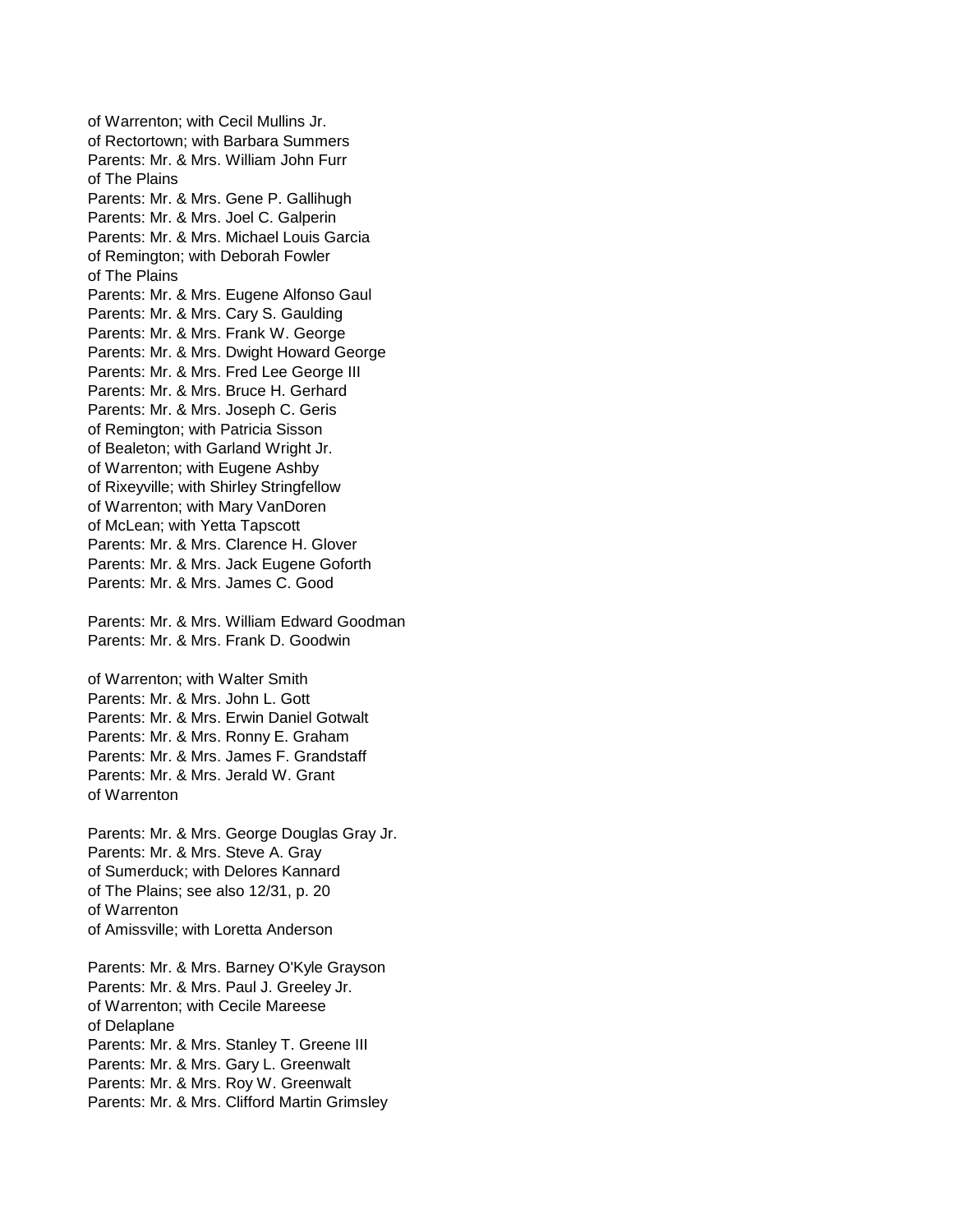Parents: Mr. & Mrs. David W. Grooms Parents: Mr. & Mrs. James M. Grunza of Orlean; with John Marks of Warrenton; with Joyce Brumfield Parents: Mr. & Mrs. Thomas V. Hable of Marshall; with James Lewis Parents: Mr. & Mrs. Keith Neely Hagerman Parents: Mr. & Mrs. Leslie A. Haley Parents: Mr. & Mrs. Roger L. Hall of Middleburg Parents: Mr. & Mrs. Larry R. Hamby Parents: Mr. & Mrs. Larry D. Hamilton of Philadelphia, PA; with George Bird Parents: Mr. & Mrs. Jay T. Hangar Parents: Mr. & Mrs. David L. Hanna Parents: Mr. & Mrs. David E. Hardy Parents: Mr. & Mrs. Dennis D. Hardy of Marshall; with Steven Price Parents: Mr. & Mrs. Philip S. Harris of Warrenton; with Frances Robinson Parents: Mr. & Mrs. James P. Harris Parents: Mr. & Mrs. Carl J. Hartman of Bealeton; with Frank Crites Parents: Mr. & Mrs. Larry T. Hawk Parents: Mr. & Mrs. Linda K. Hawkins Parents: Mr. & Mrs. Troy Richard Hayes Parents: Mr. & Mrs. James I. Hebb Parents: Mr. & Mrs. Jeffrey R. Heilman of Warrenton; with Thomas Smith Jr. Parents: Mr. & Mrs. Denver E. Helton Parents: Mr. & Mrs. Douglas J. Hemingway of Upperville; with Barbara Cameron Parents: Mr. & Mrs. William Joseph Hendricks Parents: Mr. & Mrs. Colin Cole Hendricks

Parents: Mr. & Mrs. Edgar J. Henley of Warrenton; with Christine Mitchell Parents: Mr. & Mrs. Floyd Jonathan Herring of Crimora, VA; with Susan Skeens Parents: Mr. & Mrs. James Lewis Hill Parents: Mr. & Mrs. Howard R. Hill of Rectortown of Arlington Parents: Mr. & Mrs. Michael S. Hirmer Parents: Mr. & Mrs. Julian N. Hirst of Sumerduck; with Betty Lou Owens Parents: Mr. & Mrs. Roy Thomas Hitt Sr. of Midland Parents: Mr. & Mrs. Melvin Hoar Parents: Mr. & Mrs. Edwin F. Hoeltzel Parents: Mr. & Mrs. Paul L. Hoffman Parents: Mr. & Mrs. George Robert Hoffman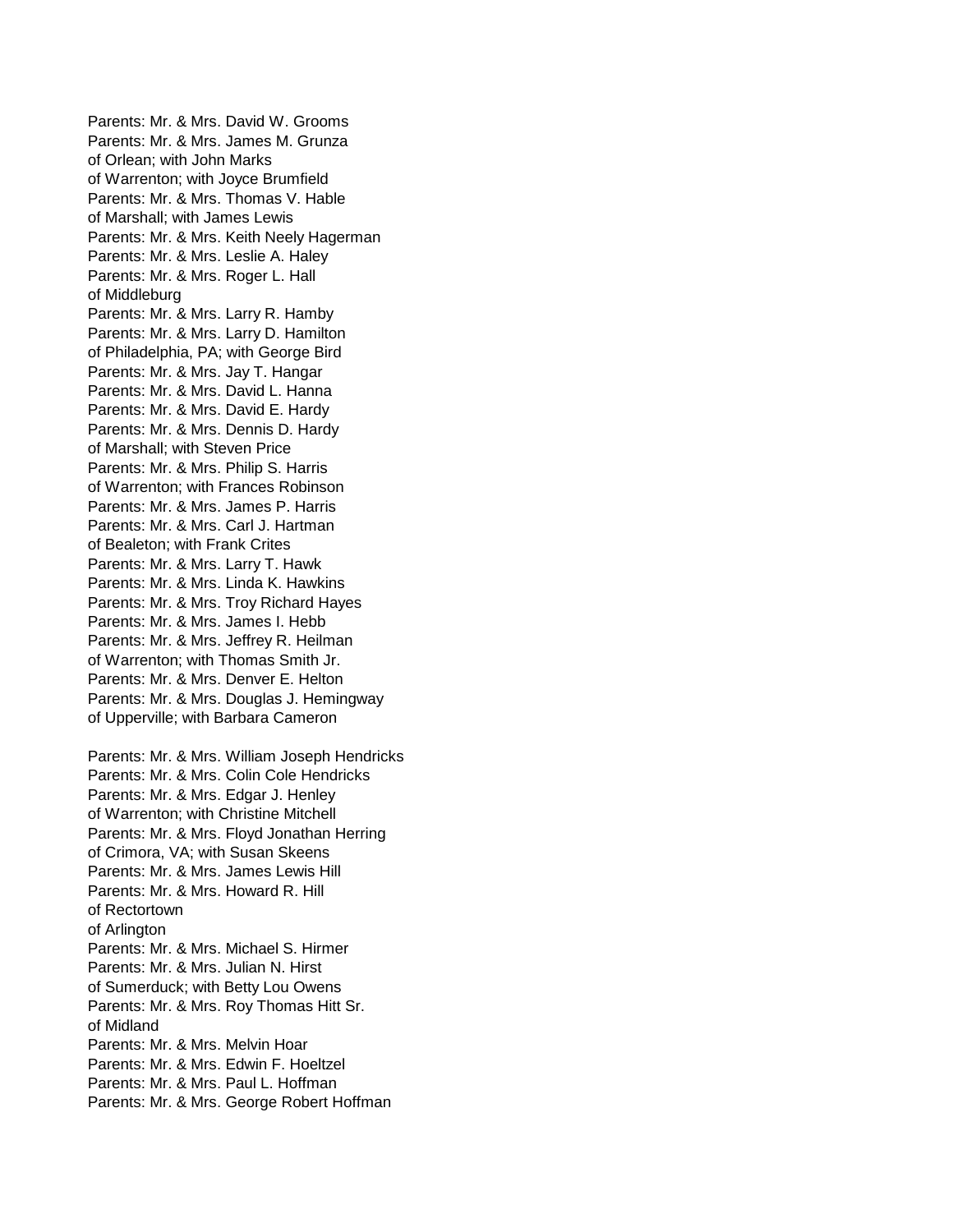Parents: Mr. & Mrs. Ronald J. Hoffman Parents: Mr. & Mrs. Ronald J. Hoffman Parents: Mr. & Mrs. Vernon R. Hollidge Jr. Parents: Mr. & Mrs. Darrell D. Holmes of Arlington of Catlett; with Gloria Sisk Parents: Mr. & Mrs. Isaac D. Horn Jr. of Bealeton; with Robert Bell Parents: Mr. & Mrs. Byron C. Hornbaker Parents: Mr. & Mrs. Joseph E. Horton Parents: Mr. & Mrs. Richard E. Horvath of Bealeton; with Joseph Kirby Jr. Parents: Mr. & Mrs. Gerry W. Houston Stabbed; see also 3/5, p. 2; 3/12, p. 4 of Gainesville; with Mark Wheeler Parents: Mr. & Mrs. Roland Lee Hoylman Parents: Mr. & Mrs. David Eugene Hughes Parents: Mr. & Mrs. William R. Hughes Married Georg von Brandt; see also 10/22, p. 34

Parents: Mr. & Mrs. Thomas Franklin Hummer Parents: Mr. & Mrs. Dana Stephen Hurley House fire; age 13 of Casanova; with Kerry Johnson of Winchester; with Doris Downs Parents: Mr. & Mrs. Robert W. Isaacs

of Winchester; with Lorraine Stewart of Leesburg of The Plains of Catlett; with Georgie McLain of Catlett; with Ronnie Chappell of Warrenton; with Wilmer Lewis To Elva Cook of The Plains of Warrenton; with Charles Rattman of Warrenton; with Melinda Duel of Warrenton; with Walter Mudd of Gainesville; with Jerry Fletcher of Bealeton; with Robert Rose

Parents: Mr. & Mrs. George Linwood Johnson Parents: Mr. & Mrs. Jerome Lee Johnson

Parents: Mr. & Mrs. Claude Thomas Johnson Parents: Mr. & Mrs. Aubrey Allen Johnson of Catlett; with John Day Parents: Mr. & Mrs. Robert F. Johnson Sr. of Rectortown; with Cindy Ingman Parents: Mr. & Mrs. Larry W. Johnson Wife: Virginia Elmendorf Johnston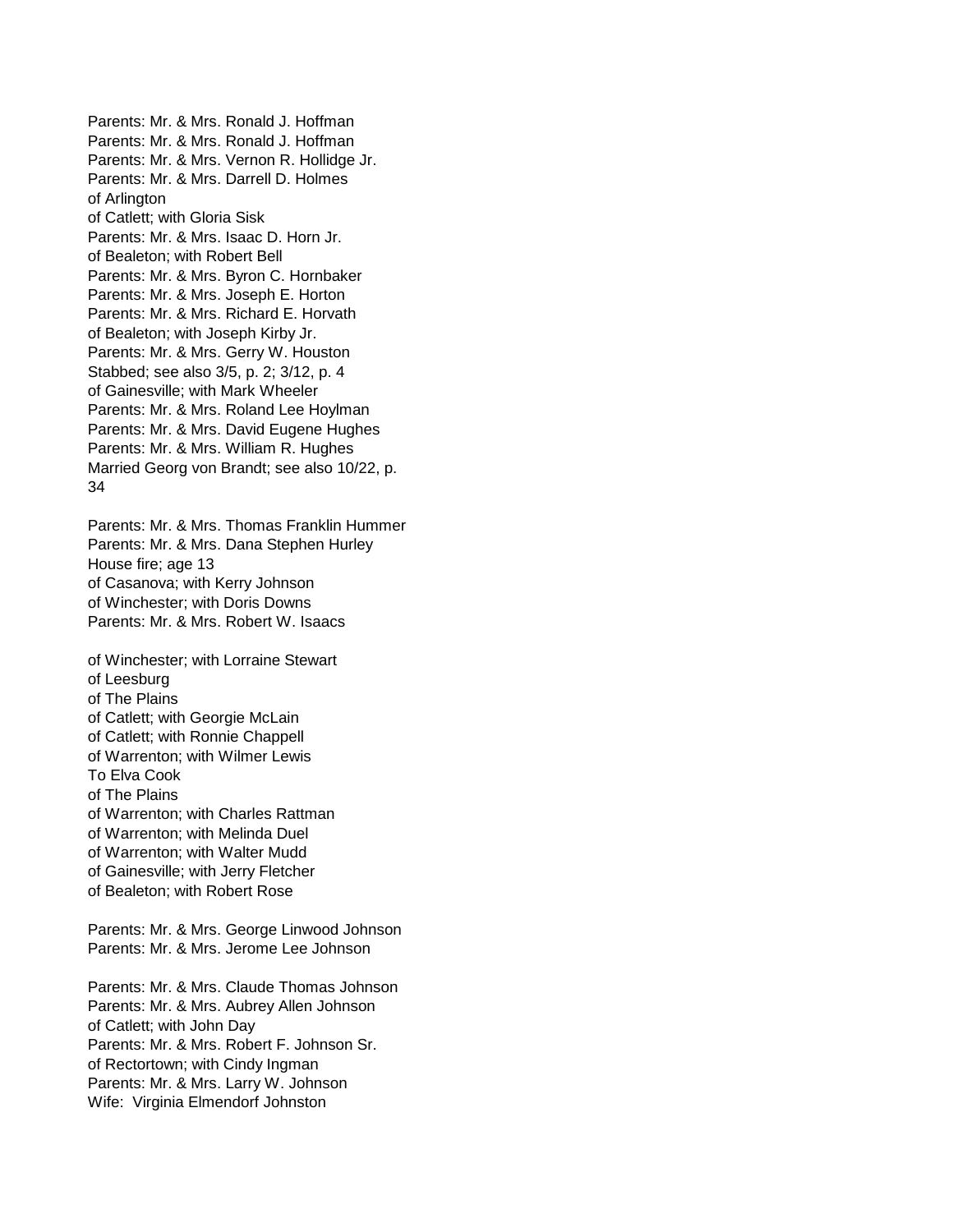Husband: Milton Kessler Johnston Husband: Harrison Randolph Jones Jr.; see also 9/3, p. 30 Wife: Georgia Sue Massey Jones; see also 9/3, p. 30 of Falls Church; with Louise Robinson of Warrenton; with David Zon of The Plains; with Ernest Gray Jr. of The Plains of Warrenton; with Virginia Vawter of Bealeton; with Robert Bagshaw Parents: Mr. & Mrs. Ronnie W. Keller Parents: Mr. & Mrs. Robert L. Kelley Parents: Mr. & Mrs. Richard Allen Kelly of Marshall Parents: Mr. & Mrs. Robert I. Kennedy Jr. Parents: Mr. & Mrs. John R. Kennedy Parents: Mr. & Mrs. Eric Melvin Kenny Parents: Mr. & Mrs. Steven J. Keplinger Parents: Mr. & Mrs. Kay N. Kerner Parents: Mr. & Mrs. Donald Lewis Kerns Parents: Mr. & Mrs. George Franklin Kerns Parents: Mr. & Mrs. Bradley G. Kidwell of Warrenton; with Beverley Settler Parents: Mr. & Mrs. Leeamon G. Kinder Parents: Mr. & Mrs. Gerald J. King of Warrenton; with Garland Walker of Marshall of the Plains; with Betty Lou Hough Married Albert McClure Parents: Mr. & Mrs. Mac D. Kolar Parents: Mr. & Mrs. George M. Komar of Bealeton; with Sandra Payne

Parents: Mr. & Mrs. Thomas F. Kramer Parents: Mr. & Mrs. Bernard Carroll Kreitzer Parents: Mr. & Mrs. Edwin E. La Wall Parents: Mr. & Mrs. Robert E. Lackey Jr. of Warrenton; with Edward Davis

Parents: Mr. & Mrs. William George LaFavor Parents: Mr. & Mrs. Harry L. Lahman Parents: Mr. & Mrs. William D. Laignel Parents: Mr. & Mrs. Larry Wayne Lake Parents: Mr. & Mrs. Jerry L. Lake of Marshall; with Jean Carter Parents: Mr. & Mrs. Albert T. Lambert Parents: Mr. & Mrs. Thomas L. Lambert Mother: Ms. Minnie Lambert of Marshall; with Mary Ryan of Bealeton; with Maurice Tyler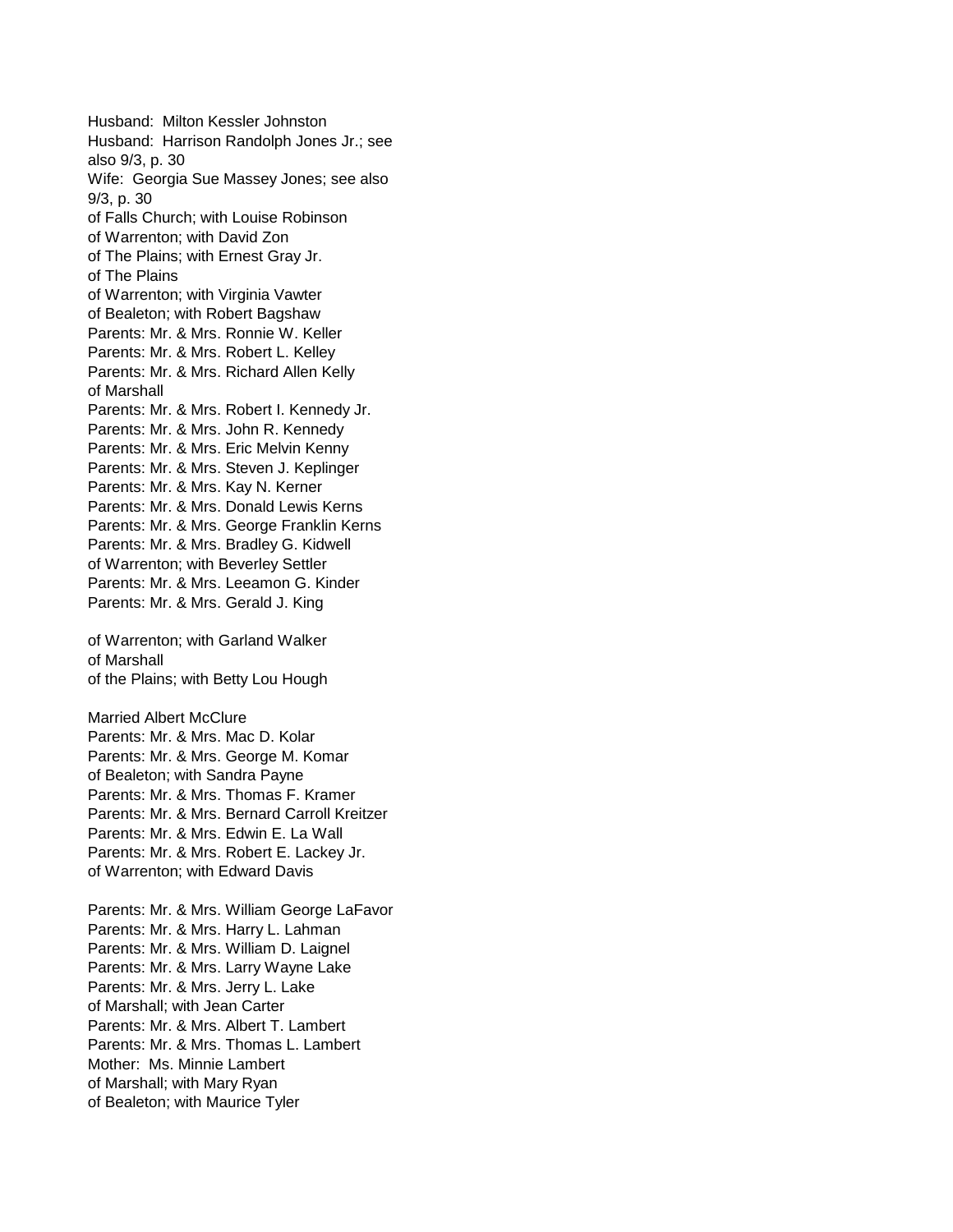Parents: Mr. & Mrs. David L. Lanham Parents: Mr. & Mrs. Anthony C. Lantonio Horseman Parents: Mr. & Mrs. James J. Larson Parents: Mr. & Mrs. Thomas Latza Parents: Mr. & Mrs. Joseph James Laurer Parents: Mr. & Mrs. Howard Samuel Leach Jr. Parents: Mr. & Mrs. Stephen Michael Leake Parents: Mr. & Mrs. Kenneth Raymond Lee Parents: Mr. & Mrs. Anthony R. Lee Parents: Mr. & Mrs. George W. Lee Jr. of The Plains; with Dale Newberger of Casanova; with Armistead Tyler Parents: Mr. & Mrs. Curtis Ellsworth Lentz Parents: Mr. & Mrs. Vernon K. Leonard of Marshall; with Mary Reid Parents: Mr. & Mrs. Charles Everett Lewis Parents: Mr. & Mrs. David E. Lewis of Culpeper; with Janice Williams of Warrenton; with Catherine Hackett of Warrenton; with Stephen Carter Jr. of Marshall of Warrenton; with Doris Jenkins Parents: Mr. & Mrs. Michael G. Liberty Parents: Mr. & Mrs. Larry L. Lind Parents: Mr. & Mrs. Larry L. Lind of Warrenton; with Dolly West Married Anne Trenary Parents: Mr. & Mrs. Eugene Locklear Parents: Mr. & Mrs. Robert Dewey Lumpkin Parents: Mr. & Mrs. Kevin S. Lunsford Parents: Mr. & Mrs. Ronald C. Lutz of Ravenwood, MI; with Ronald Fischer Died in Richmond Parents: Mr. & Mrs. John Matthew Maddox Parents: Mr. & Mrs. Amos G. Maddox Car accident of Bealeton; with Teresa Carter Parents: Mr. & Mrs. Verle Ray Malik Skydiving accident of Bealeton; with Mark May Parents: Mr. & Mrs. James A. Maples of Baltimore; with Chester Green Parents: Mr. & Mrs. Ronald F. Marion of Orlean; with Barbara Guss of Warrenton; with David Allen Catlett dairy farmer Parents: Mr. & Mrs. Roy W. Marshall Parents: Mr. & Mrs. Rick C. Marshall Parents: Mr. & Mrs. David F. Marshall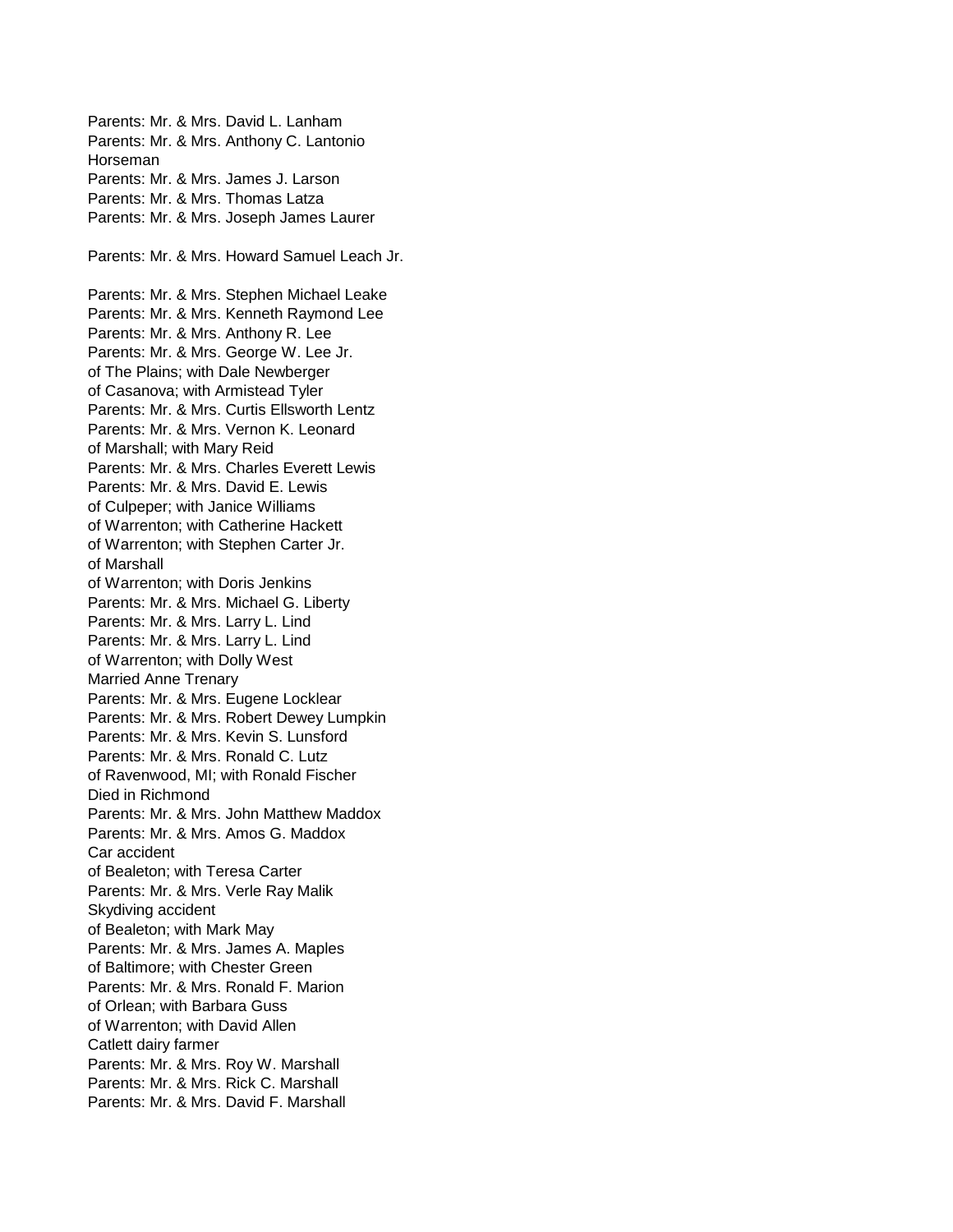Parents: Mr. & Mrs. Roger P. Marshall of Warrenton; with Martin Brewer III of Ashburn; with Brenda Stidham Parents: Mr. & Mrs. Meather Martin Jr. Parents: Mr. & Mrs. James T. Martin Sr. Parents: Mr. & Mrs. Robert W. Martyn of Bealeton; with Rufus Curtis Parents: Mr. & Mrs. Casper E. Mason of Marshall; with Dominic Rago Parents: Mr. & Mrs. Richard G. Matthews Parents: Mr. & Mrs. Mickey R. Mattocks of Midland; with William Chunik Parents: Mr. & Mrs. Mark Gordon May of Bealeton; with Susan Mangum Married Gregory Swan Parents: Jules & Margery Shulack Mazor of Middleburg; with Oliver Skinker Parents: Mr. & Mrs. James H. McCannell Car accident; of Woodbridge Parents: Mr. & Mrs. Roger Daryl McClary Parents: Mr. & Mrs. Albert B. McClellan Parents: Mr. & Mrs. Roger D. McClellan Married Joan Eleanore Knecht [Cordiano] of Orlean; with Carleton Turner of Bealeton; with Garfield Wharton of Warrenton; with John Pietti Parents: Mr. & Mrs. John P. McGeehan Parents: Mr. & Mrs. Michael T. McGill Parents: Mr. & Mrs. John J. McGovern

of St. David's Church, VA; with Adina Swartz

Parents: Mr. & Mrs. Charles H. McKimmey Jr. of Catlett; with William Jarrell of Midland; with Vincent Brumfield Parents: Mr. & Mrs. Robert H. McNiel of Remington; with Donald Miller Parents: Mr. & Mrs. John P. McWilliams

Parents: Mr. & Mrs. Stanley Leonard Merkin Parents: Mr. & Mrs. David Harold Merritt Parents: Mr. & Mrs. John P. Merritt Parents: Mr. & Mrs. Henry W. Mickles of The Plains Parents: Mr. & Mrs. John W. Milburn Parents: Mr. & Mrs. Eli W. Miller Parents: Mr. & Mrs. Jan D. Miller Parents: Mr. & Mrs. Raymond S. Miller Parents: Mr. & Mrs. Alan W. Miller of Boxwood Acre Farm, Midland; married Richard Cantrell of Lynchburg; with Deborah Whitman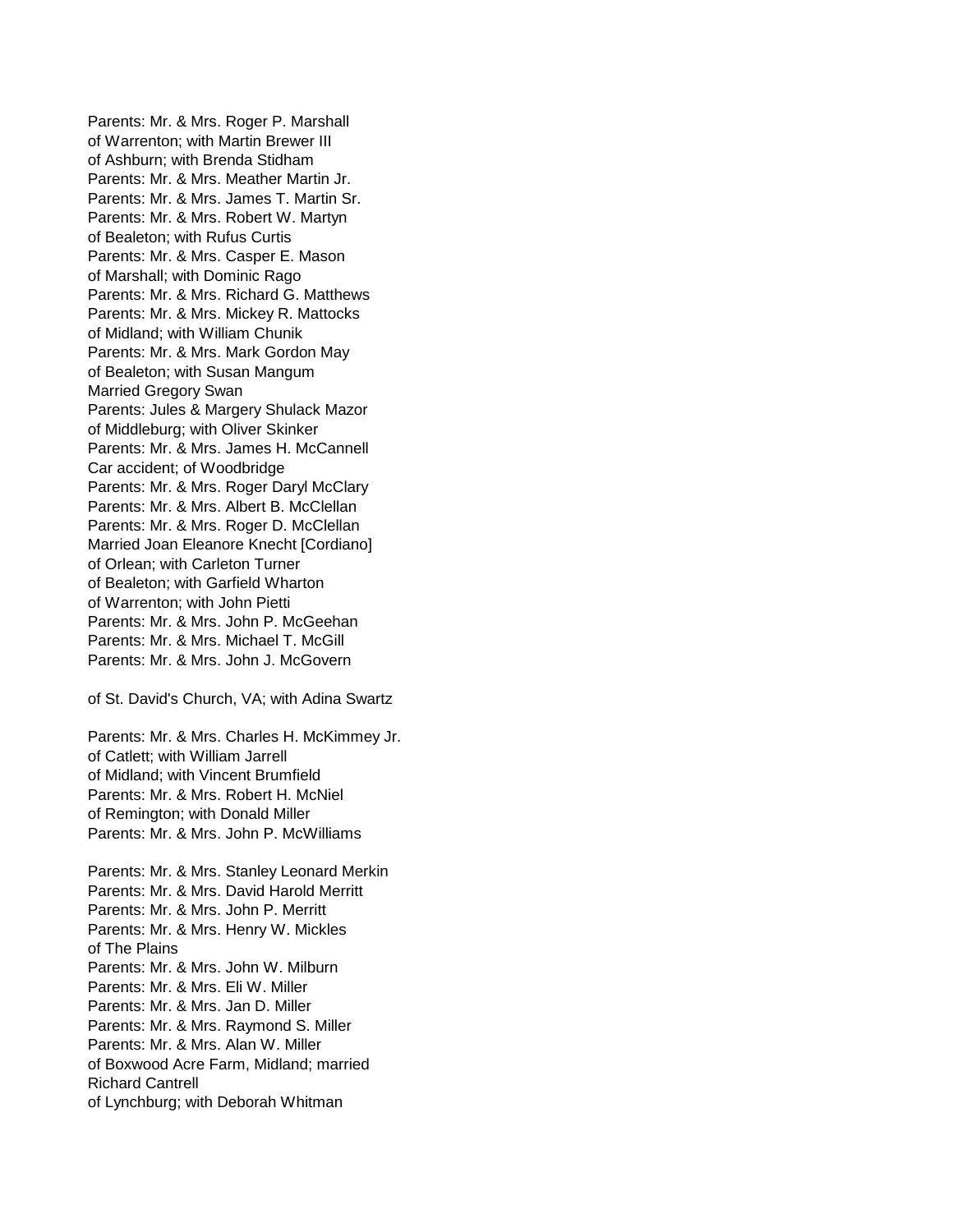of Bealeton; with Cheryl McNully of The Plains of Warrenton; with Samuel Miller of Warrenton; with Patricia Miller Parents: Mr. & Mrs. Eugene B. Mills of Middleburg; with Ann Talbot of The Plains Parents: Mr. & Mrs. George W. Minnick of Warrenton; with Shirley Cuesenberry Parents: Mr. & Mrs. Stephen W. Mitchell of Warrenton; with Jack Hensley Jr. Parents: Mr. & Mrs. Ronald G. Mitchell Parents: Mr. & Mrs. George W. Monroe Parents: Mr. & Mrs. Gerald B. Moore Parents: Mr. & Mrs. Donald J. Moore Parents: Mr. & Mrs. Ronald Lee Morgan Parents: Mr. & Mrs. Melvin W. Morris Parents: Mr. & Mrs. Leonard S. Morton Sr. Parents: Mr. & Mrs. Arthur E.Mosholder of Midland; with Phyllis Jenkins Parents: Mr. & Mrs. David W. Nuekola Parents: Mr. & Mrs. Gary H. Mulder Parents: Mr. & Mrs. James E. Mullins of Centreville; with Brenda Freeman of Catlett; with Herman Bradley Parents: Mr. & Mrs. Phillip Glenn Myers Parents: Mr. & Mrs. Lewis Clarke Myers Sr. of Leesburg; shot; see also 12/10, p. 28 Parents: Mr. & Mrs. Jay E. Neatroar Parents: Mr. & Mrs. Allen F. Nelson of The Plains; with Freddie Lee

Husband: William David Newman II Parents: Mr. & Mrs. Haywood S. Newman of Delaplane; with Maurice Scott Wife: Cynthia Ann Clemmons Newman of Warrenton; with Dale Edmonds Married Richard Petit; see also 4/23, p. 22 Parents: Mr. & Mrs. Russell Wayne Norris

Parents: Mr. & Mrs. Christodoulos Ntouskas Parents: Mr. & Mrs. Alan J. Null Parents: Mr. & Mrs. Robert C. Nutter Sr. Parents: Mr. & Mrs. Donnie Lee O'Bannion Car accident Parents: Mr. & Mrs. John Anthony Ochoa Parents: Mr. & Mrs. Dennis Edward O'Neill of The Plains; with Bryant Waddell Jr.

Parents: Mr. & Mrs. Dennis Wylie Osgood Jr. Parents: Mr. & Mrs. Bobby Adrian Owens of Sumerduck; with William Hite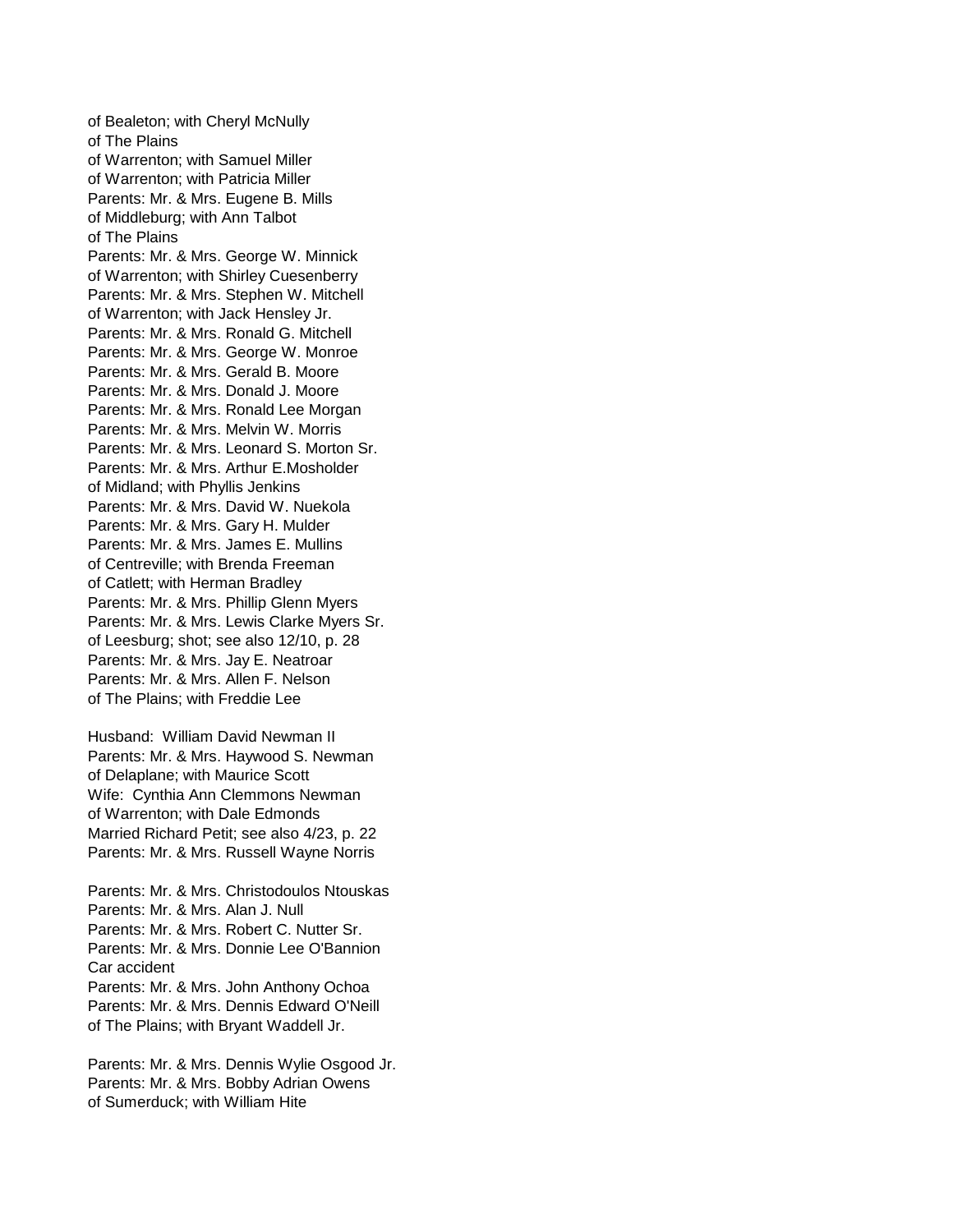Parents: Mr. & Mrs. Larry E. Owens of Warrenton; with Clyde Rector Parents: Mr. & Mrs. Willie Oxendine Parents: Mr. & Mrs. Robert G. Oxenreider Parents: Mr. & Mrs. Anthony G. Paglis World War II veteran Parents: Mr. & Mrs. Fred Roy Parker of Virginia Beach; with Jamie Barry Parents: Mr. & Mrs. Cassell M. Parsell Parents: Mr. & Mrs. Normand B. Patenaude of The Plains Parents: Mr. & Mrs. Charles T. Patterson Parents: Mr. & Mrs. Allan Pauole Parents: Mr. & Mrs. Kenneth Arnold Payne Parents: Mr. & Mrs. Irvin R. Payne of Marshall; with Peggy Ann Stine House fire of Warrenton; with Joseph Koval of Warrenton; with Barry Fletcher Parents: Mr. & Mrs. Robert Allen Pearson Parents: Mr. & Mrs. William H. Pearson of The Plains; with Langhorne Wiley of Bealeton; with Debora Swift of Marshall Parents: Mr. & Mrs. George F. Peale Parents: Mr. & Mrs. Dennis R. Pennington Parents: Mr. & Mrs. Harry L. Perdue Parents: Mr. & Mrs. Charles L. Perkins Jr. Parents: Mr. & Mrs. Ferney Bruce Peterson Married Nancy Nicholson; see also 4/23, p. 22 Married John Evans; see also 5/14, p. 18 Parents: Mr. & Mrs. Terry Leon Phillips of Falls Church; with Dollie Carter Parents: Mr. & Mrs. Bennie M. Phillips of Warrenton; with Karen Shipe of Warrenton; with Perry Dowdy of Washington DC of Upperville; with Debra Baker of Washington DC of Marshall; with Mary Sue McDonnell of Warrenton of Warrenton; with Austin Bach of Kirkby Farm, Upperville Parents: Mr. & Mrs. Kenneth C. Poe Parents: Mr. & Mrs. James T. Pofferbarger Parents: Mr. & Mrs. Curtis D. Poland Parents: Mr. & Mrs. Samuel P. Polend Jr. Parents: Mr. & Mrs. Alfred L. Pollard Parents: Mr. & Mrs. Maston E. Poole Jr. Parents: Mr. & Mrs. Eric Q. Porch Parents: Mr. & Mrs. William A. Poston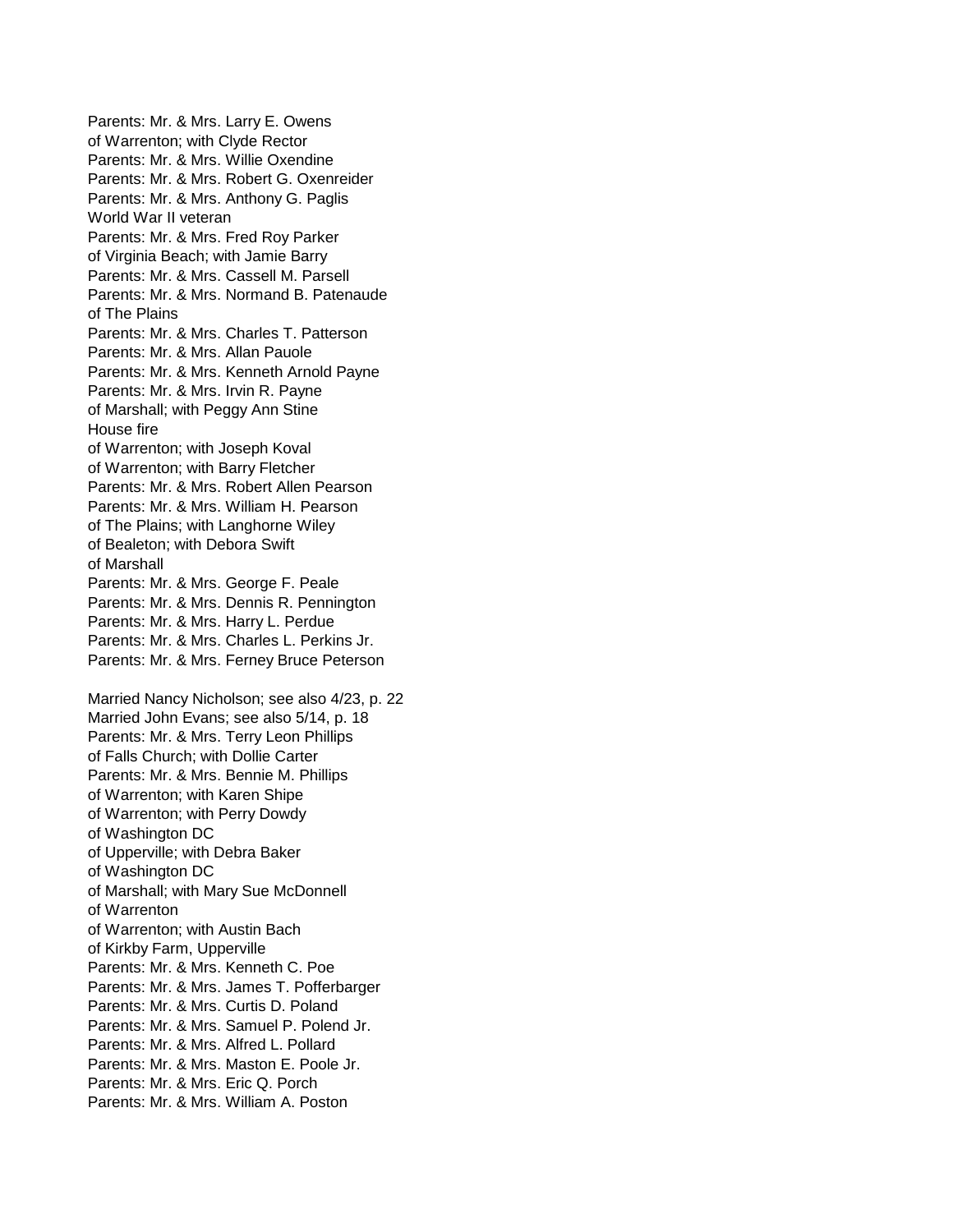House fire; age 11 Parents: Mr. & Mrs. Donald Louis Powell Parents: Mr. & Mrs. William E. Powell Jr. Parents: Mr. & Mrs. James E. Pratt Parents: Mr. & Mrs. Eugene W. Presgraves of Marshall; with Mary Harless Parents: Mr. & Mrs. Roger A. Printz Parents: Mr. & Mrs. Jerry L. Pritchard Parents: Mr. & Mrs. Joseph J. Puleo Parents: Mr. & Mrs. Wesley L. Pullen Parents: Mr. & Mrs. Stephen Lewis Pulsifer of Marshall Parents: Mr. & Mrs. Devin L. Pyle Parents: Mr. & Mrs. Robert A. Pyles Parents: Mr. & Mrs. Jerry A. Radcliff of Marshall; with Constance Mastbrook Parents: Mr. & Mrs. Reginald Lee Ramey Parents: Mr. & Mrs. Gary Patrick Randall Parents: Mr. & Mrs. Herbert L. Randolph of Warrenton; with Dennis Comer Parents: Mr. & Mrs. Larry A. Rathmann of Bealeton; with Karen Jenkins of Rectortown; with James Creasy IV Parents: Mr. & Mrs. Gary L. Raymond Parents: Mr. & Mrs. Michael J. Reagan of The Plains; with Mildred Owens of Midland; with Rodney Smith Parents: Mr. & Mrs. Michael S. Rector Parents: Mr. & Mrs. James E. Reed Parents: Mr. & Mrs. Stanley C. Reed Parents: Mr. & Mrs. Charles C. Reed Parents: Mr. & Mrs. Clarence E. Reedy Parents: Mr. & Mrs. Thomas H. Reese of Warrenton; with Wayne Leonard Buried inSharon Cemetery, Middleburg Parents: Mr. & Mrs. Joseph E. Reynolds Parents: Mr. & Mrs. Ralph D. Reynolds of Manassas; with Charlotte Wilson Parents: Mr. & Mrs. Edwin Larry Rhodes Parents: Mr. & Mrs. Ronald E. Richards of LaPlata, MD of Warrenton Parents: Mr. & Mrs. William T. Roberts Jr. Parents: Mr. & Mrs. Stuart H. Robeson Jr. Parents: Mr. & Mrs. Darwin Edwin Robinson

Parents: Mr. & Mrs. Howard L. Robinson of Naples, FL; with Charles Harris of Bealeton; with Vance Ferguson Parents: Mr. & Mrs. David L. Robinson Parents: Mr. & Mrs. Cornelius W. Robinson of Midland; with Earl Jordan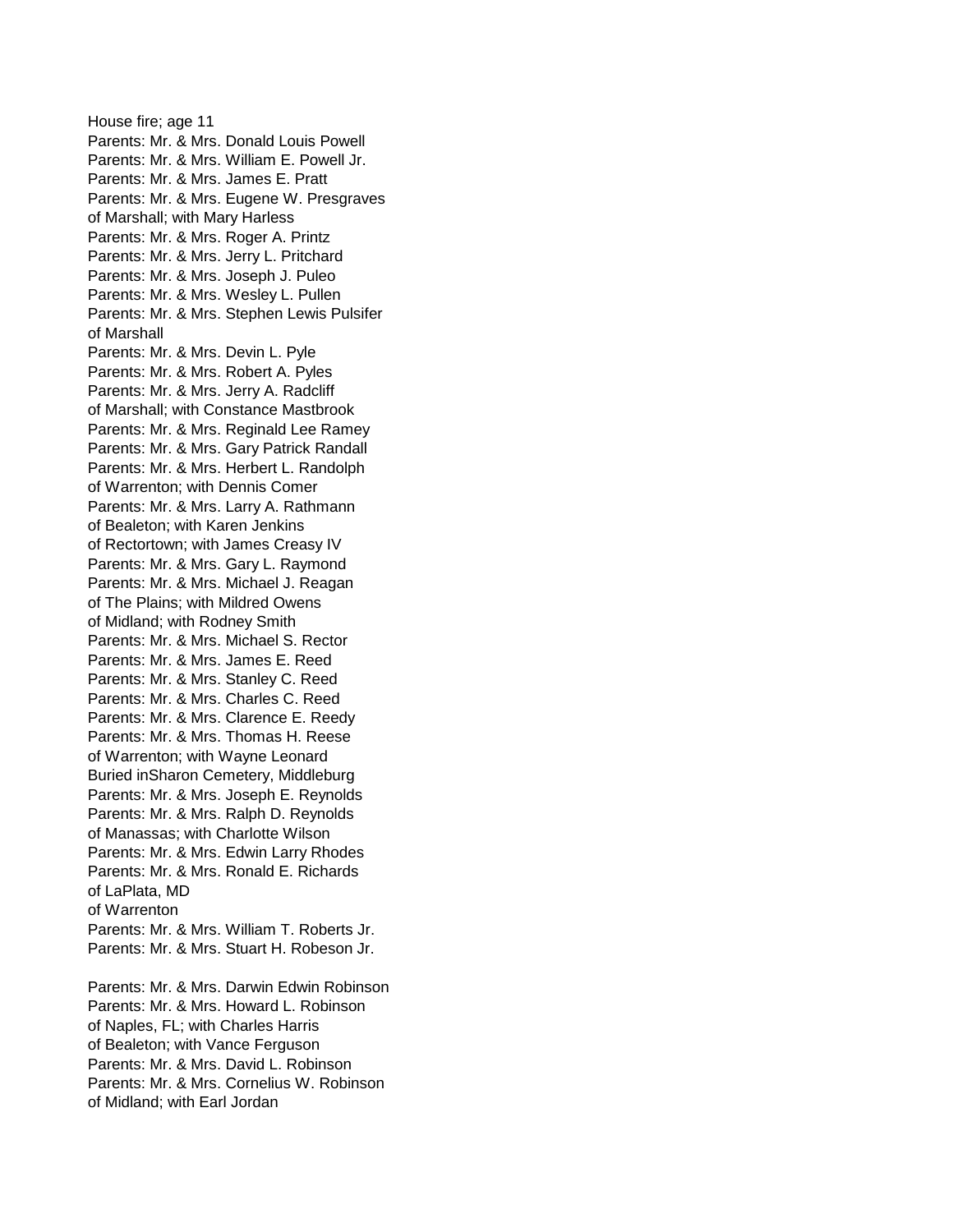of Washington DC Parents: Mr. & Mrs. Albert I. Robinson Parents: Mr. & Mrs. Walter D. Rogers Parents: Mr. & Mrs. Michael L. Rollison Parents: Mr. & Mrs. Joseph Ernest Rose of Bealeton; with Mary Jewell Parents: Mr. & Mrs. Robert B. Rosenberger Parents: Mr. & Mrs. Steven A. Ross Age 14; drowned Buried in Amelia Court House Presbyterian **Churchyard** Parents: Mr. & Mrs. Warren A. Rulapaugh of Manassas; with Peggy Burton Married Gerald Carter Parents: Mr. & Mrs. Jerry L. Rutherford of Marshall; with Larry Lambert of Culpeper; with Judy Taylor Parents: Donnie & Karen Richardson Rypka Parents: Mr. & Mrs. Bruce E. Samuel Parents: Mr. & Mrs. Paul R. Scheurich Parents: Mr. & Mrs. Edward L. Schilling Parents: Mr. & Mrs. Randall W. Schneider Buried in Middleburg Cemetery Parents: Mr. & Mrs. Wilford Rudolph **Schwarting** of Middleburg; with Pauline Newman of Marshall Parents: Mr. & Mrs. Ralph Werner Seeber Parents: Mr. & Mrs. Manuel Newman Settle of Warrenton; with Tony Kincaid Parents: Mr. & Mrs. Robert E. Shades of Gainesville; with Debbie Crawford Parents: Mr. & Mrs. Fred Shaffer Jr. Parents: Mr. & Mrs. Clyde H. Shaffer Parents: Mr. & Mrs. Kenneth L. Shamblin Parents: Mr. & Mrs. Chi H. Shao Parents: Mr. & Mrs. Bernard Lawrence Sharp Parents: Mr. & Mrs. Ronnie E. Sheetz of Warrenton; with Timothy Cantrell Parents: Mr. & Mrs. James C. Shelly Jr. Parents: Mr. & Mrs. Wilbur Lloyd Shelton Jr. Parents: Mr. & Mrs. Oliver Kent Shepherd Parents: Mr. & Mrs. Calvin F. Shepherd Jr. Parents: Jimmie Dee & Anita Beavers Sherl

Parents: Mr. & Mrs. Gerald W. Sherman Parents: Mr. & Mrs. Harman Davis Shifflett Parents: Mr. & Mrs. David H. Shifflett Jr. Parents: Mr. & Mrs. Charles L. Shifflett of Warrenton; with William Philpot Jr.

Parents: Mr. & Mrs. James K. Shirley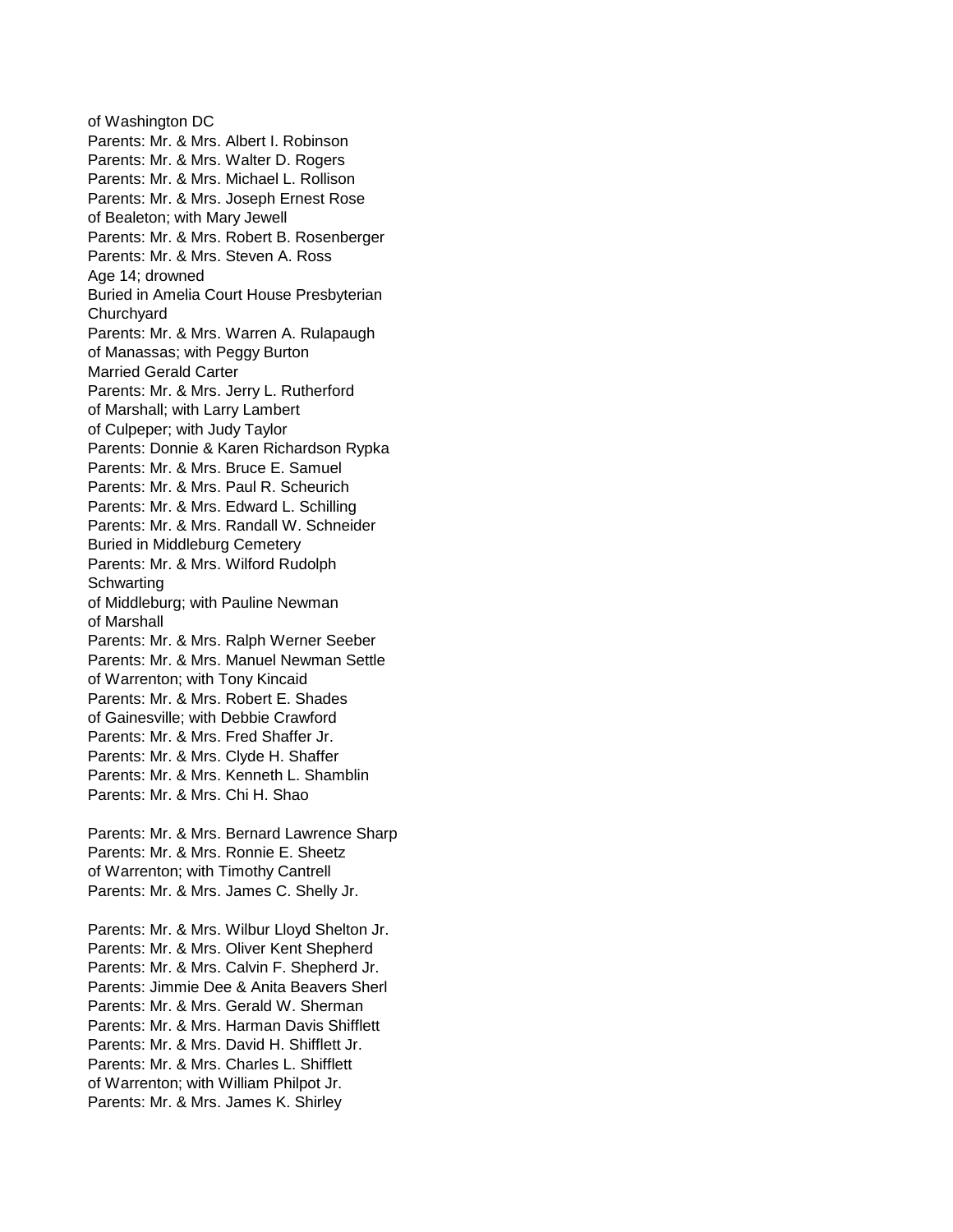Parents: Mr. & Mrs. William H. Shirley Parents: Mr. & Mrs. Harry E. Shisler Car accident; of Luray Parents: Mr. & Mrs. Joseph E. Shomaker Parents: Mr. & Mrs. George Booker Shorter Parents: Mr. & Mrs. John L. Signorelli Parents: Mr. & Mrs. David J. Simpkins of Marshall; with Rae Feisburg Parents: Mr. & Mrs. Walt H. Sirene of Catlett; with Richard Holmes of Marshall; with Reves Gillespie of Warrenton; with Charles Herron of Marshall; with Wanda McCann Parents: Mr. & Mrs. Wilson L. Smith Parents: Mr. & Mrs. Howard Smith Mother: Ms. Linda Sue Smith Parents: Mr. & Mrs. Bobby G. Smith Parents: Mr. & Mrs. Ellis Howard Smith Parents: Mr. & Mrs. Geroge K. Smith of Morrisville; with Floyd Bywaters of Midland; with Joann Rector of Warrenton; with Deborah Heishman of Cumberland, MD; with Mary Goss Parents: Mr. & Mrs. Richard L. Snapp Parents: Mr. & Mrs. Bernard Lee Snead Married Walter Wilcoxen Parents: Mr. & Mrs. Michael D. Snyder Parents: Mr. & Mrs. Dannie C. Southers of Warrenton; married Michael Timothy Callahan; see also 5/7, p. 37 Parents: Mr. & Mrs. Ernest L. Spinks Parents: Mr. & Mrs. Herman E. Spinks Parents: Mr. & Mrs. David M. St. Andrie Parents: Mr. & Mrs. A. Dale St. Clair Parents: Mr. & Mrs. Franklin P. Staats Parents: Mr. & Mrs. David M. Stack of Catlett; with Ronald Uhler Parents: Mr. & Mrs. Michael L. Stevens of Paris; with Douglas Jackson of Middleburg Parents: Mr. & Mrs. John G. Stickman of Gainesville; with Roy Marshall of Warrenton; with Johnnie Tanner of Warrenton; with Robert Payne Parents: Mr. & Mrs. Harold S. Stinger Parents: Mr. & Mrs. Larry W. Stocks Parents: Mr. & Mrs. Don G. Stout of Paris Parents: Mr. & Mrs. Douglas L. Strickland of Flint Hill; with Barbara Weaver

of Warrenton; with William Glascock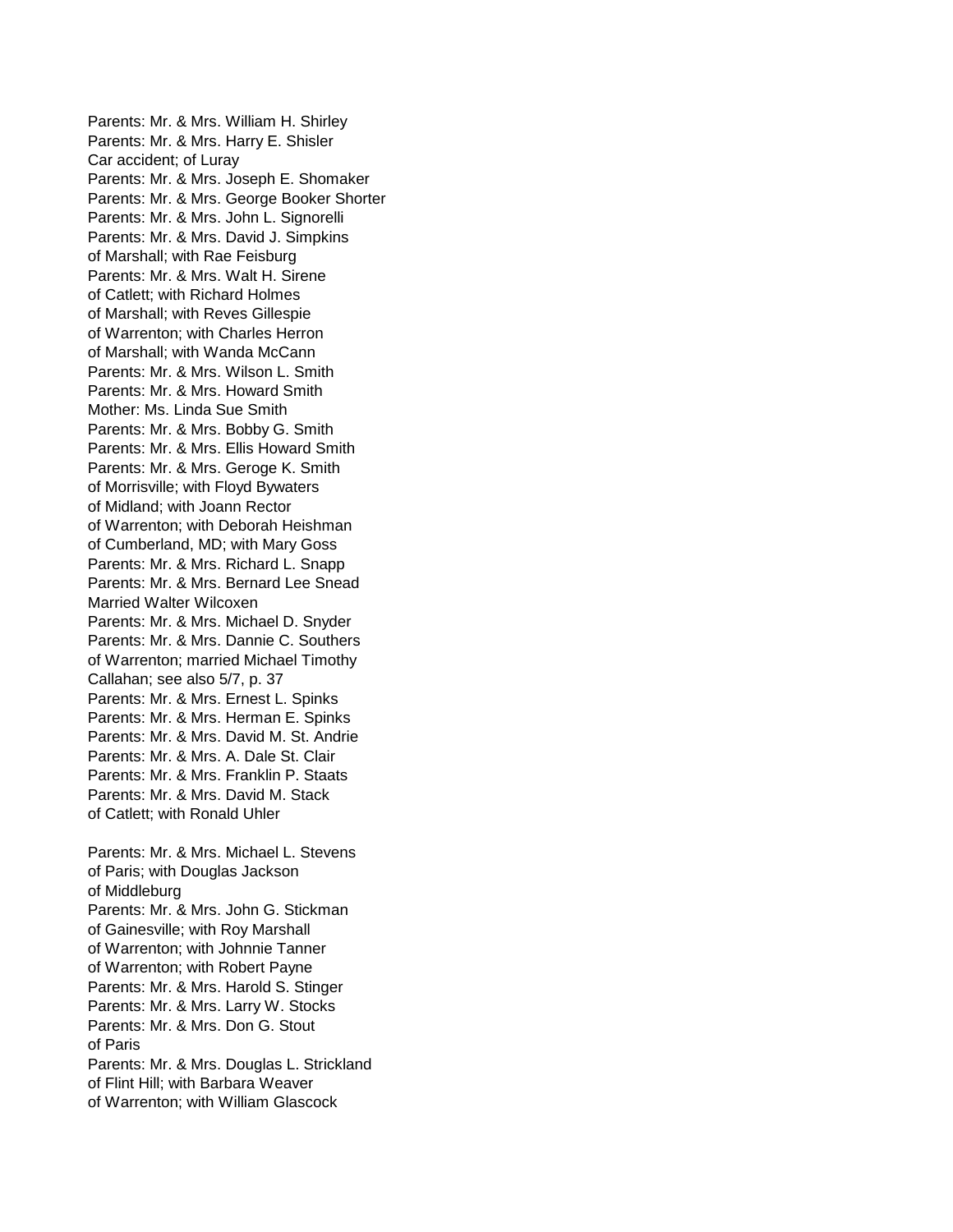of Neptune, NJ Parents: Mr. & Mrs. John N. Stull Jr. Parents: Mr. & Mrs. Douglas M. Suddueth of Warrenton; with Theodore Whitcomb III Mother: Miss Helen Esther Sullivan of Rectortown; with Edgar French Parents: Mr. & Mrs. Robert L. Supinger of The Plains Parents: Mr. & Mrs. Richard Lee Sutphin of Warrenton; with Rae Ann Bradley Married Deborah Mayo of Middleburg; with Garry McInturff Parents: Mr. & Mrs. Ernest Thomas Swartz Buckland native of Bealeton; with Timotny Pearson of Middleburg; with James Mills Jr. Parents: Mr. & Mrs. Albert P. Talton of Warrenton; with Frances Stillard Parents: Mr. & Mrs. James David Tapp of Warrenton; with William Gilchrist of Marshall Parents: Mr. & Mrs. Arthur G. Tate Parents: Mr. & Mrs. David M. Taulton Parents: Mr. & Mrs. Robert Douglas Taylor Parents: Mr. & Mrs. Everett L. Taylor of Culpeper; with Margot Worthington of Remington; with Robert Ryder Parents: Mr. & Mrs. Michael D. Teague Parents: Mr. & Mrs. Henry Joseph Teklinski Parents: Mr. & Mrs. S. Richard Terza of Warrenton; with John Weaver Parents: Mr. & Mrs. David L. Thomas Buried in Rock Hill Cemetery, Round Hill Parents: Mr. & Mrs. Richard V. Thomas of Warrenton; with Garry Falls of Virginia Beach; married Catherine Adams; see also 5/28, p. 17 Parents: Mr. & Mrs. Terry Lee Thornton Parents: Mr. & Mrs. Jerry Gordon Thorson Shot Parents: Mr. & Mrs. Mervyn C. Timberlake Parents: Mr. & Mrs. Charles R. Timbers Jr. Parents: Mr. & Mrs. Jerry O. Timbrook Parents: Mr. & Mrs. John William Tippett Parents: Mr. & Mrs. Joseph H. Todd III Parents: Mr. & Mrs. Daniel Charles Tompkins Parents: Mr. & Mrs. Glenn Richard Totten Parents: Mr. & Mrs. Herry Lee Tracy Parents: Mr. & Mrs. Chinh K. Tran

Parents: Mr. & Mrs. Stephen D. Trantham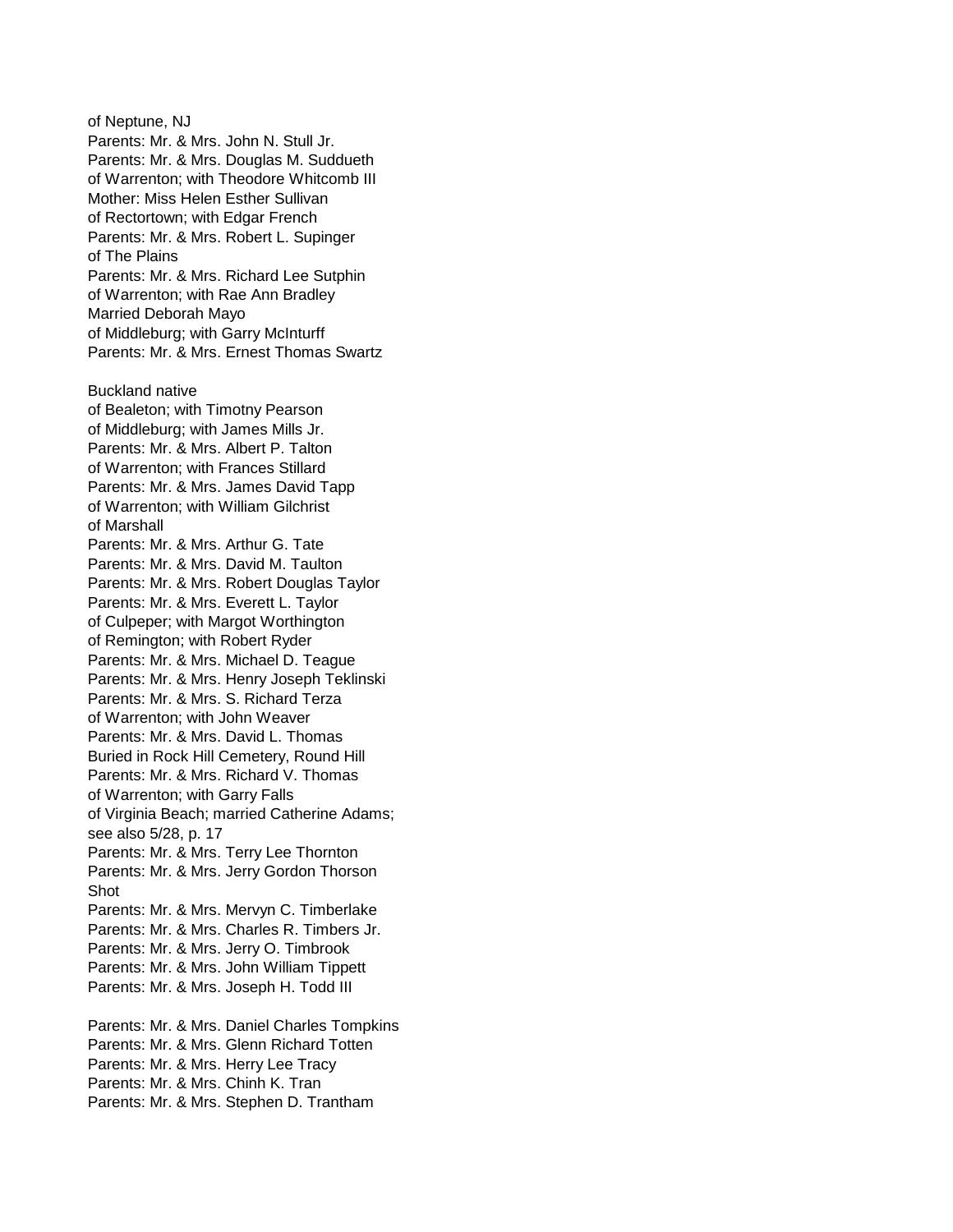Married Tom Livoti of Upperville Parents: Mr. & Mrs. Ronald David Tucker Married Howard Davidson Parents: Mr. & Mrs. James F. Turner Jr. of Orlean; with Anne McCormack Parents: Mr. & Mrs. Woodrow W. Turner Jr. of Casanova; with Marva Lee of Bealeton; with Donna Lanham of Catlett; with Dixie Stannard Parents: Mr. & Mrs. Herbert D. Ullmann

Parents: Mr. & Mrs. James Edward Utterback of Middleburg; see also 2/19, p. 4 Parents: Mr. & Mrs. Dennis R. Vala Parents: Mr. & Mrs. Roy D. Van Doren Parents: Mr. & Mrs. Emory T. Van Doren of Warrenton; with James Glesmann

Parents: Mr. & Mrs. Douglas O'Dell VanDyke of Warrenton; with James Kehoe Parents: Mr. & Mrs. Henry C. Vedder

Parents: Mr. & Mrs. Timothy W. Veise Parents: Mr. & Mrs. Claude McKenny Viar Parents: Mr. & Mrs. David A. Vickers Sr.

Parents: Mr. & Mrs. George Gordon Vincent of Remington; with Steve Chipps Married Mrs. Sandra Hulfish; see also 10/22, p. 34 of The Plains; with Deborah Ann Osborn Buried in Middleburg Memorial Cemetery Parents: Mr. & Mrs. John Allen Walker Parents: Mr. & Mrs. Larry Sanford Walker Parents: Mr. & Mrs. John R. Walker of Warrenton; with Lorraine Christian of Warrenton; with Mecca King Parents: Mr. & Mrs. Roger A. Walling of Manassas; with Jo Ann Anderson Parents: Mr. & Mrs. Karl C. Wander Parents: Mr. & Mrs. Alfred L. Wardrett Parents: Mr. & Mrs. Ronald J. Waszk of Marshall; with James Stringfellow of Marshall; with Sandra Teter Parents: Mr. & Mrs. James A. Weaver of Warrenton; with Jimmy Frazier Parents: Mr. & Mrs. David M. Wentzel of Warrenton; with Kenneth Little Parents: Mr. & Mrs. James L. Westhafer of Bealeton; with Carol McDermott Parents: Mr. & Mrs. Mark Edward Wheeler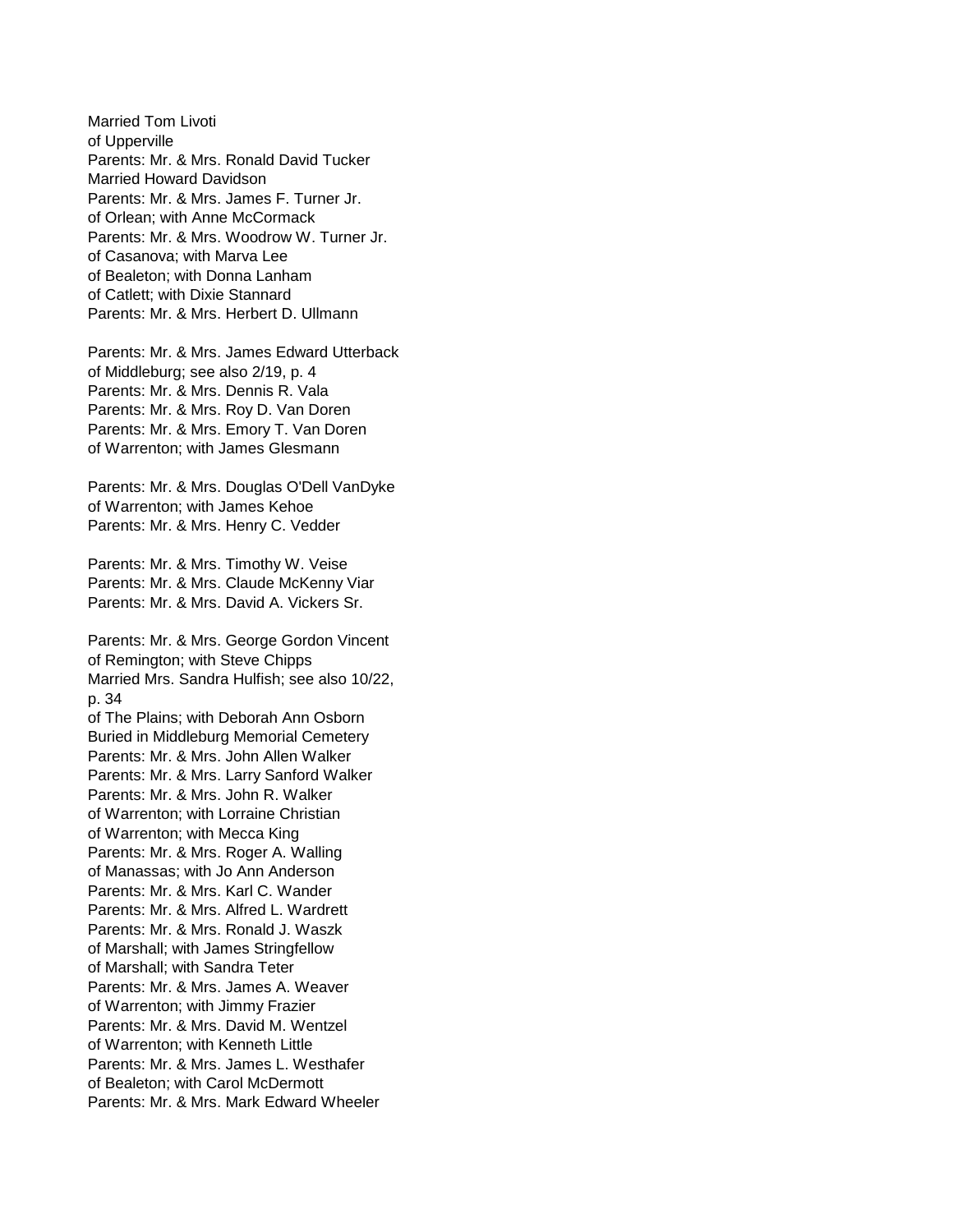of Gainesville; with Barbara Howe of Warrenton; with Donna Sudduth Parents: Mr. & Mrs. Lionel Edward White Married Arthur Gray Coyner; see also 5/21, p. 19 Parents: Mr. & Mrs. Carl D. White of Midland; with Queen Addison Parents: Mr. & Mrs. Ronald B. Whiteside of Catlett; with David Miller Parents: Mr. & Mrs. Gary C. Whorton Parents: Mr. & Mrs. Rodger L. Wike Married Julie Snow of The Plains; with Michael Pearson Parents: Mr. & Mrs. Richard E. Wilklow Buried in Ivy Hill Cemetery Married Deborah Wornom of Midland; with Henry Clay III of The Plains; with Suzanne Yerian Parents: Mr. & Mrs. Marvin L. Williams Parents: Mr. & Mrs. James Martin Wilson of Warrenton; with William Reynolds Jr. Parents: Mr. & Mrs. John W. Wilson of Marshall Died in Glyndon, MD Parents: Mr. & Mrs. Donald W. Wingfield Buried in Warrenton Cemetery Parents: Mr. & Mrs. Edward Irving Winston Parents: Mr. & Mrs. Terence Michael Wolfe Parents: Mr. & Mrs. William R. Wolfe Parents: Mr. & Mrs. William W. Wolters Parents: Mr. & Mrs. Henry Ernest Wolvin of Herndon Parents: Mr. & Mrs. Reuben Stephen Woods Parents: Mr. & Mrs. John Mathew Woodward Jr. Parents: Mr. & Mrs. Edgar Lee Woodward Parents: Mr. & Mrs. Howard Edward Woodward Jr. Parents: Mr. & Mrs. William M. Woodward

Parents: Mr. & Mrs. Richard Eugene Woody Married Ian Williams of Warrenton; with Clarke Taylor Parents: Mr. & Mrs. Charles Warren Wright Parents: Mr. & Mrs. Wilbur P. Wright Parents: Mr. & Mrs. Bruce Franklin Wright of Warrenton; with Patty Glascock of Delaplane

Parents: Mr. & Mrs. Richard Barrymore Yates of The Plains; with Stephen Williams